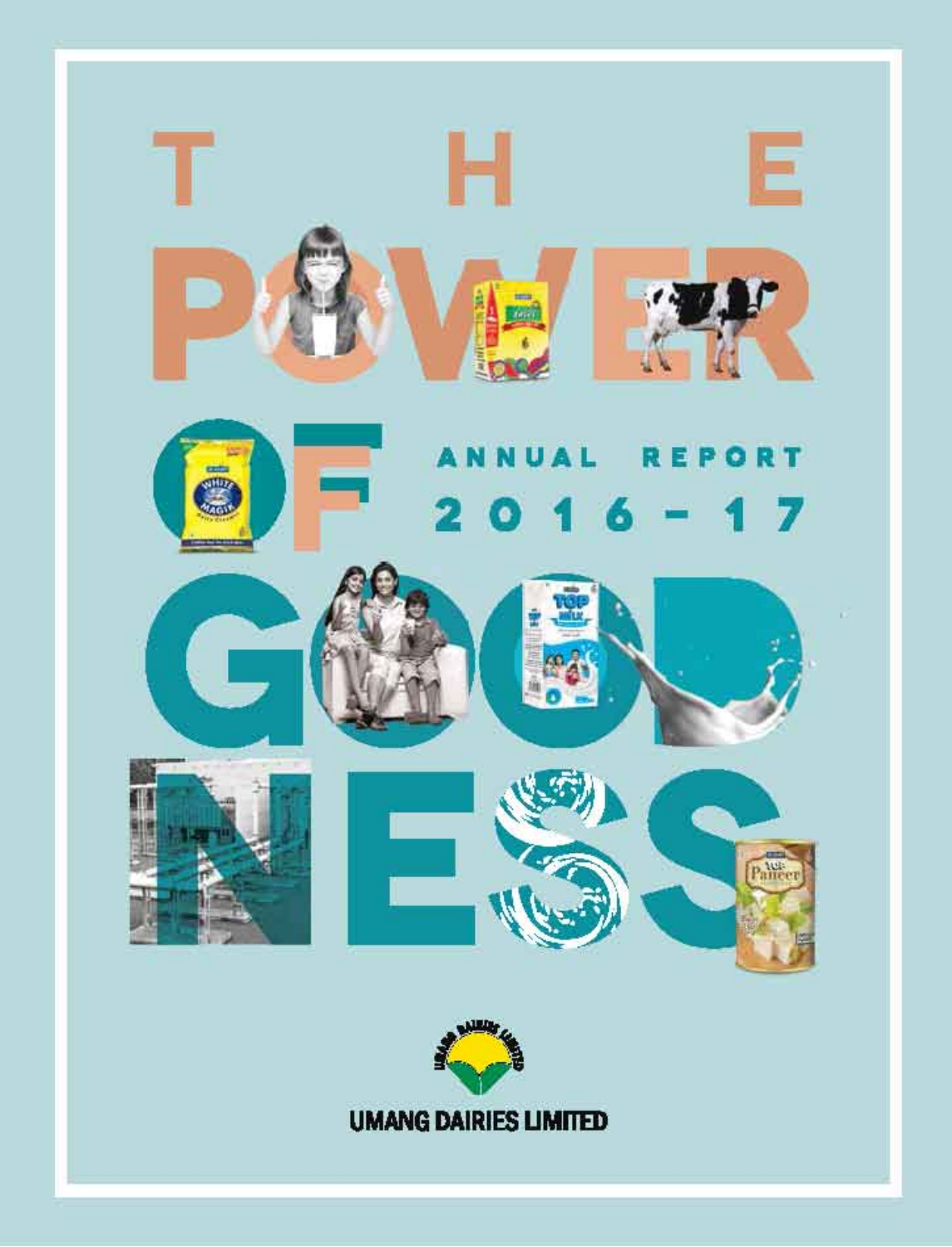

Enjoy the great taste of purity, in a large variety of milk products from Umang Dairles.<br>Delicious, fresh and loaded with the promise of good health.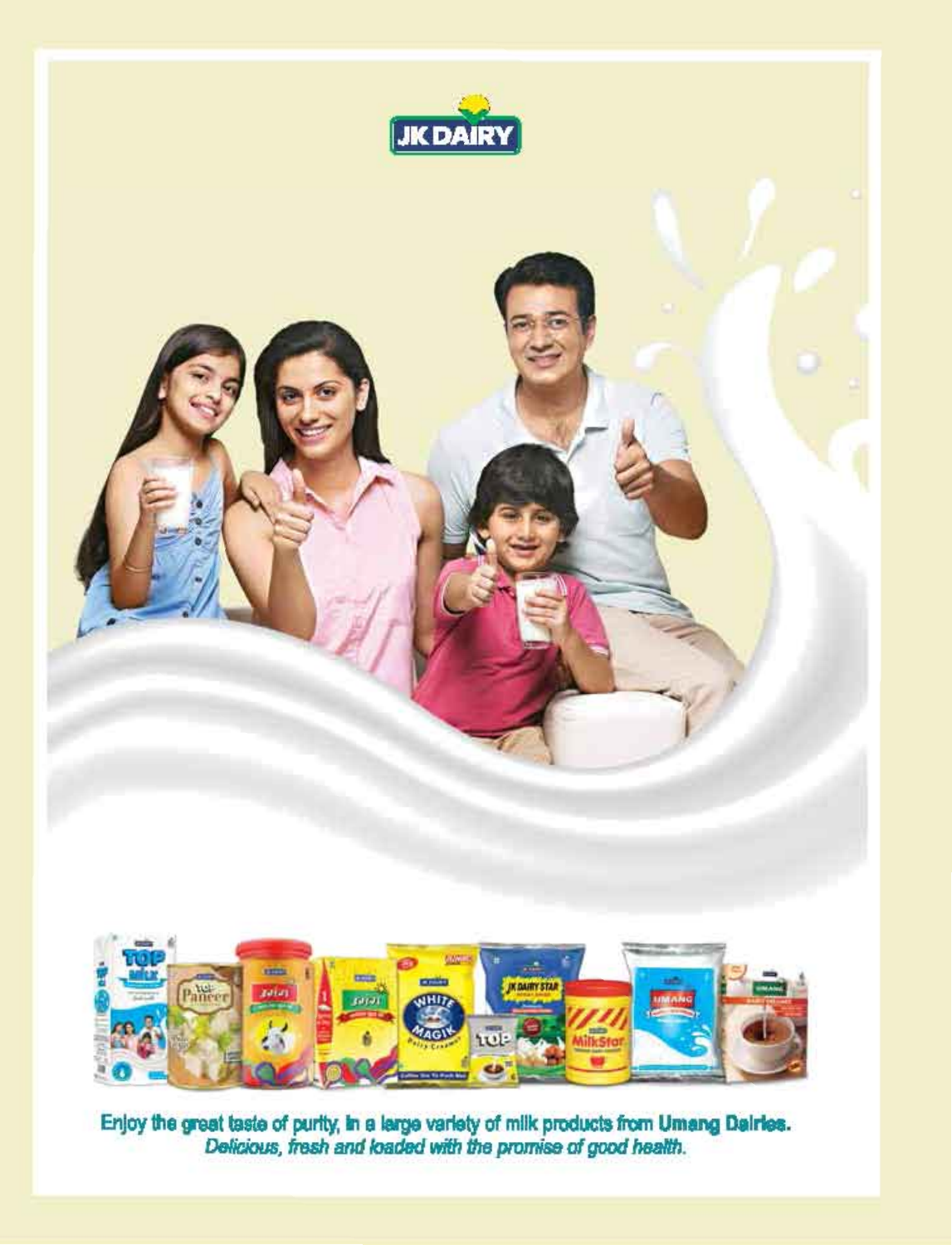

## **Board of Directors**

Ram Chandra Periwal Sharda Devi Singhania Ratan Chand Jain Desh Bandhu Doda

## **administrative office Registered Office**

Gulab Bhawan (Rear Block), 3rd Floor Gajraula-Hasanpur Road 6A, Bahadur Shah Zafar Marg Gajraula - 244 235 New Delhi - 110 002 Dist. Amroha Phone : (011) 30179770 Uttar Pradesh E-mail : umang@jkmail.com Phone : (05924) 252491 - 2 website : www.umangdairies.com

Lodha & Co. **Pankaj Kamra** Chartered Accountants

## **Auditors Company Secretary**

## **Bankers Share Transfer Agent**

Axis Bank MAS Services Ltd. T-34, 2nd Floor, Phase - II Okhla Industrial Area New Delhi – 110 020 Phone : (011) 26387281/82/83 E-mail : info@masserv.com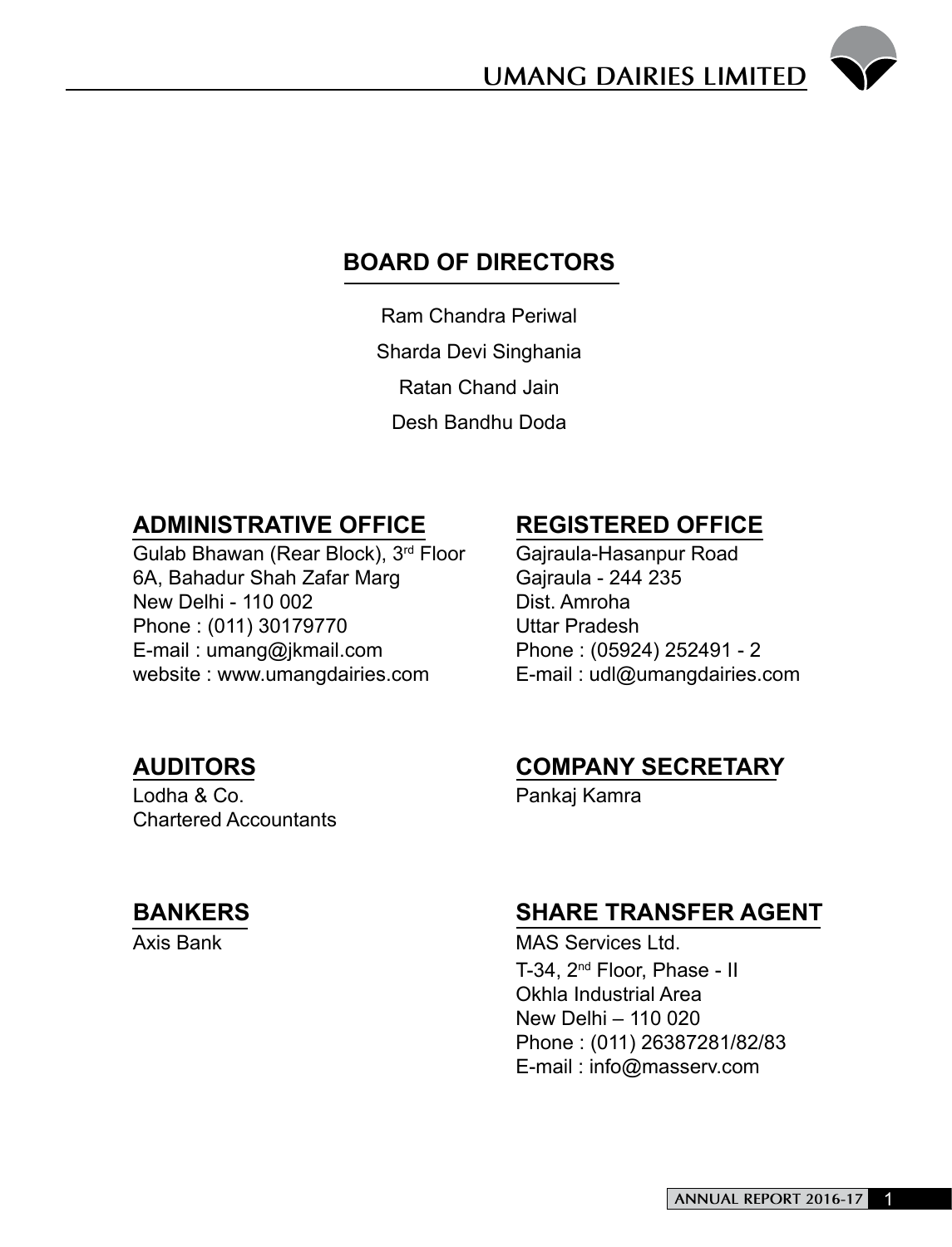

## **Directors' report and management discussions and analysis**

#### **To the Members,**

The Directors have pleasure in presenting the 24<sup>th</sup> Annual Report and Audited Accounts of the Company for the year ended 31st March, 2017.

#### **Financial Results**

**(**` **in Lac)**

|                                                     | 2016-17 | 2015-16 |
|-----------------------------------------------------|---------|---------|
| Revenue from Operations                             | 20,995  | 18,898  |
| Profit before Finance Cost and Depreciation (PBIDT) | 687     | 1,516   |
| Profit before Depreciation and Tax (PBDT)           | 571     | 1,454   |
| Profit before Tax (PBT)                             | 255     | 1,152   |
| Profit after Tax (PAT)                              | 169     | 750     |
| Surplus brought forward                             | 1,533   | 1,448   |
| Total amount available for appropriation            | 1,702   | 2,198   |
| <b>APPROPRIATIONS:</b>                              |         |         |
| <b>Capital Redemption Reserve</b>                   | 108     | 100     |
| <b>General Reserve</b>                              | 45      | 300     |
| Dividend (Incl. Tax)                                |         | 265     |
| Surplus carried forward                             | 1,549   | 1533    |

#### **DIVIDEND**

The Directors have not recommended any dividend for the financial year 2016-17 on equity shares.

#### **OPERATIONS**

The Revenue from operations increased to Rs 20,995 Lac during the year as compared to Rs 18,898 Lac in the previous year, clocking a growth of 11%, however the profitability has been impacted due to unprecedented high procurement prices of milk which has subdued the contributions from our consumer products as the Company could not pass on the increases to the consumer due to stiff competition. The Company was able to develop a market for Umang Dairy Bulk products including SMP and Ghee and were also able to sell at a price allowing us to make good gross margins. The Company kept investing behind retail distribution expansion and up-gradation of distribution infrastructure as well as manpower to help us gain significant volumes in consumer products. We also launched three new products and tested waters in North East & North Bengal markets to fine tune our offering. All the three products, UHT Milk, Canned Paneer & Cow Ghee had a very good acceptance among the consumers and expect to gain wider and deeper distribution coupled with awareness building measures leading to significant volume and market share gains. We also entered the Horeca segment by launching our range of Butter. We propose to add a few more products to get this segment to give us good returns in future.

Company has been able to retain its market share in Dairy Creamer segment with its brands WHITE MAGIK, DAIRY TOP & MILK STAR. Dairy Top continues to maintain its leadership in the mid segment of dairy creamers. Single serve sachets of 3 and 5 gms of White Magik have found greater acceptance by Hospitality, HORECA segment and Institutional buyers like Jet Airways, Indian Railways and Defence Services.

Company maintained its leadership position in Pre-Mix for tea and coffee vending machines. Company also added Hershey's as a customer to its institutional clients and also maintained good relations and business with other significant clients like Coca Cola, Future group etc.

#### 2 **Annual Report 2016-17**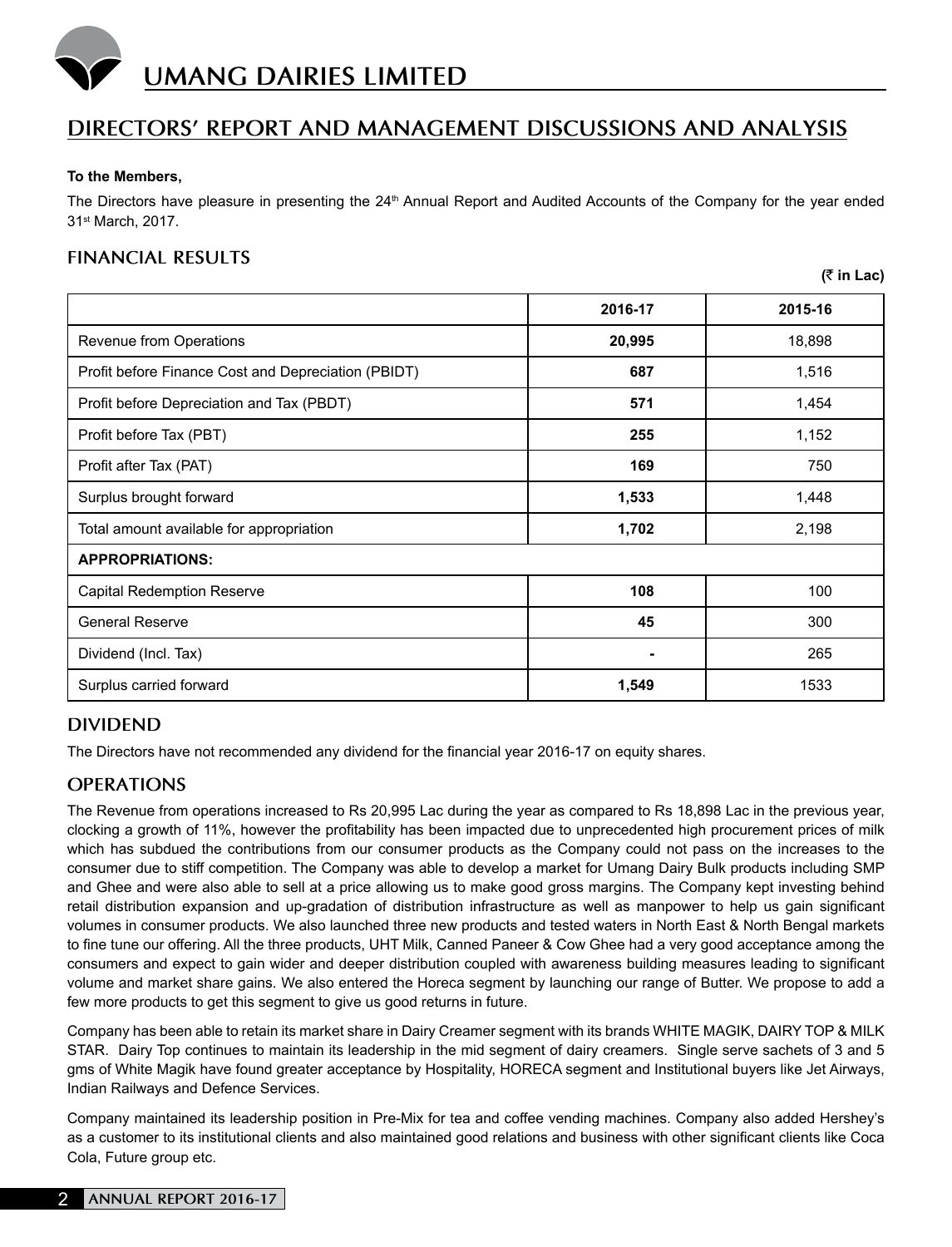#### **Liquid Milk Plant**

Your Company operates and manages a facility owned by another Company to process and pack Liquid Milk in poly pouches for Mother Dairy, under a long term agreement. Capacity utilization stays at 90.02%.

During the year, Company collaborated with M/s. LVP Foods Pvt. Ltd. to start contract manufacturing facility of curd/chhach at the Gajraula site. Operation under this facility commenced on 5th April, 2017.

#### **INDUSTRY SCENARIO**

#### **Indian Dairy Industry**

The organised Indian dairy market is Rs. 99,000 crores. It has grown by 13% in 2016 over 2015. According to reliable data, it is highly fragmented. For organised players growth will be driven by consumers switching to packaged milk. Milk is India's singlelargest agricultural commodity in value terms and is more than the combined value of paddy and wheat put together. The per capita availability of milk has increased three-folds, from 112 grams per day in 1970-1971 to 337 grams per day in 2016.

This trend is expected to continue in the coming years. As per research agencies, during the period 2015E-2020E, the organised segment is expected to grow at a CAGR of 19.6% as compared to 13.3% for the unorganised segment. This would result in the organised segment accounting for 26% of the total market in 2020. The number of registered units manufacturing dairy products in India has increased by about 23% between 2010-11 and 2014-15.

According to market research, sales of value-added dairy products including lassi and buttermilk have been steadily growing. Volumes of health-based dairy drinks increased by 30% in June 2016 over June 2014. The store base for dairy drinks also increased by 60% in the same period compared to 10% for soft drinks.

#### **OPPORTUNITIES AND THREATS**

#### **Opportunities**

- i. Private Indian dairies, backed by private equity and public funds, are increasingly looking at aggressively expanding the network of their small format parlours to push sales of value added products that ensure better profit margins through modern retail trade as mom-and-pop stores seem less appealing.
- ii. Introduction of government schemes for milk producers & start-ups has helped them to purchase more cattle and start their dairy farms rather than working for someone, or simply selling milk. Now, they can derive various products from milk and sell them in the market to earn more revenue.
- iii. Organisation of the dairy sector by creating private societies in villages has helped the producers to get a fair value of their produce. Many of the unfair trade practices have decreased, and small-scale milk producers whose production went unnoticed earlier are now in records.
- iv. With rising disposable incomes and bourgeoning proportion of working women, there will be greater consumption of ready-to-eat, branded Value added Dairy Products like cheese, table butter, flavoured milk, UHT milk, shrikhand, paneer, buttermilk, etc.

#### **Threats**

- i. Climate change and scarcity of water is a major threat to the dairy industry. The water supply is not sustainable and there is no alternative to water. Milk production could go down by 3 million tonnes over the next three years as the average temperatures rise, creating problems of water and availability of green and dry fodder for the cattle.
- ii. Labour cost in rural areas has also increased significantly due to MNREGA. Costs of keeping and maintaining bovine is very high, whereas MNREGA provides easy earning to the rural population.
- iii. With several state governments banning cow slaughter, cattle breeding in India is set to see changes. The cost-benefit economics of cow breeding may prompt farmers to turn to the more financially viable option of buffalo breeding.
- iv. Competition between organised and un-organised sectors is resulting in unhealthy business practices / lowering values (quality/service/ethics).

#### **GROWTH OUTLOOK**

The current milk production in India as of now is 150 Million tonnes, 90% of it comes from rural areas and of this, almost 80% comes from unorganised and backyard farms. The contribution of private co-operative societies is up to 28 million tonnes, which serves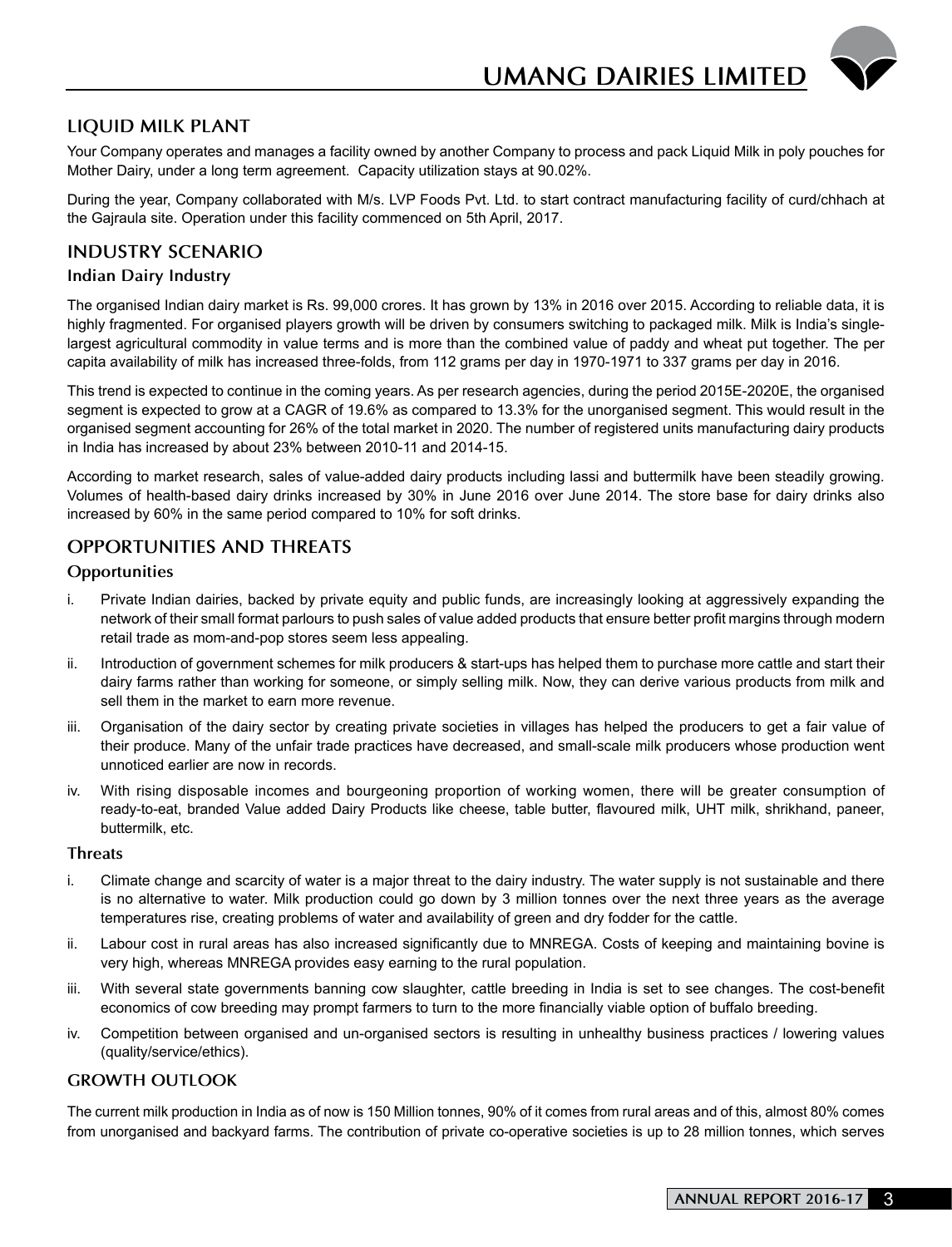20% of the total Indian population. This trend is likely to change with the influx of serious players who start with a herd size of 50-60 animals and after setting their house in order, they graduate and add up more animals depending upon their investment prowess. With the introduction of commercial measures to increase dairy production promptly like Automated Milk Collection System, computerised milk testing equipments, the next decade is likely to see at least 40% of milk production coming from organized and semi-organised farms. Milk production is expected to increase to 180 million tonnes by 2022. On an average, this will be a rate hike by 6 million tonnes per year, which was 3 million tonnes earlier.

### **EXPANSION AND MODERNIZATION PLANS**

Company wishes to become a significant player in Dairy & Foods space.

Besides modernization of Plant and R&D facilities, Company is planning to expand production facility of Drying Plant from present 4.5 lac litres per day to 5.5 lac litres per day. The Company is planning to invest resources behind expanding distribution of the recently launched products, cow ghee, canned paneer, UHT Milk to gain critical volumes and gain Market Share.

Company is also working on a slew of new value added products which are in various stages of development at the R&D. These products will also improve the gross margin profile of the company.

#### **RISKS & CONCERNS**

- (i) The milk availability has been low in the captive area of Umang dairies collection belt this year leading to exceptionally high prices of milk putting undue stress on the profitability. If this trend continues in 2017-18 the profitability will remain under stress.
- (ii) Inadequate milk availability may also lead to unaddressed market demand which may lead to revenue loss as has been the case in the year 2016-17.

#### **RAW MATERIAL SECURITY**

Company is sanguine about the fact that to sustain a value added product portfolio, it is highly imperative to have captive milk bank where milk is collected direct from the farmers. As it is, Company is one of the few ones who have more than two decades old village level collection system under which milk is collected from nearly 500 villages comprising of about 18000 farmers.

The company plans to increase its collection from VLC system to increase its contribution to the total milk collection. The company plans to start new collection centres and reach out to more no of villages & farmers to achieve the same. The activity will start this year and may end by next year June. We also have empanelled highly reliable and big contractors who can supply milk to us on short notice and their quality is as good as VLC milk. This is to address the need of milk in case of any surge in demand.

#### **HUMAN RESOURCE MANAGEMENT/ INDUSTRIAL RELATIONS**

The Company recognizes the contribution and importance of its employees in today's highly competitive environment and has been systematically developing their skills and empowering its employees. People are encouraged to take on new roles and expand their horizons. Training needs at different levels are identified through Performance Appraisal System and need based training programmes are regularly organized for all level of employees. In order to encourage leadership and problem solving qualities among workmen, the Company has helped establish Quality Circles. A number of job rotations are done to enhance employees' skills as well as to enrich their work experience.

Industrial Relations remained cordial throughout the year under review.

#### **INTERNAL CONTROL SYSTEM**

Internal audit by corporate audit team consisting of Chartered Accountants as well as an external firm of Chartered Accountants is in place and carries out their job at predetermined frequency. Their task is to audit internal control systems, financial transactions and statutory compliances. Findings/ audit reports along with the action taken reports are reviewed by the Audit Committee. The Audit Committee also reviews the effectiveness of Company's internal controls and regularly monitors implementation of audit recommendations.

The Company has in place adequate internal controls commensurate with the size and nature of its operations.

#### **EXTRACT OF ANNUAL RETURN**

An extract of the Annual Return as on 31st March 2017 in the prescribed form MGT -9 is attached as **Annexure-1** to this Report and forms part of it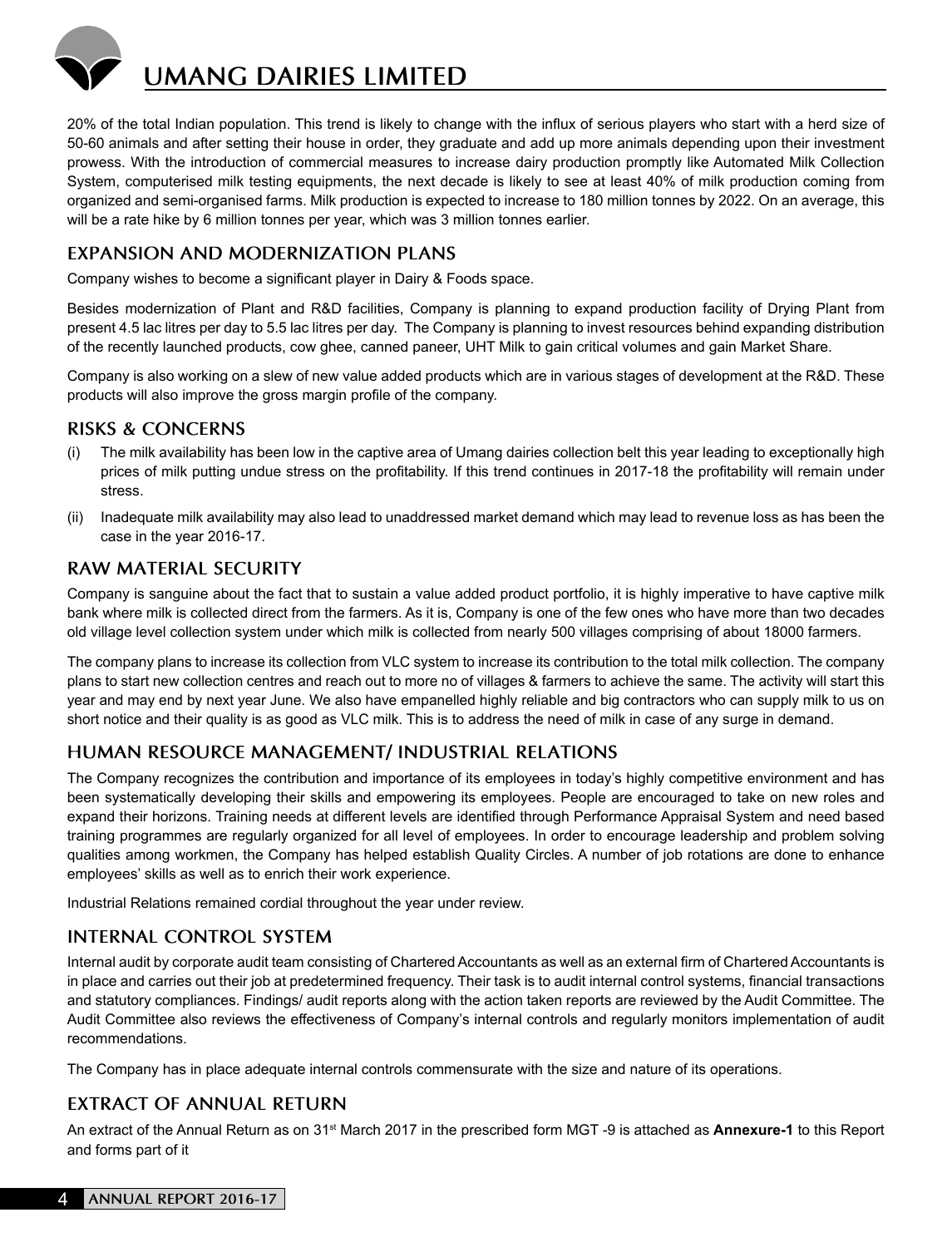#### **PARTICULARS OF LOANS, GUARANTEES OR INVESTMENTS**

The particulars of loans, guarantees or securities and investments covered under the provisions of Section 186 of the Companies Act, 2013 are given in the financial statements.

#### **RELATED PARTY TRANSACTIONS**

During the financial year ended 31st March 2017, all the contracts or arrangements or transactions entered into by the Company with the Related Parties were in the ordinary course of business and on arm's length basis and were in compliance with the applicable provisions of the Companies Act, 2013 and SEBI (Listing Obligations & Disclosure Requirements) Regulations, 2015.

Further, the Company has not entered into any contract or arrangement or transaction with the Related Parties which could be considered material in accordance with the Policy of the Company on materiality of Related Party Transactions. In view of the above, disclosure in FORM AOC-2 is not applicable.

#### **DIRECTORS AND KEY MANAGERIAL PERSONNEL**

Shri D. B. Doda retires by rotation and being eligible offers himself for re-appointment at the ensuing AGM.

All the Independent Directors of the Company have given requisite declarations that they meet the criteria of independence as provided in Section 149(6) of the Companies Act, 2013 and also Regulation 16(1)(b) of SEBI (Listing Obligations and Disclosure Requirements) Regulations, 2015.

Shri N. C. Baheti, ceased to be Manager under Companies Act, 2013 on 10<sup>th</sup> May, 2017.

Shri Diwan Singh, is the Chief Financial Officer of the Company w.e.f. 28<sup>th</sup> March, 2017, consequent upon cessation of Shri Gaurav Jain.

#### **CORPORATE SOCIAL RESPONSIBILITY**

The Company has framed Corporate Social Responsibility (CSR) Policy in accordance with the provisions of the Companies Act 2013 and rules made thereunder.

A detailed report on Company's CSR activities along with the annual report on the CSR activities undertaken by the Company during the financial year under review, in the prescribed format is annexed to this Report as **Annexure-2.**

#### **AUDITORS**

#### **(a) Statutory Auditors and their Report**

M/s Lodha & Co., Chartered Accountants, were appointed as Statutory Auditors of the Company for a term of 3 (three) consecutive years to hold office from conclusion of the 21st Annual General Meeting (AGM) held in the year 2014 till the conclusion of the 24th AGM of the Company to be held in the year 2017, being the maximum permissible term, since the said firm had been auditors for more than ten consecutive years before commencement of the Companies Act, 2013. Accordingly, the term of M/s Lodha & Co. will end at the forthcoming AGM and the said firm, will therefore, not be eligible for re-appointment as the Auditors of the Company at the said AGM. The Board of Directors wish to place on record its appreciation of the service rendered by M/s Lodha & Co. The observations of the auditors in their report on accounts and the Financial Statements, read with the relevant notes are self-explanatory.

M/s Singhi & Co., Chartered Accountants, are proposed to be appointed as Auditors of the Company to hold the office from the conclusion of the 24<sup>th</sup> AGM to be held in the year 2017 until the conclusion of 29<sup>th</sup> AGM to be held in the year 2022, subject to the approval of the Members at the AGM to be held in the year 2017 and further subject to ratification of the appointment by the members at the respective AGMs. M/s Singhi & Co., Chartered Accountants, have confirmed that their appointment, if made, would be in accordance with Section 141 of the Companies Act 2013 & pursuant to the Companies (Audit and Auditors) Rules 2014 there are no pending proceedings against the firm relating to professional matters of conduct before the Institute of Chartered Accountants of India or before any competent authority or any court & they are holding valid Peer Review Certificate issued by the Peer Review Board of the Institute of Chartered Accountants of India.

#### **(b) Secretarial Auditor and Secretarial Audit Report**

Pursuant to the provisions of Section 204 of the Companies Act, 2013, the Board of Directors appointed Shri Namo Narain Agarwal, Company Secretary in Practice as Secretarial Auditor to carry out Secretarial Audit of the Company for the financial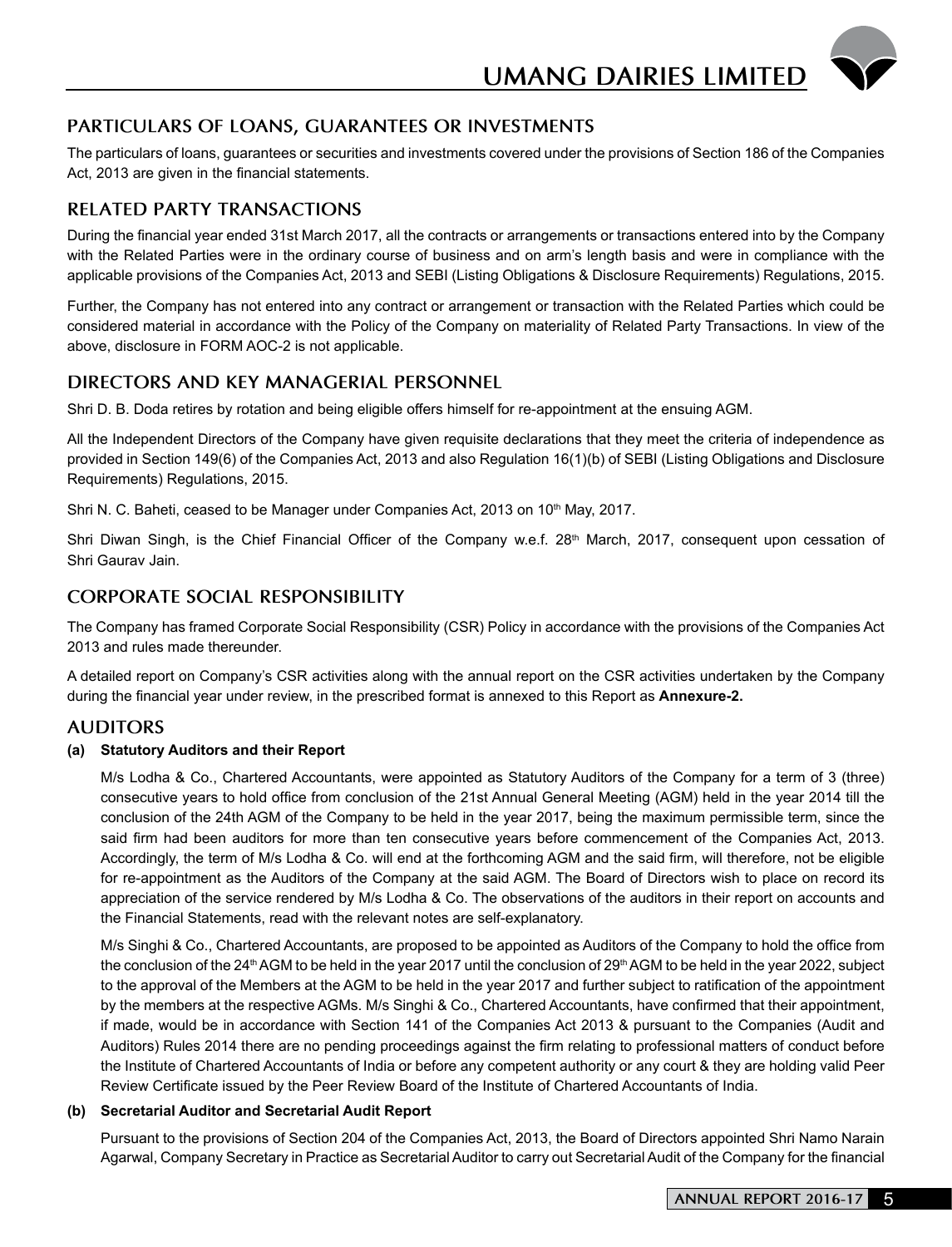year 2016-17. The Report given by him for the said financial year in the prescribed format is annexed to this Report as **Annexure-3**. The Secretarial Audit Report does not contain any qualification, reservation or adverse remark.

#### **(c) Cost Auditor and Cost Audit Report**

The Cost audit for the year ended 31<sup>st</sup> March 2017 is being conducted by M/s Sanjay Kumar Garg & Associates, Cost Accountants and the report will be submitted to the Ministry of Corporate Affairs, Government of India.

#### **SIGNIFICANT AND MATERIAL ORDERS PASSED BY THE REGULATORS OR COURTS OR TRIBUNALS**

The Company was forced to temporarily shut down its plant at Gajraula w.e.f. 28th April, 2017 since the Hon'ble National Green Tribunal ("NGT"), after inspection (though Umang Dairies was not inspected at that time), ordered closure of certain units of Gajraula including that of the Company, for suspected disposal of effluents, till proper effluent treatment and disposal was ensured. Upon submission, NGT later passed an order permitting the operations at our plant at Gajraula which were resumed thereat w.e.f. 16th May 2017.

Umang Dairies Gajraula is equipped with a state-of-the-art effluent treatment plan with RO and has a "zero liquid discharge" operation status.

There were no other significant and material orders passed by the Regulators or Courts or Tribunals which would impact the going concern status of the Company and its future operations.

The Company is environmentally conscious and operates its plant in Gajraula (U.P.), with zero discharge and is in compliance with all applicable environmental norms and laws including previous consents from NGT and State Pollution Control Board.

#### **CONSERVATION OF ENERGY ETC.**

The details as required under Section 134(3)(m) read with the Companies (Accounts) Rules, 2014 is annexed to this Report as **Annexure-4** and forms part of it.

#### **PARTICULARS OF REMUNERATION**

Disclosure of the ratio of the remuneration of each director to the median employee's remuneration and other requisite details pursuant to Section 197 (12) of the Companies Act, 2013 read with Rule 5 (1) of the Companies (Appointment and Remuneration of Managerial Personnel) Rules, 2014, as amended, is annexed to this Report as **Annexure-5**. Further, Particulars of Employees pursuant to Rule 5(2) & (3) of the above Rules, form part of this Report, However, in terms of provisions of Section 136 of the said Act, the Report and Accounts are being sent to all the members of the Company and others entitled thereto, excluding the said particulars of employees. Any member interested in obtaining such particulars may write to the Company Secretary. The said information is available for inspection at the Registered Office of the Company during working hours.

#### **CORPORATE GOVERNANCE**

Corporate Governance - including details pertaining to Board Meetings, Nomination and Remuneration Policy, Performance Evaluation, Risk Management, Audit Committee and Vigil Mechanism:

Your Company reaffirms its commitment to the highest standards of corporate governance practices. Pursuant to Regulation 34 (3) of the SEBI (Listing Obligations and Disclosure Requirements) Regulations, 2015, a Management Discussion and Analysis, Corporate Governance Report and Auditors Certificate regarding compliance of conditions of Corporate Governance are made a part of this Report.

The Corporate Governance Report which forms part of this Report, also covers the following:

- a) Particulars of the Four Board Meetings held during the financial year under review.
- b) Policy on Nomination and Remuneration of Directors, Key Managerial Personnel and Senior Management including, inter alia, the criteria for performance evaluation of Directors.
- c) The manner in which formal annual evaluation has been made by the Board of its own performance and that of its Committees and individual Directors.
- d) The details with respect to composition of Audit Committee and establishment of Vigil Mechanism.
- e) Details regarding Risk Management.

#### 6 **Annual Report 2016-17**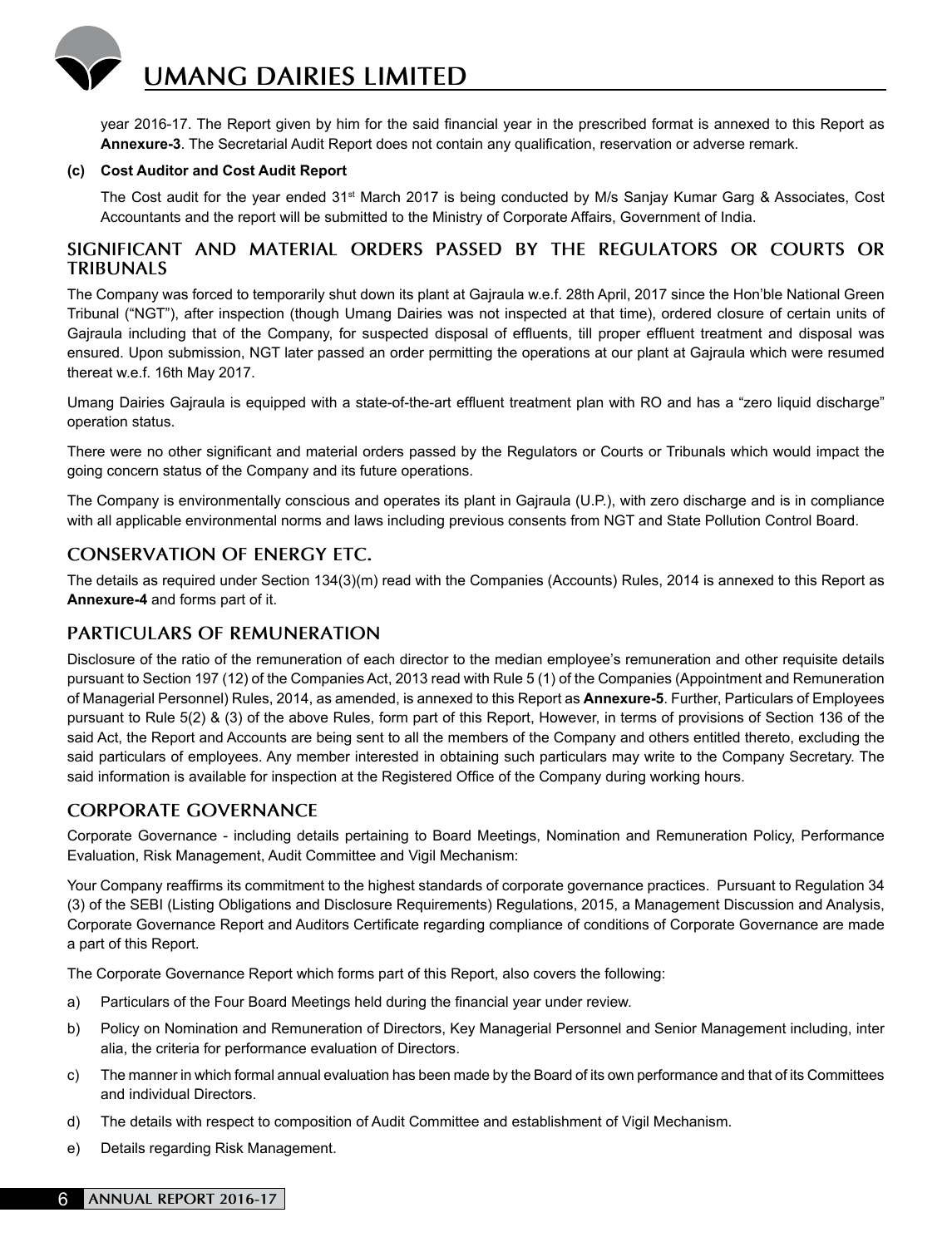### **DEPOSITS**

The Company has not taken any deposits from the public.

#### **DIRECTORS' RESPONSIBILITY STATEMENT**

As required under Section 134(3)(c) of the Companies Act, 2013, your Directors state that:-

- (a) in the preparation of the annual accounts, the applicable accounting standards have been followed along with proper explanation relating to material departures;
- (b) the accounting policies have been selected and applied consistently and judgments and estimates made are reasonable and prudent so as to give a true and fair view of the state of affairs of the Company at the end of the financial year and of the profit of the Company for that period;
- (c) proper and sufficient care has been taken for the maintenance of adequate accounting records in accordance with the provisions of the said Act for safeguarding the assets of the Company and for preventing and detecting fraud and other irregularities;
- (d) the annual accounts have been prepared on a going concern basis;
- (e) the internal financial controls to be followed by the Company have been laid down and that such internal financial controls are adequate and were operating effectively; and
- (f) the proper systems to ensure compliance with the provisions of all applicable laws have been devised and that such systems were adequate and operating effectively.

#### **CAUTIONARY STATEMENT**

Management Discussion and Analysis Report contains forward looking statements which may be identified by the use of words in that direction or connoting the same. All statements that address expectations or projections about the future, including, but not limited to statements about the Company's strategy for growth, product development, market position, expenditures and financial results are forward looking statements.

These are based on certain assumptions and expectations of future events. The Company cannot guarantee that these assumptions and expectations are accurate or will be realized. The Company's actual results, performance or achievement could thus differ materially from those projected in any such forward looking statements. The Company assumes no responsibility to publicly amend, modify or revise such forward looking statements, on the basis of any subsequent development information or events.

#### **ACKNOWLEDGEMENT**

The Directors wish to thank its Customers, Shareholders, Banks, Dealers, Suppliers and Government Authorities for their continued support.

The Board also places on record its sincere appreciation of the hard work, put in by the employees at all levels during the period under report.

**On behalf of the Board of Directors**

**Place** : New Delhi **D.B. DODA R.C. Periwal Date : 26th May 2017 (Director) (Director)**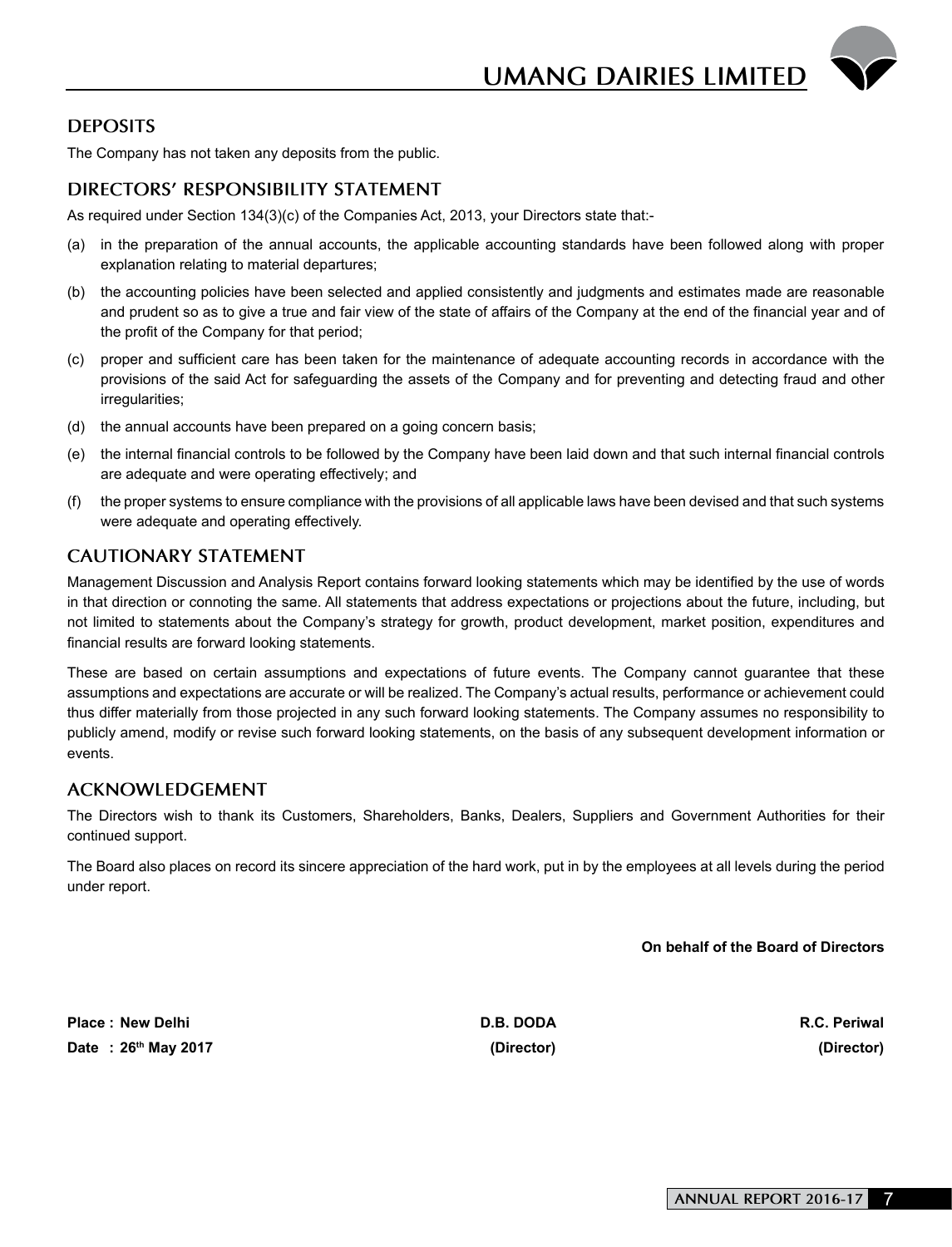

#### **ANNEXURES TO THE DIRECTORS' REPORT FOR THE YEAR ENDED 31ST MARCH 2017**

**ANNEXURE-1**

#### **FORM NO. MGT 9 EXTRACT OF ANNUAL RETURN**

**As on the financial year ended on 31st March 2017** *[Pursuant to Section 92 (3) of the Companies Act, 2013 and rule 12(1) of the* 

*Companies (Management & Administration) Rules, 2014]*

#### **I. REGISTRATION & OTHER DETAILS:**

| $\mathbf{1}$ . | <b>CIN</b>                                                                  | L15111UP1992PLC014942                                                                                                                                                                                           |
|----------------|-----------------------------------------------------------------------------|-----------------------------------------------------------------------------------------------------------------------------------------------------------------------------------------------------------------|
| 2.             | <b>Registration Date</b>                                                    | 02.12.1992                                                                                                                                                                                                      |
| 3.             | Name of the Company                                                         | <b>Umang Dairies Limited</b>                                                                                                                                                                                    |
| 4.             | Category/Sub-category of the Company                                        | Public Company/Limited by Shares                                                                                                                                                                                |
| 5.             | Address of the Registered office &<br>contact details                       | Registered office :-<br>Gajraula, Hasanpur Road<br>Gajraula -244235<br>Dist. Amroha, Uttar Pradesh<br>Ph. No.: (05924) 252491-2<br>Fax No.: (05924) 252495<br>Email ID:-sharesumang@jkmail.com                  |
| 6.             | Whether listed company                                                      | Yes                                                                                                                                                                                                             |
| 7.             | Name, Address & contact details of<br>Registrar and Transfer Agent, if any. | <b>MAS Services Limited</b><br>T-34, 2 <sup>nd</sup> Floor, Phase- II<br>Okhla Industrial Area<br>New Delhi - 110 020<br>Ph. No.: (011) 26387281/82/83<br>Fax No.: (011) 26387384<br>Email ID: info@masserv.com |

#### **II. PRINCIPAL BUSINESS ACTIVITIES OF THE COMPANY**

All the business activities contributing 10 % or more of the total turnover of the company shall be stated:

| SI. No.        | Name and Description of main<br>products / services | NIC Code of the Product/<br>service* | % to total turnover of the<br>company |
|----------------|-----------------------------------------------------|--------------------------------------|---------------------------------------|
|                | Ghee                                                | 10504                                | 32.62                                 |
| $\overline{2}$ | Milk powder                                         | 10502                                | 62.42                                 |

*\* As per National Industrial Classification (2008) – Ministry of Statistics and Programme Implementation.*

#### **III. PARTICULARS OF HOLDING, SUBSIDIARY AND ASSOCIATE COMPANIES**

| SI.<br>No. | Name and Address of the<br>Company | <b>CIN/GLN</b> | Holding/<br>Subsidiary/<br><b>Associate</b> | % of Shares<br>held | Applicable<br><b>Section</b> |
|------------|------------------------------------|----------------|---------------------------------------------|---------------------|------------------------------|
|            |                                    | <b>NIL</b>     |                                             |                     |                              |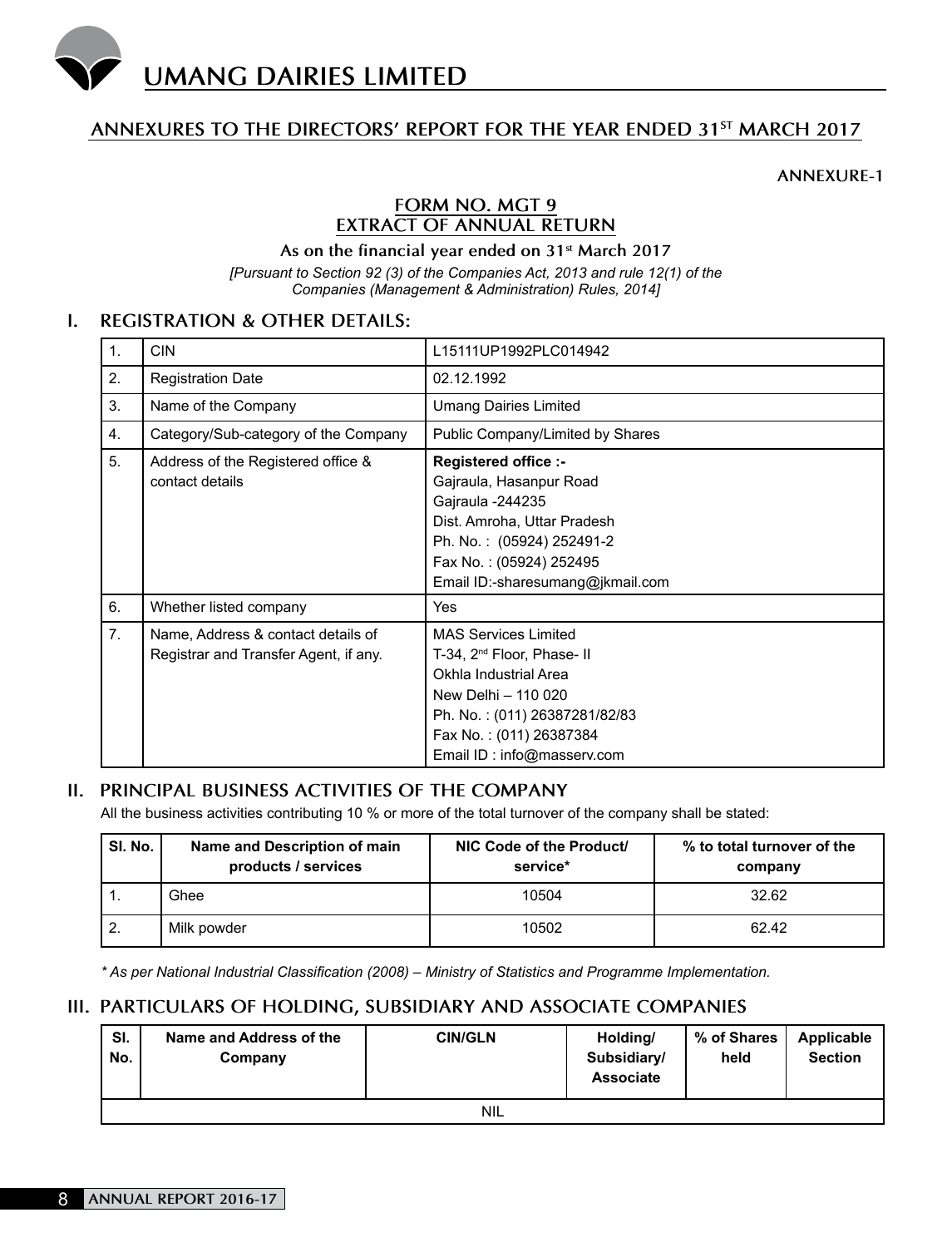

#### **IV. SHAREHOLDING PATTERN (Equity Share Capital Breakup as percentage of TOTAL EQUITY)**

#### **(i) Category-wise Share Holding**

| <b>Category of Shareholders</b>                                                       |             |             | (As on 01.04.2016) | No. of Shares held at the beginning of the year | No. of Shares held at the end of the year<br>(As on 31.03.2017) |             |             | % Change<br>during          |                     |
|---------------------------------------------------------------------------------------|-------------|-------------|--------------------|-------------------------------------------------|-----------------------------------------------------------------|-------------|-------------|-----------------------------|---------------------|
|                                                                                       | Demat       | Physical    | Total              | % of Total<br><b>Shares</b>                     | Demat                                                           | Physical    | Total       | % of Total<br><b>Shares</b> | the year            |
| A. Promoters*                                                                         |             |             |                    |                                                 |                                                                 |             |             |                             |                     |
| $(1)$ Indian                                                                          |             |             |                    |                                                 |                                                                 |             |             |                             |                     |
| a) Individual/ HUF                                                                    | $\pmb{0}$   | 0           | 0                  | $\mathbf 0$                                     | $\pmb{0}$                                                       | $\pmb{0}$   | 0           | 0                           | $\pmb{0}$           |
| b) Central Govt                                                                       | $\pmb{0}$   | 0           | 0                  | $\pmb{0}$                                       | $\pmb{0}$                                                       | $\pmb{0}$   | 0           | 0                           | $\mathsf 0$         |
| c) State Govt(s)                                                                      | $\mathbf 0$ | 0           | $\mathbf 0$        | $\mathbf 0$                                     | $\mathbf 0$                                                     | $\mathbf 0$ | 0           | 0                           | $\mathbf 0$         |
| d) Bodies Corp.                                                                       | 16415734    | 0           | 16415734           | 74.61                                           | 16415734                                                        | $\mathbf 0$ | 16415734    | 74.61                       | $\mathsf 0$         |
| e) Banks / Fl                                                                         | 0           | 0           | $\mathbf 0$        | $\mathbf 0$                                     | $\mathbf 0$                                                     | $\mathbf 0$ | 0           | 0                           | $\mathbf 0$         |
| f) Any other                                                                          | 0           | 0           | 0                  | $\mathbf 0$                                     | 0                                                               | $\mathbf 0$ | 0           | 0                           | 0                   |
| Sub-total (A) (1):-                                                                   | 16415734    | 0           | 16415734           | 74.61                                           | 16415734                                                        | $\mathbf 0$ | 16415734    | 74.61                       | 0                   |
| (2) Foreign                                                                           |             |             |                    |                                                 |                                                                 |             |             |                             |                     |
| a) NRI -Individuals                                                                   | $\pmb{0}$   | $\pmb{0}$   | $\pmb{0}$          | $\pmb{0}$                                       | $\pmb{0}$                                                       | $\pmb{0}$   | $\pmb{0}$   | 0                           | $\pmb{0}$           |
| b) Other -Individuals                                                                 | $\pmb{0}$   | 0           | 0                  | $\pmb{0}$                                       | $\pmb{0}$                                                       | $\pmb{0}$   | 0           | 0                           | $\mathsf 0$         |
| c) Bodies Corp.                                                                       | $\pmb{0}$   | 0           | $\mathbf 0$        | $\mathbf 0$                                     | $\mathbf 0$                                                     | $\mathbf 0$ | 0           | $\mathbf 0$                 | $\mathbf 0$         |
| d) Banks / Fl                                                                         | $\mathsf 0$ | 0           | $\mathbf 0$        | $\mathbf 0$                                     | $\mathbf 0$                                                     | $\mathbf 0$ | 0           | $\mathbf 0$                 | $\mathbf 0$         |
| e) Any other                                                                          | $\mathbf 0$ | 0           | $\mathbf 0$        | $\mathbf 0$                                     | 0                                                               | $\mathbf 0$ | 0           | 0                           | $\mathbf 0$         |
| Sub-total (A) (2):-                                                                   | $\mathbf 0$ | 0           | $\mathbf 0$        | $\mathbf 0$                                     | 0                                                               | $\mathbf 0$ | 0           | 0                           | 0                   |
| Total shareholding of Promoter (A)<br>$= (A)(1) + (A)(2)$                             | 16415734    | 0           | 16415734           | 74.61                                           | 16415734                                                        | 0           | 16415734    | 74.61                       | 0                   |
| <b>B. Public Shareholding</b>                                                         |             |             |                    |                                                 |                                                                 |             |             |                             |                     |
| 1. Institutions                                                                       |             |             |                    |                                                 |                                                                 |             |             |                             |                     |
| a) Mutual Funds                                                                       | 0           | 12000       | 12000              | 0.05                                            | $\mathbf 0$                                                     | 12000       | 12000       | 0.05                        | $\mathsf 0$         |
| b) Banks / Fl                                                                         | 800         | 3300        | 4100               | 0.02                                            | 800                                                             | 3300        | 4100        | 0.02                        | $\mathsf 0$         |
| c) Central Govt                                                                       | $\pmb{0}$   | 0           | $\pmb{0}$          | $\pmb{0}$                                       | $\pmb{0}$                                                       | $\pmb{0}$   | 0           | 0                           | $\mathsf{O}\xspace$ |
| d) State Govt(s)                                                                      | 0           | 0           | $\mathbf 0$        | $\mathbf 0$                                     | $\mathbf 0$                                                     | $\mathbf 0$ | 0           | 0                           | $\mathsf 0$         |
| e) Venture Capital Funds                                                              | 0           | 0           | $\mathbf 0$        | $\mathbf 0$                                     | $\pmb{0}$                                                       | $\mathbf 0$ | 0           | 0                           | 0                   |
| f) Insurance Companies                                                                | 0           | 0           | 0                  | $\mathbf 0$                                     | $\mathbf 0$                                                     | $\pmb{0}$   | 0           | 0                           | $\mathbf 0$         |
| g) Fils                                                                               | 35000       | 0           | 35000              | 0.16                                            | $\pmb{0}$                                                       | $\mathbf 0$ | 0           | 0                           | (0.16)              |
| h) Foreign Venture Capital Funds                                                      | $\pmb{0}$   | $\mathbf 0$ | 0                  | $\mathbf 0$                                     | $\pmb{0}$                                                       | $\pmb{0}$   | $\mathbf 0$ | $\mathbf 0$                 | $\mathbf 0$         |
| i) Others                                                                             | $\pmb{0}$   | 0           | 0                  | $\pmb{0}$                                       | $\pmb{0}$                                                       | $\pmb{0}$   | 0           | 0                           | 0                   |
| Sub-total (B)(1):-                                                                    | 35800       | 15300       | 51100              | 0.23                                            | 800                                                             | 15300       | 16100       | 0.07                        | (0.16)              |
| 2. Non-Institutions                                                                   |             |             |                    |                                                 |                                                                 |             |             |                             |                     |
| a) Bodies Corp.                                                                       |             |             |                    |                                                 |                                                                 |             |             |                             |                     |
| i) Indian                                                                             | 185282      | 30300       | 215582             | 0.98                                            | 236876                                                          | 30300       | 267176      | 1.21                        | 0.23                |
| ii) Overseas                                                                          | 0           | 0           | 0                  | $\mathbf 0$                                     | $\pmb{0}$                                                       | $\mathbf 0$ | 0           | 0                           | $\mathbf 0$         |
| b) Individuals                                                                        |             |             |                    |                                                 |                                                                 |             |             |                             |                     |
| i) Individual shareholders holding<br>nominal share capital upto ₹1 lakh              | 2654974     | 1371254     | 4026228            | 18.30                                           | 2840513                                                         | 1341344     | 4181857     | 19.01                       | 0.71                |
| ii) Individual shareholders holding<br>nominal share capital in excess of<br>₹ 1 lakh | 1016904     | 0           | 1016904            | 4.62                                            | 792647                                                          | 0           | 792647      | 3.60                        | (1.02)              |

*\* The total shareholding of Promoters at (A) above includes 64,92,769 Equity Shares (29.51%) as on 1.4.2016, 54,42,769 Equity Shares (24.74%) as on 31.3.2017 and a change of 4.77% during the year pertaining to constituents of the Promoter Group as per SEBI (Issue of Capital & Disclosure Requirements) Regulations, 2009. The same does not form part of the Promoters as defined in the Companies Act, 2013.*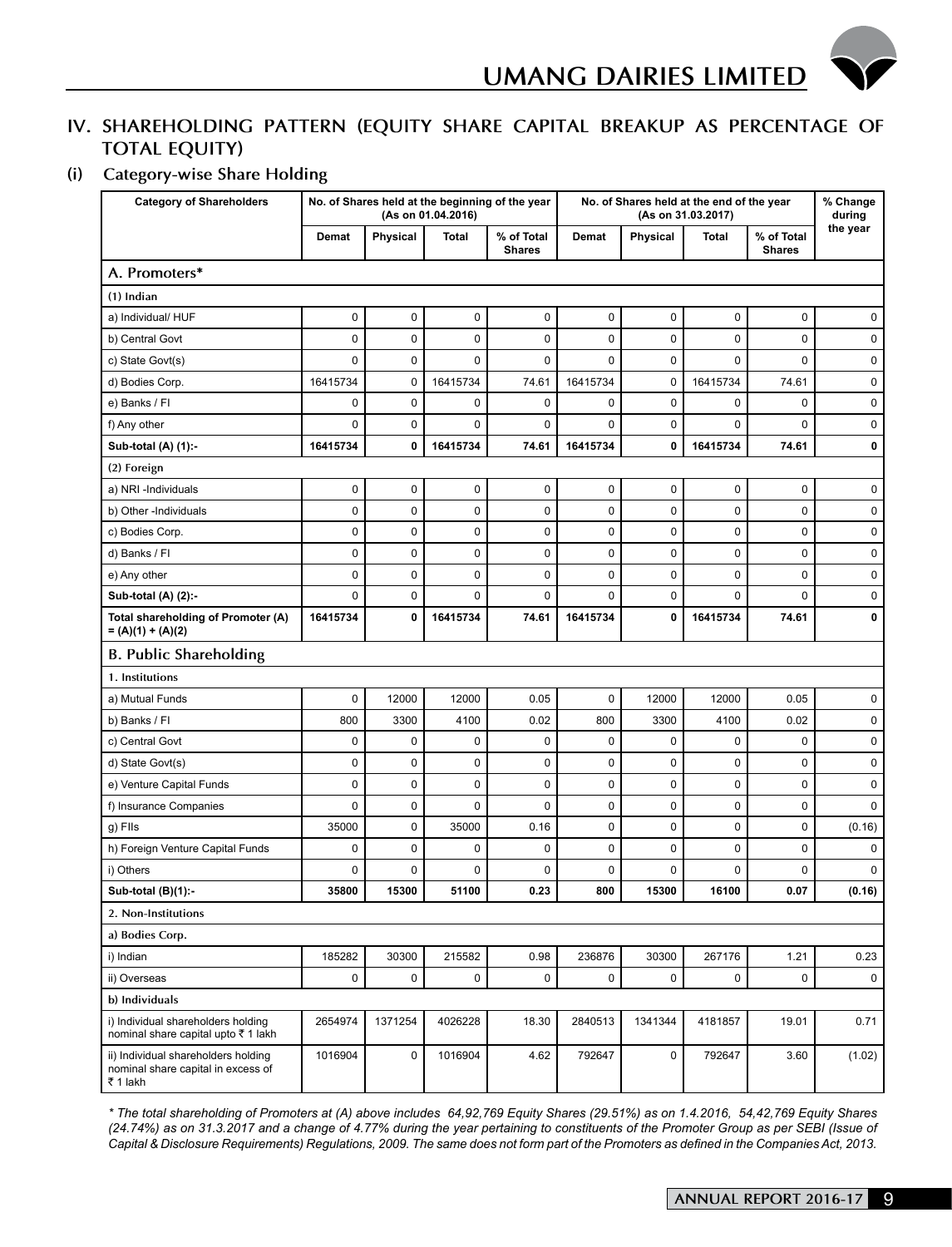

| <b>Category of Shareholders</b>                           | No. of Shares held at the beginning of the year<br>(As on 01.04.2016) |                                                           | No. of Shares held at the end of the year<br>(As on 31.03.2017) |          |          |                             | % Change<br>during |       |      |
|-----------------------------------------------------------|-----------------------------------------------------------------------|-----------------------------------------------------------|-----------------------------------------------------------------|----------|----------|-----------------------------|--------------------|-------|------|
|                                                           | Demat                                                                 | Physical<br>Total<br>% of Total<br>Demat<br><b>Shares</b> |                                                                 | Physical | Total    | % of Total<br><b>Shares</b> | the year           |       |      |
| c) Others (specify)                                       |                                                                       |                                                           |                                                                 |          |          |                             |                    |       |      |
| (i) Non Resident Indians/OCB                              | 80180                                                                 | $\Omega$                                                  | 80180                                                           | 0.36     | 105952   | $\Omega$                    | 105952             | 0.48  | 0.12 |
| (ii) Clearing Member                                      | 197472                                                                | $\Omega$                                                  | 197472                                                          | 0.90     | 223234   | $\Omega$                    | 223234             | 1.01  | 0.12 |
| (iii) Trust                                               | 0                                                                     | $\Omega$                                                  | $\Omega$                                                        | $\Omega$ | 500      | 0                           | 500                | 0.00  | 0.00 |
| Sub-total $(B)(2)$ :-                                     | 4134812                                                               | 1401554                                                   | 5536366                                                         | 25.16    | 4199722  | 1371644                     | 5571366            | 25.32 | 0.16 |
| Total Public Shareholding (B)=(B)<br>$(1)+(B)(2)$         | 4170612                                                               | 1416854                                                   | 5587466                                                         | 25.39    | 4200522  | 1386944                     | 5587466            | 25.39 | 0.00 |
| C. Shares held by Custodian for<br><b>GDRs &amp; ADRs</b> | 0                                                                     | 0                                                         | $\mathbf{0}$                                                    | 0        | 0        | 0                           | 0                  | 0     | 0.00 |
| Grand Total (A+B+C)                                       | 20586346                                                              | 1416854                                                   | 22003200                                                        | 100      | 20616256 | 1386944                     | 22003200           | 100   | 0.00 |

#### **(ii) Shareholding of Promoters**

| SI.<br>No. | Shareholder's<br>Name          |                         | Shareholding at the beginning of the<br>year (as on 1 <sup>st</sup> April 2016) |                                                           | Shareholding at the end of the year (as<br>on 31 <sup>st</sup> March 2017) |                                                  |                                                           | % change in<br>shareholding |
|------------|--------------------------------|-------------------------|---------------------------------------------------------------------------------|-----------------------------------------------------------|----------------------------------------------------------------------------|--------------------------------------------------|-----------------------------------------------------------|-----------------------------|
|            |                                | No. of<br><b>Shares</b> | % of total<br><b>Shares</b><br>of the<br>company                                | % of Shares<br>Pledged /<br>encumbered<br>to total shares | No. of<br><b>Shares</b>                                                    | % of total<br><b>Shares</b><br>of the<br>company | % of Shares<br>Pledged /<br>encumbered to<br>total shares | during the<br>year          |
|            | Bengal & Assam<br>Company Ltd. | 99.22.965               | 45.10                                                                           |                                                           | 1.09.72.965                                                                | 49.87                                            |                                                           | 4.77                        |
|            | <b>Total</b>                   | 99,22,965               | 45.10                                                                           |                                                           | 1,09,72,965                                                                | 49.87                                            |                                                           |                             |

#### **(iii) Change in Promoters' Shareholding (please specify, if there is no change)**

| SI.         |                                                                                                                   |                  | Shareholding at the beginning<br>of the year (as on 1 <sup>st</sup> April 2016) |                  | <b>Cumulative Shareholding</b><br>during the year |  |  |
|-------------|-------------------------------------------------------------------------------------------------------------------|------------------|---------------------------------------------------------------------------------|------------------|---------------------------------------------------|--|--|
| No.         |                                                                                                                   | No. of<br>shares | % of total shares<br>of the company                                             | No. of<br>shares | % of total shares<br>of the company               |  |  |
|             | Bengal & Assam Company Ltd.                                                                                       |                  |                                                                                 |                  |                                                   |  |  |
|             | At the beginning of the year                                                                                      | 99,22,965        | 45.10                                                                           | 99.22.965        | 45.10                                             |  |  |
| $\mathbf 1$ | Increase in Shareholding due to Inter-se<br>transfer among promoter and promoters<br>group on 20th February 2017. | 10,50,000        | 4.77                                                                            | 1,09,72,965      | 49.87                                             |  |  |
|             | At the end of the year i.e., 31.03.2017                                                                           |                  |                                                                                 | 1,09,72,965      | 49.87                                             |  |  |

#### **(iv) Shareholding Pattern of top ten Shareholders (Other than Directors, Promoters and Holders of GDRs and ADRs)**

| SI.<br>No.     | <b>Top Ten Shareholders</b>        | Shareholding at the beginning<br>of the year (1 <sup>st</sup> April 2016) |       | <b>Cumulative Shareholding at the</b><br>end of the year (31 <sup>st</sup> March 2017) |                                     |
|----------------|------------------------------------|---------------------------------------------------------------------------|-------|----------------------------------------------------------------------------------------|-------------------------------------|
|                |                                    | % of total shares<br>No. of<br>of the company<br>shares                   |       | No. of<br>shares                                                                       | % of total shares of<br>the company |
| $\mathbf{1}$ . | Juggilal Kamlapat Udyog Ltd*       | 2700000                                                                   | 12.27 | 3850000                                                                                | 17.50                               |
| 2.             | Florence Investech Ltd             | 1194965                                                                   | 5.43  | 1194965                                                                                | 5.43                                |
| 3.             | Accurate Finman Services Limited** | 2597804                                                                   | 11.81 | 397804                                                                                 | 1.81                                |
| 4.             | Indianivesh Securities Limited     |                                                                           |       | 105374                                                                                 | 0.48                                |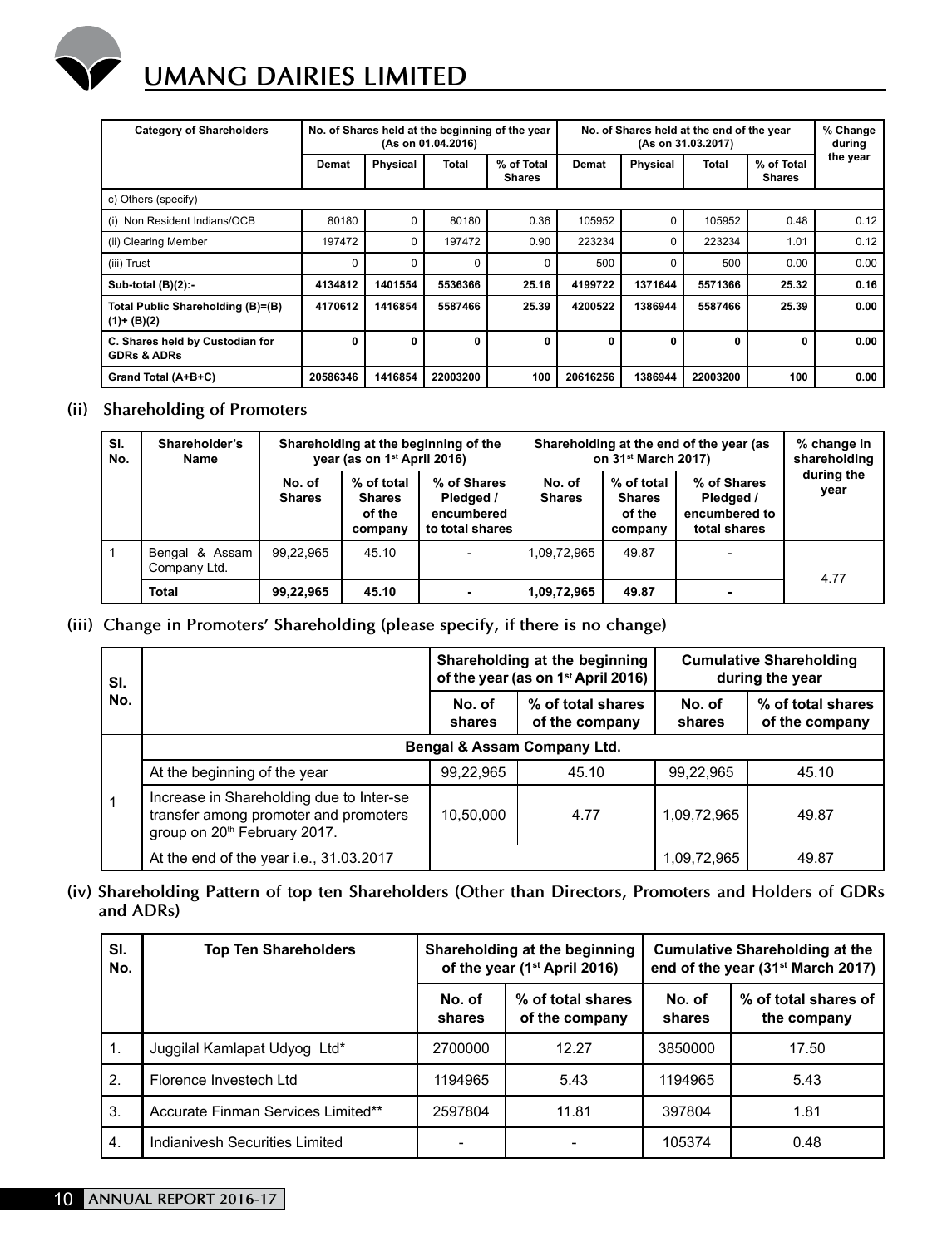

| SI.<br>No. | <b>Top Ten Shareholders</b>       | Shareholding at the beginning<br>of the year (1 <sup>st</sup> April 2016) |                                     | <b>Cumulative Shareholding at the</b><br>end of the year (31 <sup>st</sup> March 2017) |                                     |  |
|------------|-----------------------------------|---------------------------------------------------------------------------|-------------------------------------|----------------------------------------------------------------------------------------|-------------------------------------|--|
|            |                                   | No. of<br>shares                                                          | % of total shares<br>of the company | No. of<br>shares                                                                       | % of total shares of<br>the company |  |
| 5.         | Sunaina Nareshkumar Saraf         |                                                                           |                                     | 100000                                                                                 | 0.45                                |  |
| 6.         | Dr. Ramesh Chimanial Shah         |                                                                           |                                     | 90000                                                                                  | 0.41                                |  |
| 7.         | Vijay Kumar Singh                 | 74100                                                                     | 0.34                                | 73950                                                                                  | 0.34                                |  |
| 8.         | Ajay Upadhyaya                    |                                                                           |                                     | 70000                                                                                  | 0.32                                |  |
| 9.         | Rajesh Kumar Rameshbhai Prajapati | 65500                                                                     | 0.30                                | 65500                                                                                  | 0.30                                |  |
| 10.        | Kamal Kumar Goyal                 | 58178                                                                     | 0.26                                | 58178                                                                                  | 0.26                                |  |

*\* Date of acquisition of 11,50,000 Equity Shares (5.23%) as informed by the acquirer to the Company is 20th February 2017. \*\* Date of sale of 22,00,000 Equity Shares (10%) as informed by the seller to the Company is 20th February 2017.*

*Note: Around 94% of the Shares of the Company are held in dematerialized form and are traded on daily basis. Therefore, the date wise increase/decrease in shareholding is not indicated.*

#### **(v) Shareholding of Directors and Key Managerial Personnel:**

#### **1. Shri Ratan Chand Jain, Director**

| SI.<br>No. | For each of the Directors<br>and KMP                           | Shareholding at the beginning<br>of the year (as on 1 <sup>st</sup> April 2016) |                                 | <b>Cumulative Shareholding</b><br>during the year |                                     |  |  |
|------------|----------------------------------------------------------------|---------------------------------------------------------------------------------|---------------------------------|---------------------------------------------------|-------------------------------------|--|--|
|            |                                                                | % of total shares<br>No. of<br>of the company<br>shares                         |                                 | No. of<br>shares                                  | % of total shares<br>of the company |  |  |
|            |                                                                |                                                                                 | Shri Ratan Chand Jain, Director |                                                   |                                     |  |  |
|            | At the beginning of the year                                   | 100                                                                             | 0.0                             | 100                                               | 0.0                                 |  |  |
|            | Date wise Increase/Decrease in<br>Shareholding during the year | NO CHANGE                                                                       |                                 |                                                   |                                     |  |  |
|            | At the end of the year i.e. 31.03.2017                         |                                                                                 | 100                             | 0.0                                               |                                     |  |  |

#### **2. Shri Desh Bandhu Doda, Director**

| SI.<br>No. | For each of the Directors<br>and KMP                           | Shareholding at the beginning<br>of the year (as on 1 <sup>st</sup> April 2016) |                                 |                  | <b>Cumulative Shareholding</b><br>during the year |  |
|------------|----------------------------------------------------------------|---------------------------------------------------------------------------------|---------------------------------|------------------|---------------------------------------------------|--|
|            |                                                                | % of total shares<br>No. of<br>of the company<br>shares                         |                                 | No. of<br>shares | % of total shares<br>of the company               |  |
|            |                                                                |                                                                                 | Shri Desh Bandhu Doda, Director |                  |                                                   |  |
|            | At the beginning of the year                                   | 50                                                                              | 0.0                             | 50               | 0.0                                               |  |
|            | Date wise Increase/Decrease in<br>Shareholding during the year | NO CHANGE                                                                       |                                 |                  |                                                   |  |
|            | At the end of the year i.e. 31.03.2017                         |                                                                                 |                                 | 50               | 0.0                                               |  |

 **NOTE:** Smt. Sharda Devi Singhania, Shri Ram Chandra Periwal, Directors of the company and Shri C. Venugopal, Chief Executive Officer and Shri Nemi Chand Baheti, Manager (ceased w.e.f. 10th May 2017) and Shri Gaurav Jain, Chief Financial Officer (ceased w.e.f. 27<sup>th</sup> March 2017) and Shri Diwan Singh, Chief Financial Officer (appointed w.e.f. 28<sup>th</sup> March 2017) and Shri Pankaj Kamra, Company Secretary of the company were not holding any shares in the company at the beginning of the year, i.e. as on 1<sup>st</sup> April 2016 and at the end of the year i.e., as on 31<sup>st</sup> March 2017 and hence there was no increase/ decrease in their shareholding during the year 2016-17.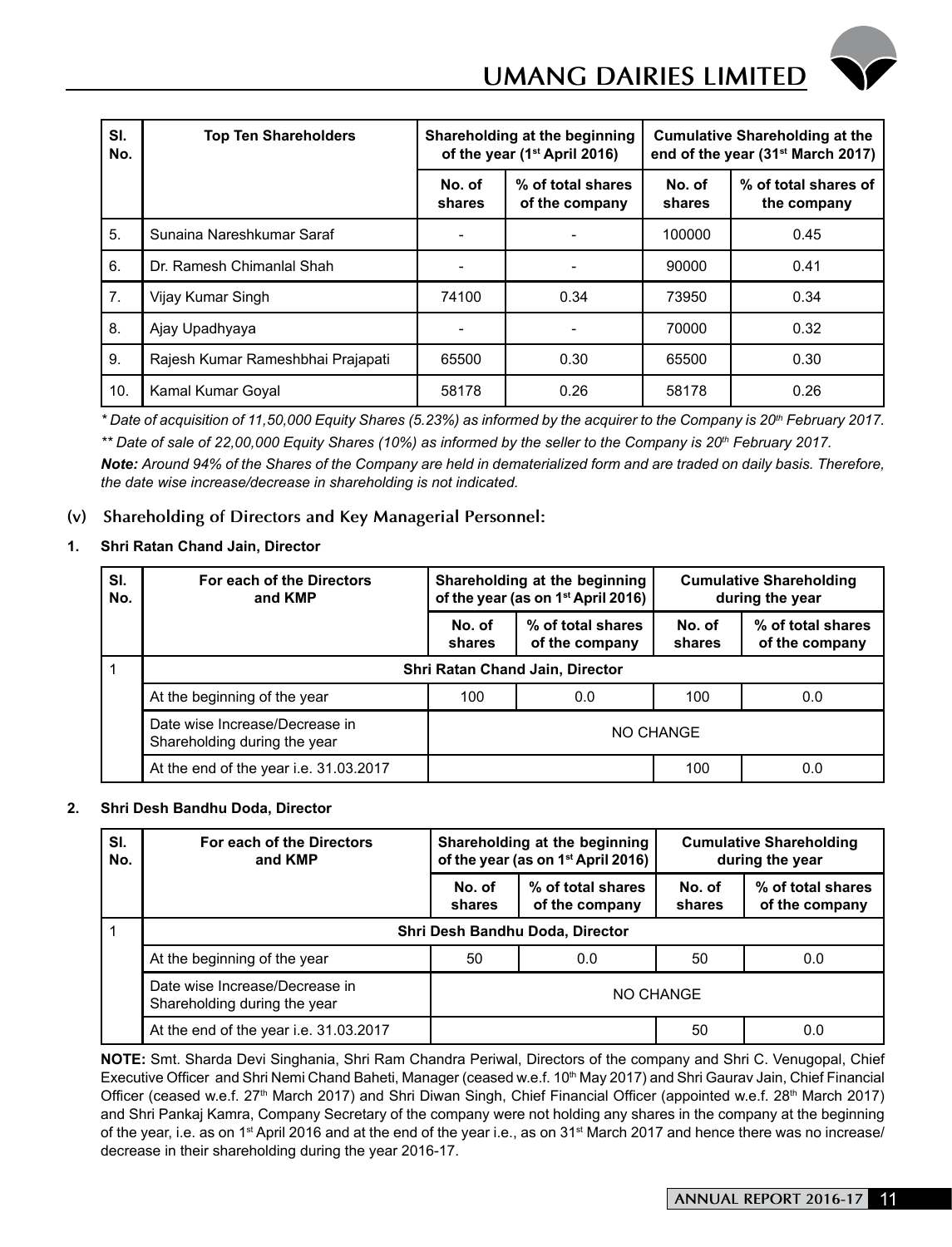

#### **V. INDEBTEDNESS**

 **Indebtedness of the Company including interest outstanding/accrued but not due for payment**

 $($ ₹ in lac)

|                                                     | <b>Secured Loans</b><br>excluding deposits | <b>Unsecured</b><br>Loans | <b>Deposits</b> | Total<br><b>Indebtedness</b> |
|-----------------------------------------------------|--------------------------------------------|---------------------------|-----------------|------------------------------|
| Indebtedness at the beginning of the financial year |                                            |                           |                 |                              |
| i) Principal Amount                                 | 2255.10                                    |                           |                 | 2255.10                      |
| ii) Interest due but not paid                       |                                            |                           |                 |                              |
| iii) Interest accrued but not due                   | 11.00                                      |                           |                 | 11.00                        |
| Total (i+ii+iii)                                    | 2266.10                                    |                           | ۰.              | 2266.10                      |
| Change in Indebtedness during the financial year    |                                            |                           |                 |                              |
| • Addition                                          | 1193.05                                    |                           |                 | 1193.05                      |
| $\bullet$ Reduction                                 | 514.12                                     |                           |                 | 514.12                       |
| <b>Net Change</b>                                   | 678.93                                     |                           | ۰.              | 678.93                       |
| Indebtedness at the end of the financial year       |                                            |                           |                 |                              |
| i) Principal Amount                                 | 2934.03                                    |                           |                 | 2934.03                      |
| ii) Interest due but not paid                       |                                            |                           |                 |                              |
| iii) Interest accrued but not due                   | 14.69                                      |                           |                 | 14.69                        |
| Total (i+ii+iii)                                    | 2948.72                                    |                           |                 | 2948.72                      |

#### **VI. REMUNERATION OF DIRECTORS AND KEY MANAGERIAL PERSONNEL**

(` in Lac)

| А.      | Remuneration to Managing Director, Whole-time Directors and/or Manager:                |                                  |                     |  |
|---------|----------------------------------------------------------------------------------------|----------------------------------|---------------------|--|
| SI. No. | <b>Particulars of Remuneration</b>                                                     | Name of MD/WTD/Manager           | <b>Total Amount</b> |  |
|         |                                                                                        | Shri Nemi Chand Baheti - Manager |                     |  |
|         | Gross salary                                                                           |                                  |                     |  |
|         | (a) Salary as per provisions contained in section<br>17(1) of the Income-tax Act, 1961 | 30.77                            | 30.77               |  |
| 1       | (b) Value of perquisites u/s 17(2) Income-tax Act,<br>1961                             | 2.32                             | 2.32                |  |
|         | (c) Profits in lieu of salary under section 17(3)<br>Income-tax Act, 1961              |                                  |                     |  |
| 2       | Stock Option/Sweat Equity/Commission                                                   |                                  |                     |  |
| 3       | Others:<br>Contribution to Provident Fund and Insurance                                | 1.84                             | 1.84                |  |
|         | Total(A)                                                                               | 34.93                            | 34.93               |  |
|         | Ceiling as per Act                                                                     | ₹ 168 lacs ^                     |                     |  |

^Based on effective capital of the Company as on 31st March 2016, as per Schedule V to the Companies Act, 2013.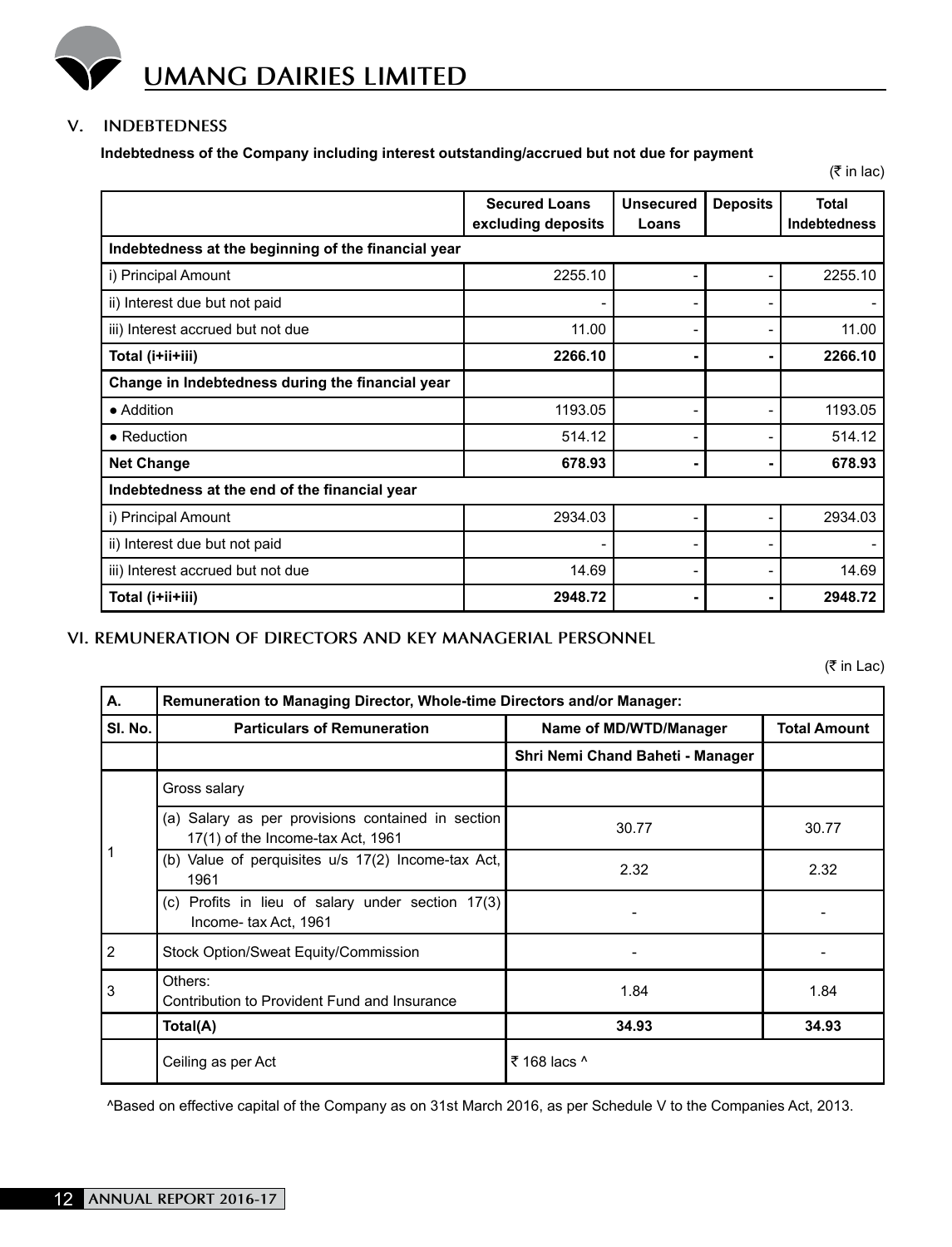

#### $($ ₹ In lac)

| В.      | <b>Remuneration to other directors:</b>       |                           |                          |              |  |
|---------|-----------------------------------------------|---------------------------|--------------------------|--------------|--|
| SI. No. | <b>Particulars of Remuneration</b>            | <b>Name of Directors</b>  |                          | <b>Total</b> |  |
| 1.      | <b>Independent Directors</b>                  | Shri Ratan Chand Jain     | Shri Ram Chandra Periwal | Amount       |  |
|         | • Fee for attending Board/ Committee Meetings | 2.90                      | 3.795                    | 6.695        |  |
|         | • Commission                                  |                           |                          | ٠            |  |
|         | Total (1)                                     | 2.90                      | 3.795                    | 6.695        |  |
| 2.      | <b>Other Non-executive Directors</b>          | Smt.Sharda Devi Singhania | Shri Desh Bandhu Doda    |              |  |
|         | • Fee for attending Board/ Committee Meetings | 1.20                      | 3.455                    | 4.655        |  |
|         | • Commission                                  |                           |                          | ۰            |  |
|         | Total (2)                                     | 1.20                      | 3.455                    | 4.655        |  |
|         | Total $(B) = (1+2)$                           |                           |                          | 11.35        |  |

 $($ ₹ In lac)

| C.             | Remuneration to Key Managerial Personnel Other Than MD/Manager/WTD                     |                                                                                                |                                                                                                   |                                                                                            |                                                                                       |        |
|----------------|----------------------------------------------------------------------------------------|------------------------------------------------------------------------------------------------|---------------------------------------------------------------------------------------------------|--------------------------------------------------------------------------------------------|---------------------------------------------------------------------------------------|--------|
| SI.            | <b>Particulars of Remuneration</b>                                                     |                                                                                                |                                                                                                   | <b>Key Managerial Personnel</b>                                                            |                                                                                       |        |
| No.            |                                                                                        | Shri C.<br>Venugopal,<br>Chief<br><b>Executive</b><br>Officer<br>(01.04.2016 to<br>31.03.2017) | Shri Gaurav<br>Jain, Chief<br><b>Financial</b><br><b>Officer</b><br>(01.04.2016 to<br>27.03.2017) | Shri Diwan<br>Singh, Chief<br>Financial<br><b>Officer</b><br>(28.03.2017 to<br>31.03.2017) | Shri Pankaj<br>Kamra.<br>Company<br><b>Secretary</b><br>(01.04.2016 to<br>31.03.2017) | Total  |
| $\mathbf{1}$   | <b>Gross Salary</b>                                                                    |                                                                                                |                                                                                                   |                                                                                            |                                                                                       |        |
|                | (a) Salary as per provisions contained in<br>section 17(1) of the Income-tax Act, 1961 | 69.10                                                                                          | 16.56                                                                                             | 0.29                                                                                       | 6.91                                                                                  | 92.86  |
|                | (b) Value of perquisites u/s 17(2) Income-tax<br>Act, 1961                             | 6.23                                                                                           | 0.74                                                                                              | 0.00                                                                                       | 0.22                                                                                  | 7.19   |
|                | (c) Profits in lieu of salary under section 17(3)<br>Income-tax Act, 1961              |                                                                                                |                                                                                                   |                                                                                            |                                                                                       |        |
| $\overline{2}$ | Stock Option/Sweat Equity/Commission                                                   |                                                                                                |                                                                                                   |                                                                                            |                                                                                       |        |
| 3              | Others:<br>Contribution to Provident Fund and Insurance                                | 3.30                                                                                           | 0.76                                                                                              | 0.02                                                                                       | 0.34                                                                                  | 4.42   |
|                | Total                                                                                  | 78.63                                                                                          | 18.06                                                                                             | 0.31                                                                                       | 7.47                                                                                  | 104.47 |

#### **VII. PENALTIES / PUNISHMENT/ COMPOUNDING OF OFFENCES:**

There were no penalties, punishment or compounding of offences during the year ended 31<sup>st</sup> March, 2017.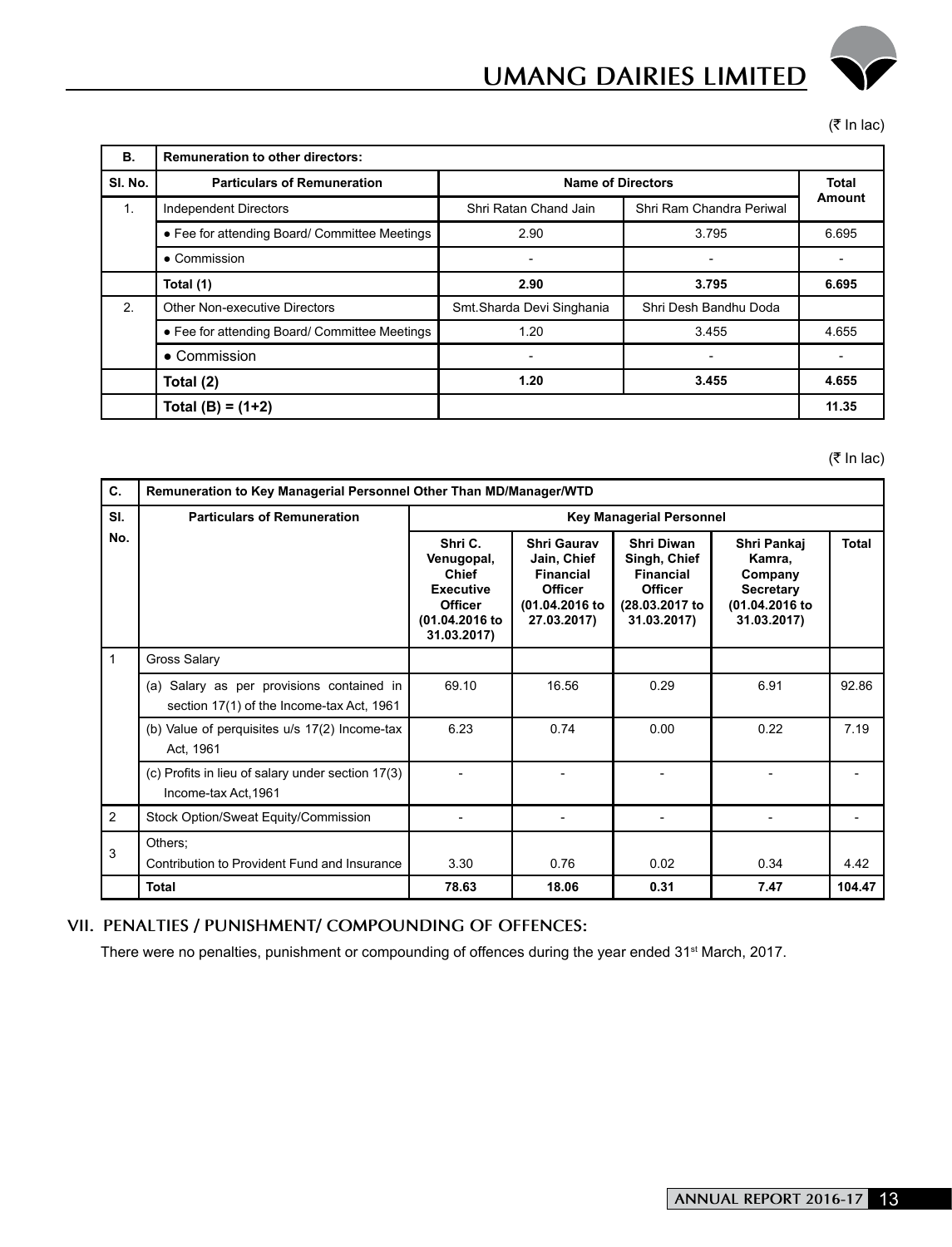**ANNEXURE-2**

## **CORPORATE SOCIAL RESPONSIBILITY REPORT**

#### **I. Company's CSR Philosophy and Belief**

Umang Dairies endeavours to create communities that are economically viable and socially inclusive. Our CSR programmes are thus a participatory exercise designed to provide better livelihood opportunities. We also support all National Programs that are aimed at uplifting the status of women, livelihood support through micro enterprises, enabling access to healthcare, sanitation and education.

#### **II. CSR Policy**

The Company has been focussing on inclusive growth and it has been undertaking activities aimed at welfare of the society in the areas pertaining to Dairy Interests Groups, animal welfare, adult literacy among women, free health check-up camps etc.

The Company has framed a CSR Policy as required under Section 135 of the Companies Act 2013. The details of the CSR Policy has been posted on the website of the Company and the web-link for the same is http://www.umangdairies.com/ CSRPolicy.pdf

- **III. Annual Report on the csr activities undertaken by the Company during the Financial Year ended 31st March 2017**
- **1. A brief outline of the Company's CSR Policy, including overview of projects or programs proposed to be undertaken and reference to the web-link to the CSR policy and projects or programs-**

The CSR at UDL is focused on creating economic and social well being of the communities around our plant in Gajraula. Milk farming traditionally has been a vital component of the local economy and has been a major source of income for the poor & landless.

The CSR strategy thus identified two key interventions:

- a) provide services for superior animal breeding & nutritional feeds that generate higher yields per animal and enhanced milk producing life cycle.
- b) enable formation of women DIG's an intervention that not only creates income opportunities but also empowers them socially.

The company also continued with its traditional interventions like Adult Education, organizing health & blood donation camps for the general population, tree plantation etc.

UDL also sponsored an event- International Women's Day 2017 organized by another company. It distributed 200 gm of Umang Ghee to more than 1800 women who participated in this event.

#### **Specific Highlights in each of the activities are provided below:**

#### **Dairy Interest Groups**

- 216 DIG's comprising 2213 women were formed (this includes 75 DIGs formed in the previous year).
- Villages covered 85.
- 151 DIG's were linked to the banks.
- Members of 10 DIG's were provided with first training on five important aspects of group formation viz., why DIGs, monthly meeting, book keeping, bank & credit linkage, & role of DIG leaders.
- 48 DIG's have received revolving fund of ` 15000 per DIG from NABARD.
- 5 SHGs have received loan of ₹ 50,000 per SHG
- Approval three projects from NABARD
	- Project for formation and strengthening of 75 SHGs
	- Project for formation and strengthening of 500 SHGs
	- Project for formation and strengthening of five farmers club

#### **Adult Education**

- 300 women were enrolled
- 262 successfully completed the course.

#### 14 **Annual Report 2016-17**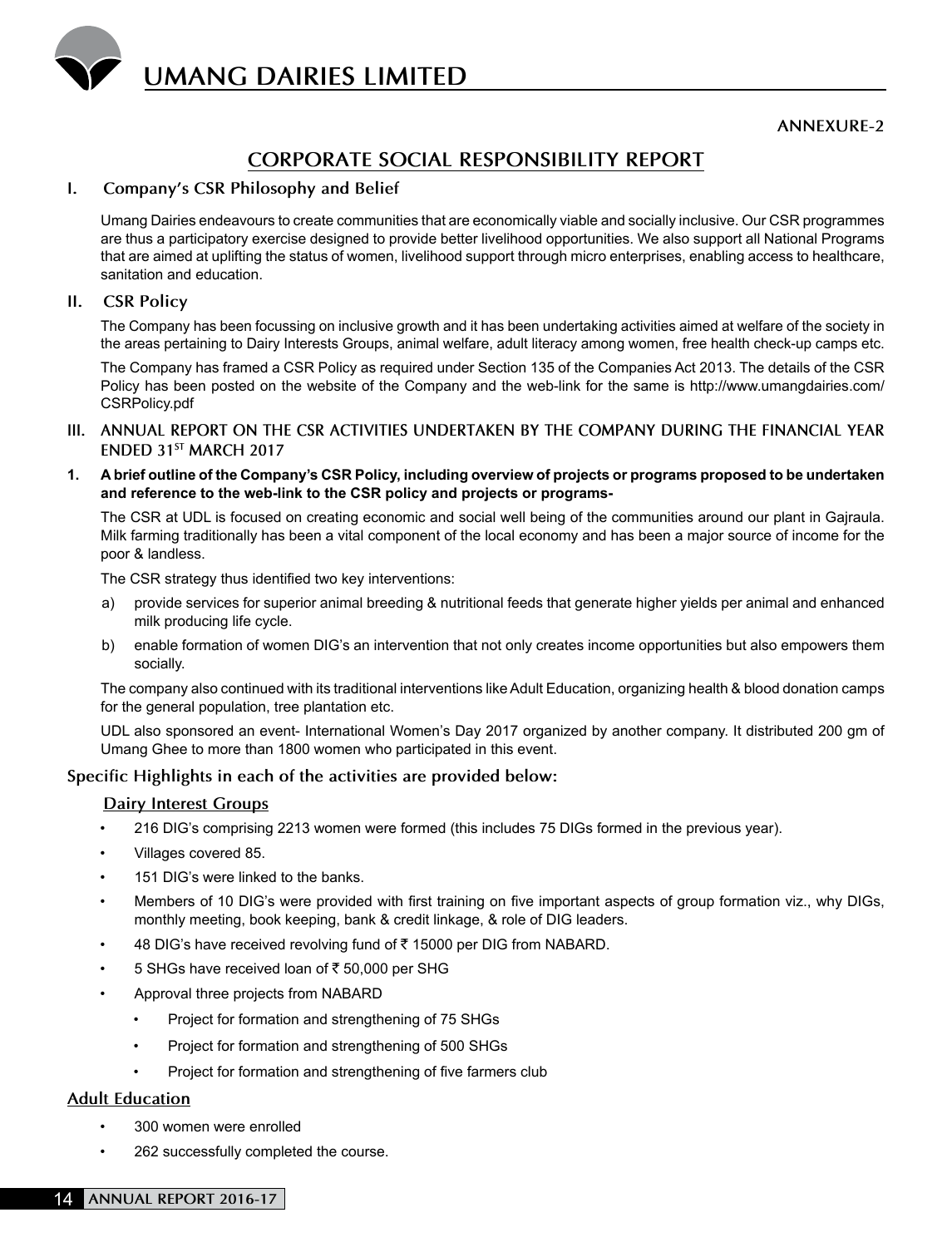#### **Animal Welfare**

• Vaccination camp organized in collaboration with government hospital to prevent HS disease.

#### **Healthcare & Sanitation**

• Awareness & advocacy meetings with women on sanitation & hygiene routinely undertaken.

Going forward plans to double the number of DIG's to 650 in FY 2017-18 in partnership with NABARD & NRLM have been firmed up.

#### **2. The Composition of the CSR Committee:**

The CSR Committee comprises of the following Directors:

- Shri R. C. Periwal (Chairman of the Committee), Independent Director
- Shri R. C. Jain, Independent Director
- Shri D. B. Doda, Non-independent Director
- **3.** Average Net Profit of the Company for last three financial years: ₹ 1092 Lac.

#### **4.** Prescribed CSR Expenditure (two percent of the amount as in item 5 above): ₹21.83 Lac.

#### **5. Details of CSR spent during the financial year**

- **a. Total amount to be spent for financial year :** ` 21.86 Lac
- **b.** Amount unspent, if any **intervalled has a state of the SNI**  $\cdot$  Nil
- **c. Manner in which the amount spent during the financial year is detailed below:**

 $($ ₹ in Lac)

| 1              | $\mathbf{2}$                                                                            | 3                                                                                                                                                                                                                             | 4                                                                                                                                                  | 5                                                              | 6                                                                                                                                                 | 7                                                                           | 8                                                        |
|----------------|-----------------------------------------------------------------------------------------|-------------------------------------------------------------------------------------------------------------------------------------------------------------------------------------------------------------------------------|----------------------------------------------------------------------------------------------------------------------------------------------------|----------------------------------------------------------------|---------------------------------------------------------------------------------------------------------------------------------------------------|-----------------------------------------------------------------------------|----------------------------------------------------------|
| SI.<br>No.     | <b>CSR Project</b><br>or Activity<br>identified                                         | Sector in which the<br>project is covered                                                                                                                                                                                     | <b>Projects or programs</b><br>(1) Local area or other<br>(2) Specify the State<br>and district<br>where projects<br>or programs was<br>undertaken | Amount<br>outlay<br>(budget)<br>project or<br>programs<br>wise | <b>Amount spent</b><br>on the projects<br>or programs<br>Sub-heads:<br>(1) Direct<br>expenditure<br>on projects or<br>programs.<br>(2) Overheads: | <b>Cumulative</b><br>expenditure spent:<br>upto the<br>reporting<br>period. | Amount<br>Direct or<br>through<br>implementing<br>agency |
| $\mathbf{1}$   | Initiative for<br>Employability<br>& Livelihood<br>enhancement<br>activities<br>(DIG'S) | Promoting education,<br>including special<br>education and<br>employment enhancing<br>vocational skills especially<br>among children, women,<br>elderly, and the differently<br>abled and livelihood<br>enhancement projects; | Gajraula, Dist. Amroha,<br>Uttar Pradesh                                                                                                           | 18.99                                                          | 19.37                                                                                                                                             | 19.37                                                                       | Implementing<br>Agency                                   |
| $\overline{2}$ | <b>Adult Literacy</b>                                                                   | Promoting education,<br>including special<br>education and<br>employment enhancing<br>vocational skills especially<br>among children, women,<br>elderly, and the differently<br>able and livelihood<br>enhancement projects;  | Gairaula, Dist. Amroha,<br><b>Uttar Pradesh</b>                                                                                                    | 2.10                                                           | 1.87                                                                                                                                              | 1.87                                                                        | Implementing<br>Agency                                   |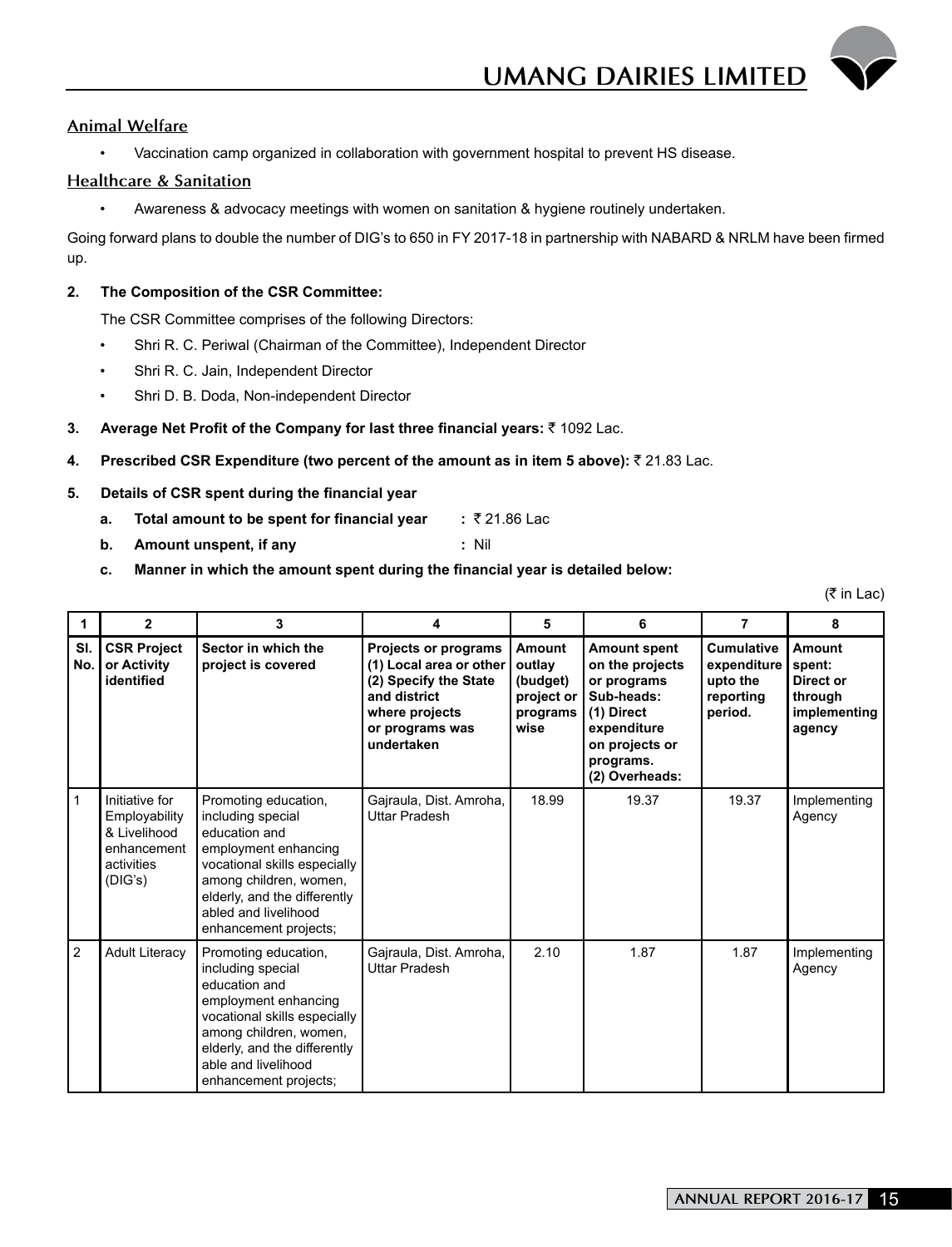

|            | $\mathbf{2}$                                    | 3                                                                                                                                                                                                                            | 4                                                                                                                                           | 5                                                              | 6                                                                                                                                                 | 7                                                                    | 8                                                                  |
|------------|-------------------------------------------------|------------------------------------------------------------------------------------------------------------------------------------------------------------------------------------------------------------------------------|---------------------------------------------------------------------------------------------------------------------------------------------|----------------------------------------------------------------|---------------------------------------------------------------------------------------------------------------------------------------------------|----------------------------------------------------------------------|--------------------------------------------------------------------|
| SI.<br>No. | <b>CSR Project</b><br>or Activity<br>identified | Sector in which the<br>project is covered                                                                                                                                                                                    | Projects or programs<br>(1) Local area or other<br>(2) Specify the State<br>and district<br>where projects<br>or programs was<br>undertaken | Amount<br>outlay<br>(budget)<br>project or<br>programs<br>wise | <b>Amount spent</b><br>on the projects<br>or programs<br>Sub-heads:<br>(1) Direct<br>expenditure<br>on projects or<br>programs.<br>(2) Overheads: | <b>Cumulative</b><br>expenditure<br>upto the<br>reporting<br>period. | Amount<br>spent:<br>Direct or<br>through<br>implementing<br>agency |
| 3          | Miscellaneous<br>Expenses                       | Promoting education,<br>including special<br>education and<br>employment enhancing<br>vocational skills especially<br>among children, women,<br>elderly, and the differently<br>able and livelihood<br>enhancement projects; | Gajraula, Dist. Amroha,<br>Uttar Pradesh                                                                                                    | 0.74                                                           | 0.62                                                                                                                                              | 0.62                                                                 | Implementing<br>Agency                                             |
|            | Total                                           |                                                                                                                                                                                                                              |                                                                                                                                             | 21.83                                                          | 21.86                                                                                                                                             | 21.86                                                                |                                                                    |

**6. The CSR Committee confirms that the implementation and monitoring of CSR Policy, is in compliance with CSR objectives and Policy of the Company.**

**Place : New Delhi D.B. DODA R.C. Periwal Date : 26th May 2017 (Director) Chairman, CSR Committee**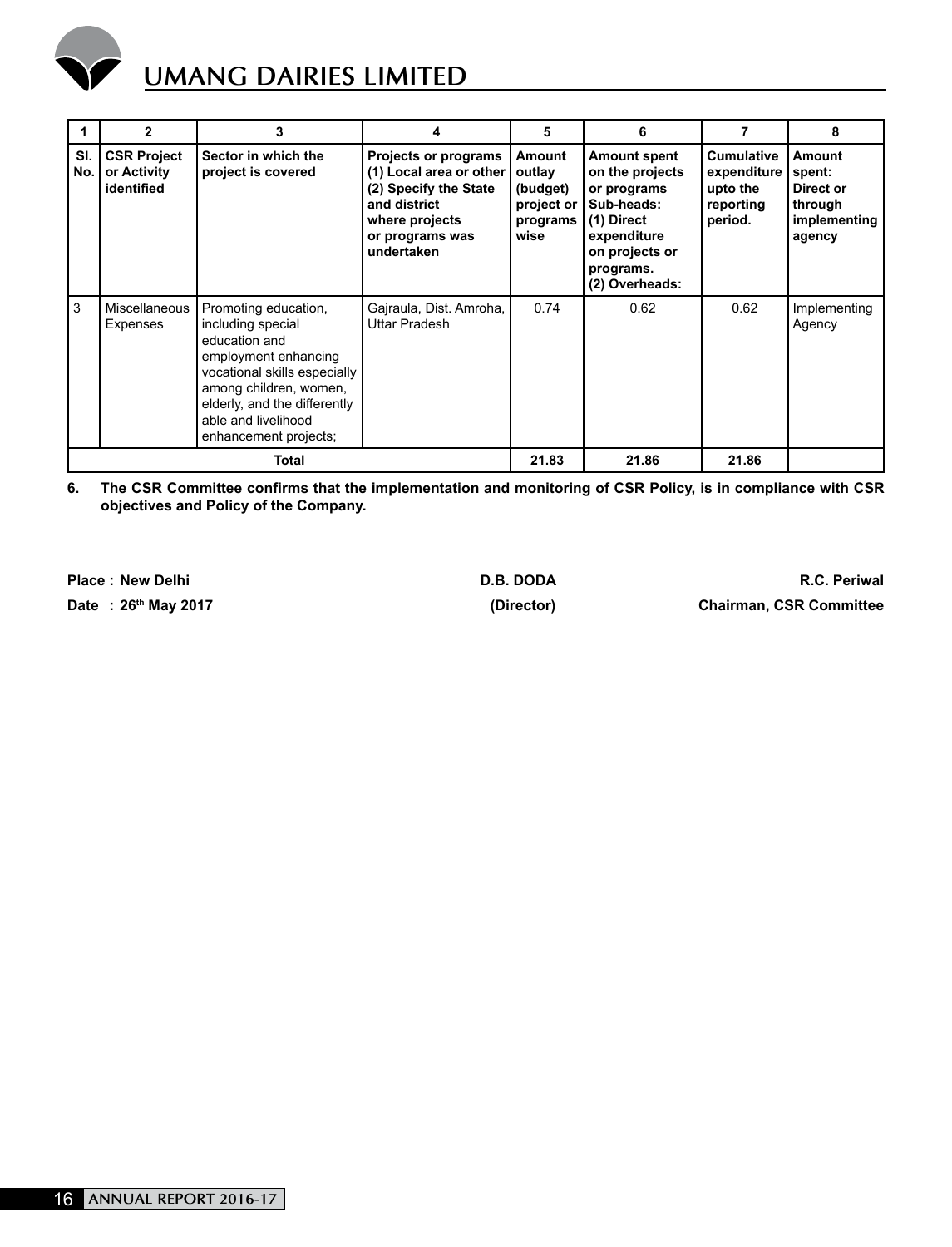#### **ANNEXURE-3**

#### **SECRETARIAL AUDIT REPORT FOR THE FINANCIAL YEAR ENDED 31ST MARCH, 2017**

*[Pursuant to Section 204(1) of the Companies Act, 2013 and Rule No. 9 of the Companies (Appointment and Remuneration of Managerial Personnel) Rules, 2014]*

To,

#### The Members, **Umang Dairies Limited,**

Gajraula-Hasanpur Road, Gajraula – 244235 Dist. Amroha, Uttar Pradesh

I have conducted the secretarial audit of the compliance of applicable statutory provisions and the adherence to good corporate practices by **Umang Dairies Limited** (hereinafter called 'the Company'). Secretarial Audit was conducted in a manner that provided me a reasonable basis for evaluating the corporate conducts/statutory compliances and expressing my opinion thereon.

Based on my verification of the Company's books, papers, minute books, forms and returns filed and other records maintained by the Company and also the information provided by the Company, its officers, agents and authorized representatives during the conduct of secretarial audit, I hereby report that in my opinion, the Company has, during the audit period covering the financial year ended on **31st March, 2017** (Audit Period), complied with the statutory provisions listed hereunder and also that the Company has proper Board-processes and compliance-mechanism in place to the extent, in the manner and subject to the reporting made hereinafter:

I have examined the books, papers, minute books, forms and returns filed and other records maintained by the Company for the financial year ended on 31<sup>st</sup> March, 2017 according to the provisions of:

- (i) The Companies Act, 2013 (the Act) and the rules made thereunder;
- (ii) The Securities Contracts (Regulation) Act, 1956 ('SCRA') and the rules made thereunder;
- (iii) The Depositories Act, 1996 and the Regulations and Bye-laws framed thereunder;
- (iv) Foreign Exchange Management Act, 1999 and the rules and regulations made thereunder to the extent of Foreign Direct Investment, Overseas Direct Investment and External Commercial Borrowings;
- (v) The following Regulations and Guidelines prescribed under the Securities and Exchange Board of India Act, 1992 ('SEBI Act'):-
	- (a) The Securities and Exchange Board of India (Substantial Acquisition of Shares and Takeovers) Regulations, 2011;
	- (b) The Securities and Exchange Board of India (Prohibition of Insider Trading) Regulations, 2015;
	- (c) The Securities and Exchange Board of India (Issue of Capital and Disclosure Requirements) Regulations, 2009;
	- (d) The Securities and Exchange Board of India (Share Based Employee Benefits) Regulations, 2014 (Not applicable to the Company during the Audit Period);
	- (e) The Securities and Exchange Board of India (Issue and Listing of Debt Securities) Regulations, 2008 (Not applicable to the Company during the Audit Period);
	- (f) The Securities and Exchange Board of India (Registrars to an Issue and Share Transfer Agents) Regulations, 1993 regarding the Companies Act and dealing with client;
	- (g) The Securities and Exchange Board of India (Delisting of Equity Shares) Regulations, 2009- (Not applicable to the Company during the Audit Period),
	- (h) The Securities and Exchange Board of India (Buyback of Securities) Regulations, 1998- (Not applicable to the Company during the Audit Period); and
	- The Securities and Exchange Board of India (Listing Obligations and Disclosure Regulations) Regulations, 2015
- (vi) Management has identified and confirmed the following laws as being specifically applicable to the company and complied with:-
	- UP Milk Act, 1976
	- UP Milk and Milk Products Order, 1977
	- Water (Prevention and Control of Pollution) Cess Act, 1977
	- UP Krishi Utpadan Mandi Samiti Adhiniyam, 1964
	- Food Safety and Standards Act, 2006
	- Agricultural and Processed Food Products Export Act, 1986
	- Agricultural Produce (Grading and Marketing) Act, 1937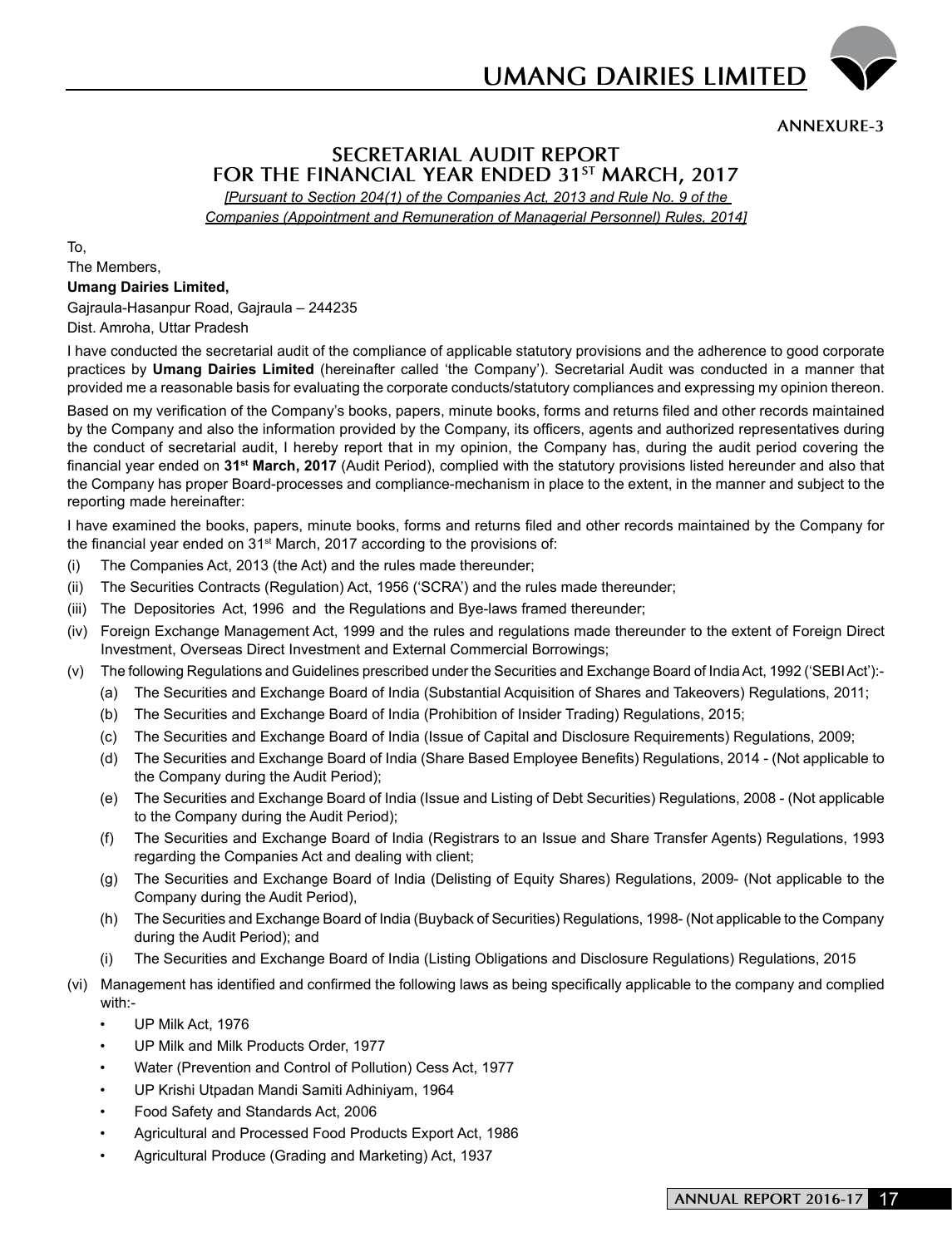

I have also examined compliance with the applicable clauses of the following

- Mandatory Secretarial Standard 1 and Secretarial Standard 2 issued by the Institute of Company Secretaries of India,
- (ii) The Listing Agreement(s) entered into by the Company with the Stock Exchange.

During the period under review, the Company has generally complied with the provisions of the Acts, Rules, Regulations, Guidelines, Standards, etc. as mentioned above.

#### **I further report that:**

The Board of Directors of the Company is duly constituted with proper balance of Executive Directors, Non-Executive Directors and Independent Directors, one of whom is an Occupier.

The changes in the composition of the Board of Directors that took place during the period under review were carried out in compliance with provisions of the Act. - Not applicable during the Audit Period.

Adequate Notice is given to all directors to schedule the Board Meetings. Agenda and detailed notes on agenda were sent at least seven days in advance and a system exists for seeking and obtaining further information and clarifications on the agenda items before the meeting and for meaningful participation at the Meeting.

All decisions at Board Meetings and Committee Meetings are carried out unanimously as recorded in the Minutes of the Meetings of the Board of Directors or Committee of the Board, as the case may be.

**I further report that,** based on review of compliance mechanism established by the Company and on the basis of compliance certificates issued by the Company Executives and taken on record by the Board of Directors and Audit Committee at their meetings and stated in the Directors Report, there are adequate systems and processes in the Company commensurate with the size and operations of the Company to monitor and ensure compliance with applicable laws, rules, regulations and guidelines.

**I further report that,** during the audit period, there has been no specific event having effect on affairs of the company, except redemption of 208,000 Preference Shares of  $\bar{\tau}$  100 each as per BIFR order on 20.10.2016.

Namo Narain Agarwal Place: New Delhi Secretarial Auditor Channels and Secretarial Auditor Channels and Secretarial Auditor Channels and Secretarial Auditor Date : 11th May 2017 FCS No. 234, CP No. 3331

This report is to be read with our letter of even date which is annexed as **Annexure A** and forms an integral part of this report.

**'Annexure A'**

To, The Members, **Umang Dairies Limited,** Gajraula-Hasanpur Road, Gajraula – 244235 Dist. Amroha, Uttar Pradesh

My report of even date on Secretarial audit for the financial year ended  $31<sup>st</sup>$  March, 2017 is to be read along with this letter stating that -

- 1. Maintenance of secretarial record is the responsibility of the management of the company. My responsibility is to express an opinion on these secretarial records based on my audit.
- 2. I have followed the audit practices and processes as were appropriate to obtain reasonable assurance about the correctness of the contents of the Secretarial records. The verification was done on test basis to ensure that correct facts are reflected in secretarial records. I believe that the processes and practices, I followed provide a reasonable basis for my opinion.
- 3. I have not verified the correctness and appropriateness of financial records and Books of Accounts of the company.
- 4. Where ever required, I have obtained the Management representation about the compliance of laws, rules and regulations and happening of events etc.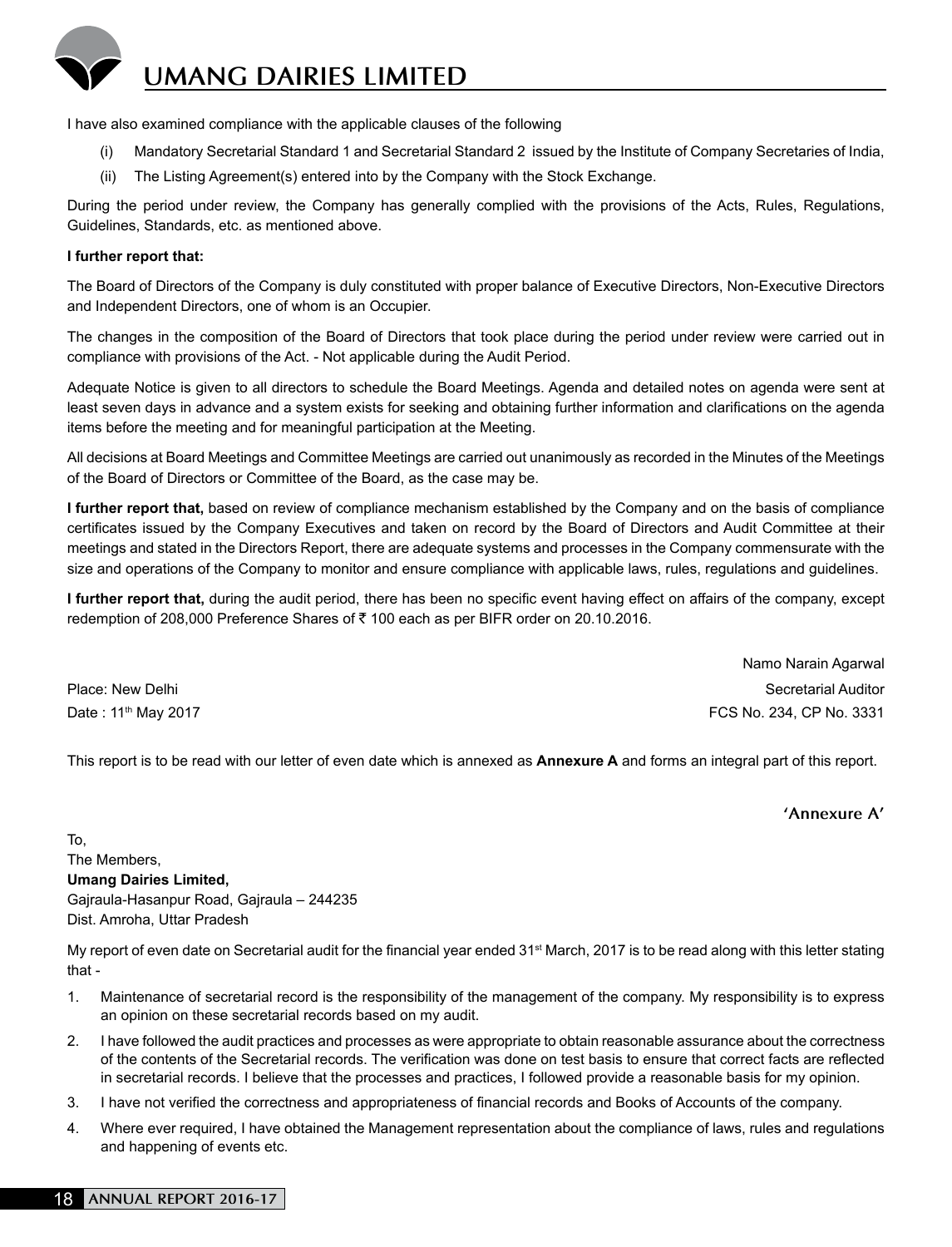- 5. The compliance of the provisions of Corporate and other applicable laws, rules, regulations, standards is the responsibility of management. My examination was limited to the verification of procedures on test basis.
- 6. The Secretarial Audit report is neither an assurance as to the future viability of the company nor of the efficacy or effectiveness with which the management has conducted the affairs of the company.

Place: New Delhi Date: 11<sup>th</sup> May 2017

Namo Narain Agarwal Secretarial Auditor FCS No. 234, CP No. 3331

#### **Annexure – 4**

**Particulars of Conservation of Energy, Technology Absorption and Foreign Exchange Earnings & Outgo in terms of section 134 (3) (m) of the Companies Act, 2013, read with Companies (Accounts) Rules, 2014** 

#### **A) CONSERVATION OF ENERGY:**

- I. These steps taken on conservation / alternate source of energy
	- a. Motor Replacement in Exhaust Fan 60HP in place of 75HP. 30,000 KWH saved per annum.
	- b. Alfa Dryer Root Blower replaced with existing one highly efficiently 7.5 HP instead of 20 HP with same parameter. 60,000 KWH saved per annum.
	- c. Nichrome Machine Servo System provided in place of CBC unit, power saved 9000 KWH per annum.
	- d. 10 HP VFD provided in LMP CIP Circuit for supply pump to control water flow and saved power 21,900 KWH per annum.

#### **B) TECHNOLOGY ABSORPTION, ADAPTION AND INNOVATION:-**

Following projects have been initiated, completed and in partly completed during Financial Year 2016-17:-

**1. ETP flow meter :**

DO meter placed on ETP to check aeration health.

**2. Drying Plant :**

New Paneer packing Machine commissioned for Paneer dicing.

#### **C) Research & Development**

The Company spent  $\bar{\tau}$  2.66 Lac on R&D during the year.

In our R & D Wing, we are working on development of new products to enhance our Product Basket in the market and also improving quality and cost reduction in existing product basket.

During the year R&D team is working on some new products like:

- a) Gulab Jamun,
- b) Paneer
- c) Other Misc items

#### **D) Foreign Exchange Earnings and Outgo**

|                         | (₹ in Lac) |
|-------------------------|------------|
| Foreign Exchange earned | 330.78     |
| Foreign Exchange used   | 46.88      |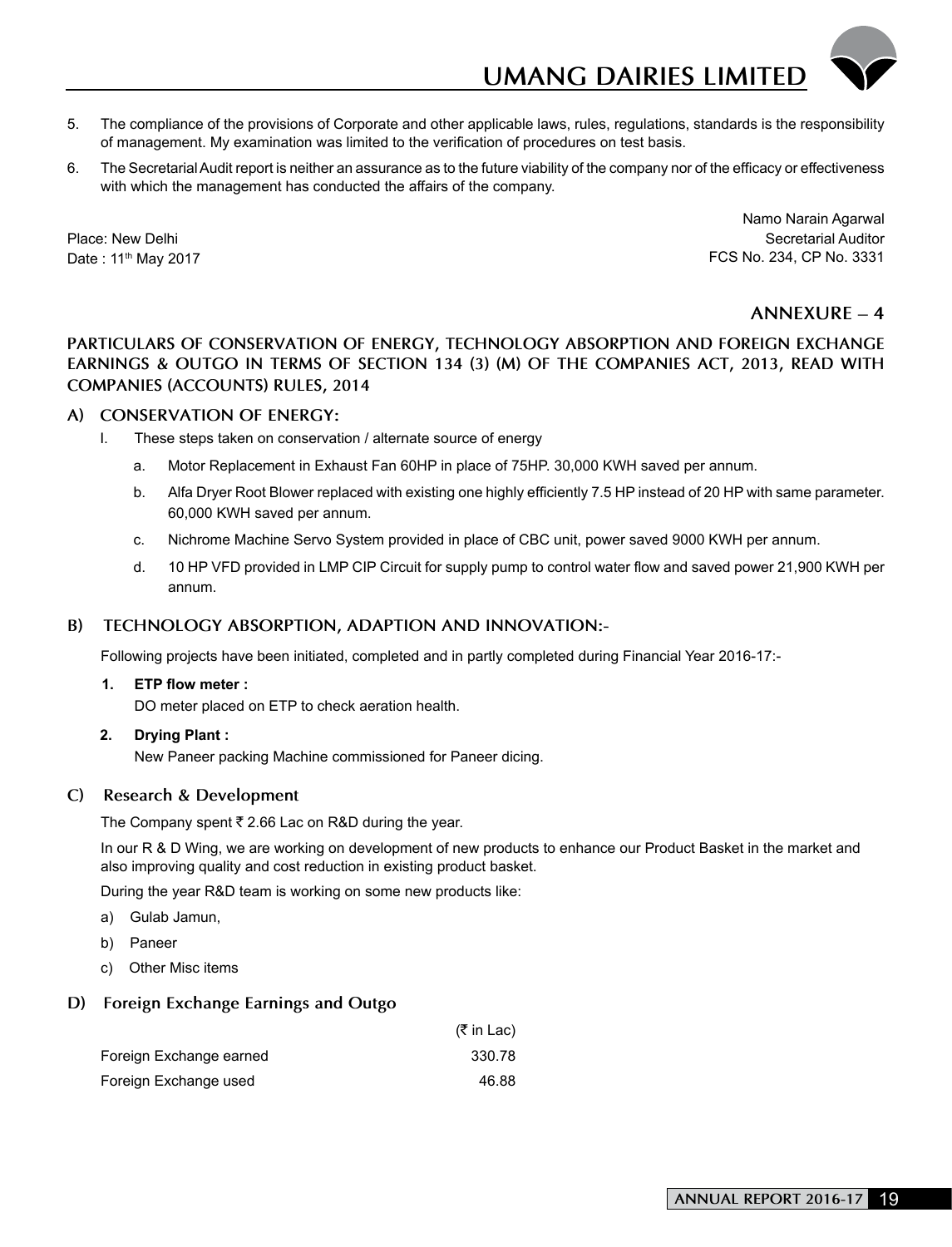#### **Annexure–5**

**Disclosure pursuant to Section 197(12) of the Companies Act, 2013 read with Rule 5(1) of the Companies (Appointment and Remuneration of Managerial Personnel) Rules, 2014 as amended vide MCA Notification dated 30th June 2016, for the Financial Year 2016-17 ended 31st March 2017:**

A. The ratio of the remuneration of each director to the median remuneration of the employees of the Company for the financial year 2016-17-

| SI. No. | <b>Directors</b>           | Ratio to median Remuneration* |
|---------|----------------------------|-------------------------------|
|         | Shri R.C. Periwal          | 1.53                          |
| 2.      | Shri D.B.Doda              | 1.39                          |
| 3.      | Shri R.C.Jain              | 1.17                          |
| -4.     | Smt. Sharda Devi Singhania | 0.49                          |

\* Only sitting fee paid to Directors.

- B. The percentage increase in remuneration of each director, chief financial officer, company secretary or manager, in the financial year 2016-17 - The increase in the Financial Year 2016-17 in remuneration of Smt. Sharda Devi Singhania, 33.33%; Sh. R. C. Periwal, No Increase; Sh. D. B. Doda, 1.76%; Sh. R. C. Jain, No Increase; Sh. C. Venugopal, Chief Executive Officer, Not Applicable (Appointed w.e.f. 18<sup>th</sup> January 2016); Sh. N.C. Baheti, Manager, 7.38% (Ceased w.e.f. 10<sup>th</sup> May 2017); Sh. Gaurav Jain, Chief Financial Officer, 15.96% (Ceased w.e.f. 27<sup>th</sup> March 2017); Sh. Diwan Singh, Chief Financial Officer, Not Applicable (Appointed w.e.f. 28<sup>th</sup> March 2017) and Sh. Pankaj Kamra, Company Secretary, Not Applicable (Appointed w.e.f. 11<sup>th</sup> February 2016). The Remuneration paid to Directors and KMP is available at para VI of Form MGT-9 annexed to this report.
- C. The percentage increase in the median remuneration of employees in the financial year: 7.34%
- D. The number of permanent employees on the rolls of Company as on 31<sup>st</sup> March 2017:272
- E. Average percentage increase made in the salaries of employees other than the managerial personnel in the financial year 2016-17 was 11.5% whereas the increase in the managerial remuneration for the same financial year was 7.38%.
- F. We affirm that the remuneration paid during the year 2016-17 is as per the Remuneration Policy for Directors, Key Managerial Personnel and Senior Management of the Company.

On behalf of the Board of Directors

**Place : New Delhi D.B. DODA R.C. Periwal Date : 26th May 2017 (Director) (Director)**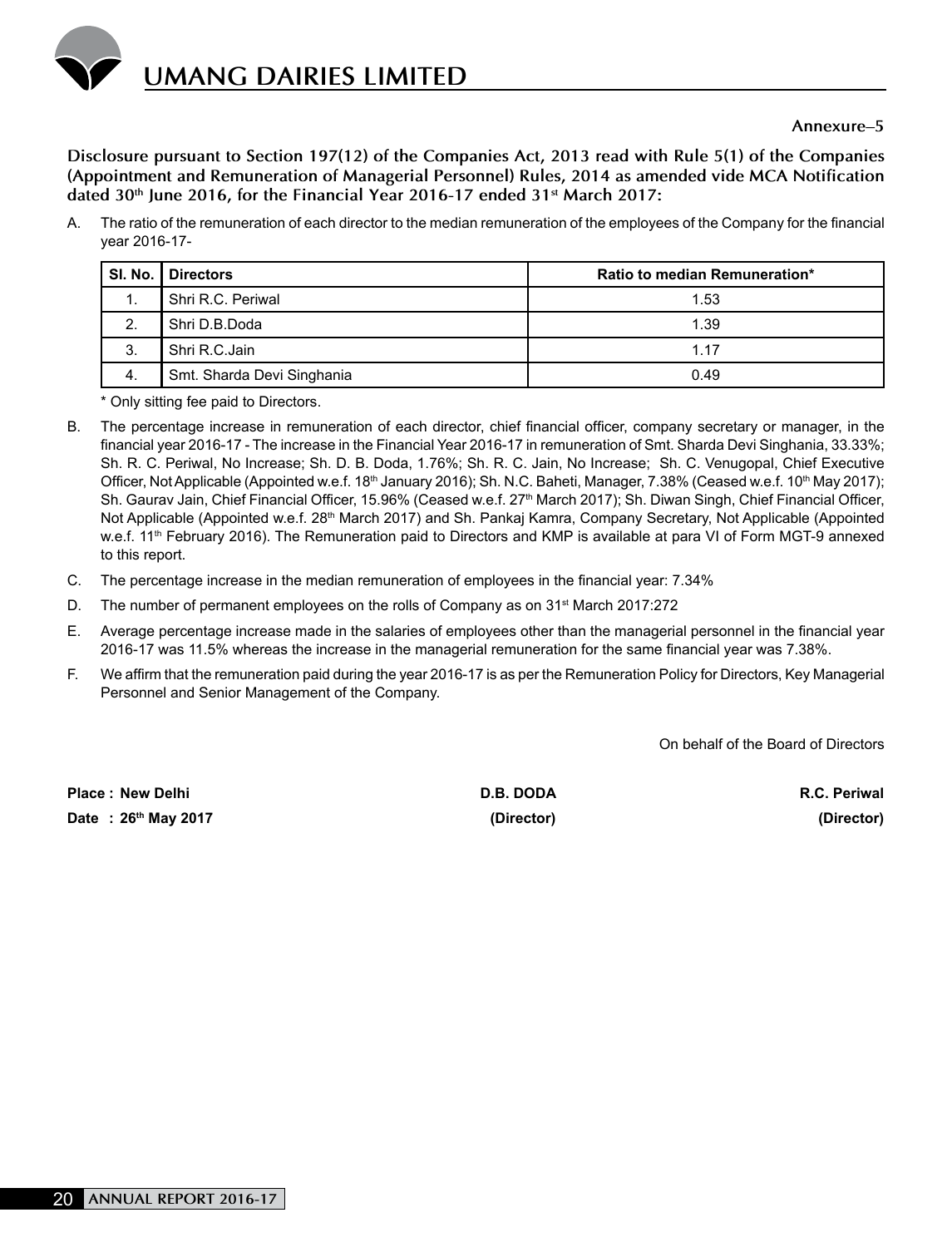#### **CORPORATE GOVERNANCE REPORT**

- **1. Company's Philosophy on Code of Governance:** Corporate Governance is an integral part of values, ethics and the best business practices followed by the Company. The core values of the Company are :-
	- Commitment to excellence and customer satisfaction
	- Maximizing long term shareholders' value
	- Socially valued enterprise and
	- Caring for people and environment.

In a nutshell, the philosophy can be described as observing of business practices with the ultimate aim of enhancing long-term shareholders' value and remaining committed to high standards of business ethics. The Company has in place a Code of Corporate Ethics and Conduct reiterating its commitment to maintain the highest standards in its interface with stakeholders and clearly laying down the core values and corporate ethics to be practised by its entire management cadre.

#### **2. Board of Directors:**

The Board of Directors presently consists of four Non-Executive Directors of which two are Independent Directors. Details are as given hereunder:

| Name of the Director        | Category                         | No. of<br>Board<br><b>Meetings</b> | Whether<br>attended<br>last A.G.M. |              | No. of other Directorships and Committee<br>Memberships/ Chairmanships held in other<br>Companies |                                          |                                                |
|-----------------------------|----------------------------------|------------------------------------|------------------------------------|--------------|---------------------------------------------------------------------------------------------------|------------------------------------------|------------------------------------------------|
|                             |                                  | attended<br>during<br>2016-17      |                                    | (21.09.2016) | Other<br>Directorships*                                                                           | Other<br>Committee<br>Member-<br>ships** | <b>Other Committee</b><br>Chairman-<br>ships** |
| Shri R. C. Periwal $\wedge$ | Non-Executive<br>Independent     | 4                                  | Yes                                |              |                                                                                                   |                                          |                                                |
| Shri R.C. Jain $\Delta$     | Non-Executive<br>Independent     | 4                                  | Yes                                |              |                                                                                                   |                                          |                                                |
| Shri D. B. Doda             | Non-Executive<br>Non-Independent | 4                                  | Yes                                |              |                                                                                                   |                                          |                                                |
| Smt. Sharda Devi Singhania  | Non-Executive<br>Non-Independent | 4                                  | No                                 |              |                                                                                                   |                                          |                                                |

 *∆ The appointment of Independent Directors is in accordance with the provisions of the Companies Act, 2013 and the Securities and Exchange Board of India (Listing Obligations and Disclosure Requirements) Regulations, 2015 (Listing Regulations).* 

*\* excluding Private Ltd. Companies, Foreign Companies and Companies under Section 8 of the Companies Act, 2013. Independent Directorships held by the Directors are in accordance with the Listing Regulations.*

*\*\* only covers Memberships/Chairmanships of Audit Committee and Stakeholders' Relationship Committee.* 

At present the Directors of the Company have not elected any permanent Chairman but the Directors present at each meeting elect one of the non-executive Directors then present to be the Chairman of the meeting. However, the Company complies with requirement of Regulation 17 of the Listing Regulations, as two out of the four Directors are independent.

Shri N. C. Baheti ceased to be the Manager under Company's Act, 2013 on  $10<sup>th</sup>$  May 2017.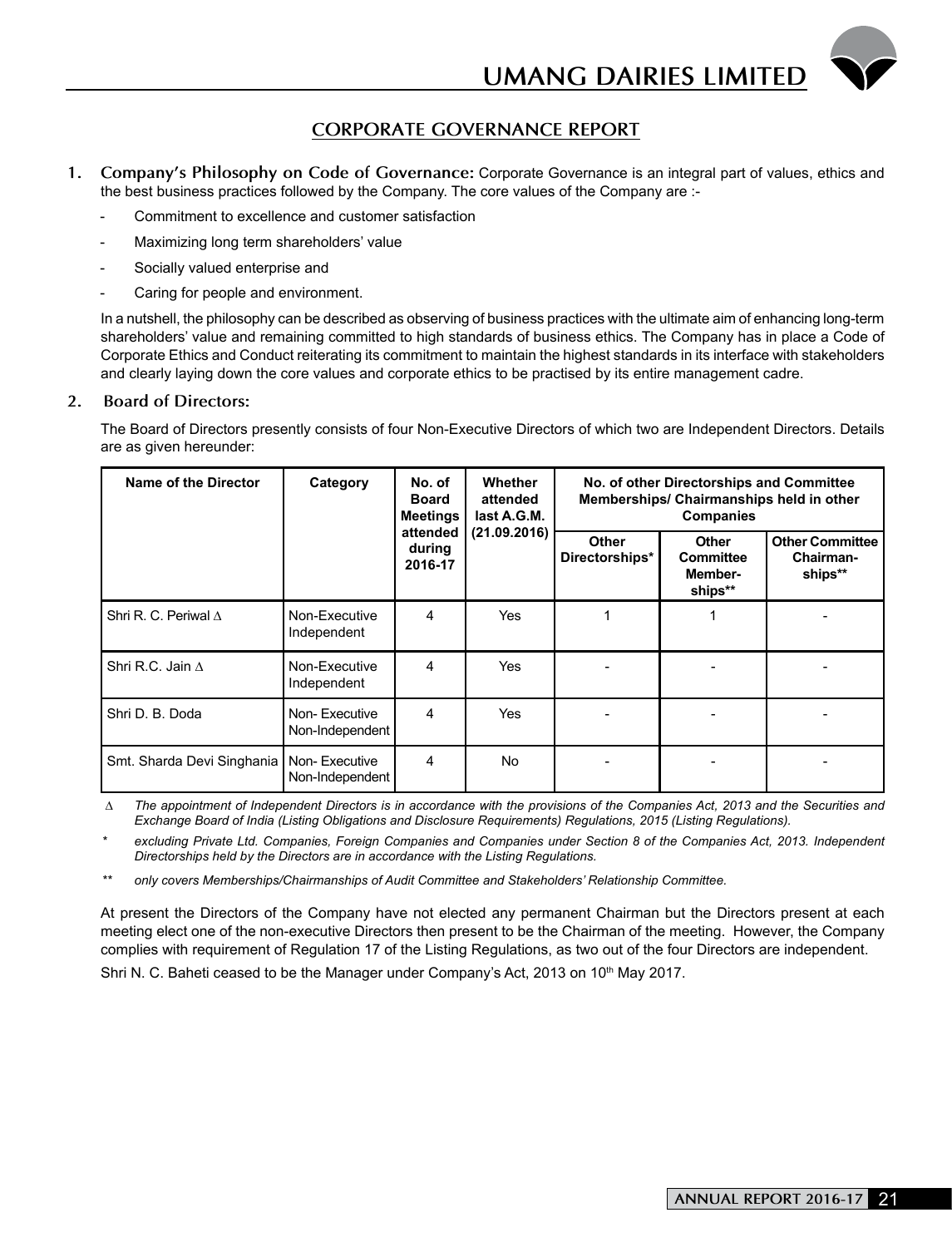#### **Date & Number of Board Meetings held:-**

Four Board Meetings were held during the year 2016-17, i.e. on  $12<sup>th</sup>$  May 2016,  $3<sup>rd</sup>$  August 2016,  $5<sup>th</sup>$  November 2016 and 6<sup>th</sup> February 2017.

The Board periodically reviews Compliance Reports of all laws applicable to the Company and has put in place procedure to review steps to be taken by the Company to rectify instances of non-compliances, if any.

The Company already has a Code of Conduct in position for Management Cadre Staff. In terms of provisions of Regulation 17(5) of the Listing Regulations and contemporary practices of good corporate governance, the Board has laid down a code of conduct for all Board Members and Senior Management of the Company and the same is available on the website of the Company (www.umangdairies.com). All the Board Members and Senior Management Personnel have affirmed compliance with the said code. This report contains a declaration to this effect signed by Chief Executive Officer (CEO).

Relationship between Directors inter-se- None of the Directors are related to each other.

#### **3. Separate Meeting of the Independent Directors:**

In accordance with the provisions of Schedule IV of the Companies Act, 2013 and Regulation 25 of the Listing Regulations, a separate meeting of the Independent Directors of the Company was held on 6<sup>th</sup> February 2017. Shri R.C. Periwal was unanimously elected as Chairman of the meeting and all the Independent Directors of the Company were present at the said Meeting.

#### **4. Familiarisation Programme For Independent Directors:**

In accordance with the provisions of Regulation 25(7) of the Listing Regulations, the Company has been conducting various familiarization programmes for Independent Directors. The details of such familiarisation programmes for Independent Directors have been disclosed on the website of the Company, the web link for which is: http://www.umangdairies.com/Familiarisation%20 Programme%20of%20INDs.pdf

#### **5. Performance Evaluation**

The Board of Directors has made formal annual evaluation of its own performance, and that of its committees and Individual Directors pursuant to the provisions of the Companies Act, 2013 and the corporate governance requirements as prescribed under the Listing Regulations.

Performance of the Board was evaluated after seeking inputs from all the Directors on the basis of the criteria such as adequacy of its composition and structure, effectiveness of board processes, information and functioning, etc.

The performance of the committees was evaluated by the Board after seeking inputs from the committee members on the basis of the criteria such as composition of committees, terms of reference of committees, effectiveness of the committee meetings, participation of the members of the committee in the meetings, etc.

The Board and the Nomination and Remuneration Committee also carried out evaluation of the performance of individual directors on the basis of criteria such as attendance and effective participation and contributions at the meetings of the Board and its committees, exercise of his/her duties with due & reasonable care, skill and diligence, etc.

In a separate meeting of the Independent Directors of the Company, performance of non-independent directors, performance of the Board as a whole and performance of the Chairman of the meetings of the Board of the Company was evaluated taking into account the views of the nonexecutive directors of the Company. The Chairman of the Meeting of the Independent Directors apprised the Board about the evaluation carried by it and that the Independent Directors were satisfied in this regard.

#### **6. Audit Committee:**

The composition and the 'Terms of Reference' of the Committee are in conformity with the provisions of Section 177 of the Companies Act, 2013 and Regulation 18 of the Listing Regulations.

The Committee presently consists of three Directors, out of which two are Independent Directors and one is Non-Independent Director. Four meetings of the Audit Committee were held during the year 2016 -17 as detailed hereunder:

| Dates of meetings             | No. of members attended |
|-------------------------------|-------------------------|
| 12 <sup>th</sup> May 2016     |                         |
| 3rd August 2016               |                         |
| 5 <sup>th</sup> November 2016 |                         |
| 6 <sup>th</sup> February 2017 |                         |

Dates of the meetings and the number of the Members attended are:

The names of the Members of the Committee and their attendance at the Meetings are as follows:

| Name               | <b>Status</b> | No. of Meetings<br>attended |
|--------------------|---------------|-----------------------------|
| Shri R. C. Jain    | Member        |                             |
| Shri R. C. Periwal | Member        |                             |
| Shri D.B. Doda     | Member        |                             |

The Audit Committee does not have a permanent Chairman. The members of the Audit Committee present at each meeting elect one of the Independent Director to be the Chairman of the meeting.

All the Committee Meetings were attended by the Internal Auditor, Company Secretary and the representative of Statutory Auditor. The Head of Finance Function also regularly attends the Committee Meetings. The Company Secretary acts as the Secretary of the Committee.

#### 22 **Annual Report 2016-17**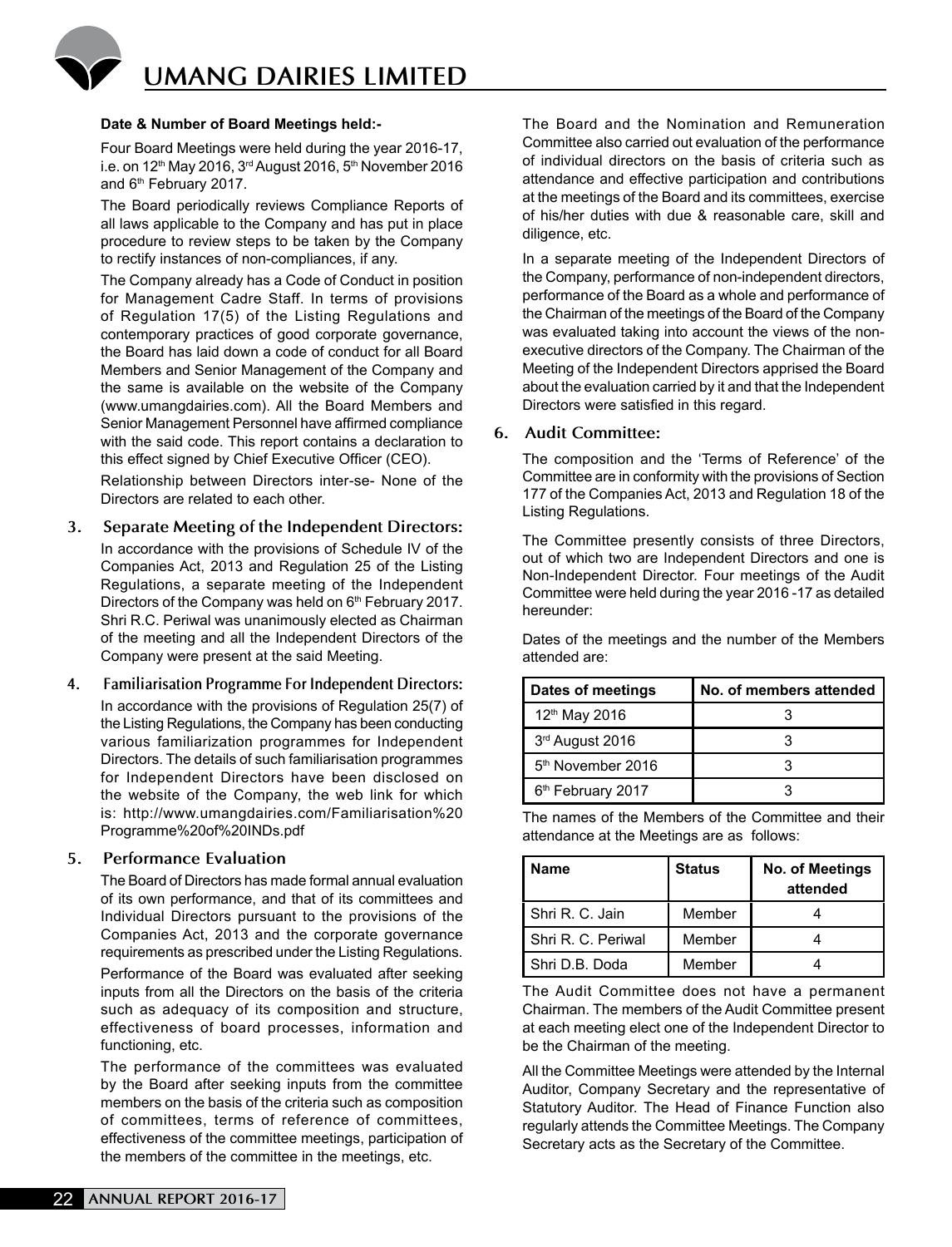#### **7.1 Nomination and Remuneration Committee:**

The Nomination and Remuneration Committee presently consists of three Directors out of which two are Independent Directors namely Shri R.C. Periwal and Shri R.C. Jain, and one is Non-Executive Non-Independent Director namely Shri D.B. Doda. The Composition and the terms of reference of the committee are in conformity with the provisions of Section 178 of the Companies Act, 2013 and Regulation 19 of the Listing Regulations.

Two meetings of the Nomination and Remuneration Committee were held during the year 2016-17 as detailed hereunder:

Dates of the meetings and the number of the Members attended are:

| Dates of meetings             | No. of members attended |
|-------------------------------|-------------------------|
| 3rd August 2016               |                         |
| 6 <sup>th</sup> February 2017 |                         |

The names of the Members of the Committee and their attendance at the Meetings are as follows:

| Name              | <b>Status</b> | No. of Meetings |
|-------------------|---------------|-----------------|
|                   |               | attended        |
| Shri R.C. Jain    | Member        |                 |
| Shri R.C. Periwal | Member        |                 |
| Shri D.B. Doda    | Member        |                 |

The Nomination and Remuneration Committee does not have a permanent Chairman. The members of the Nomination and Remuneration Committee present at each meeting elect one of the Independent Director to be the Chairman of the meeting.

#### **7.2 Nomination and Remuneration Policy:**

In accordance with the provisions of the Companies Act 2013 and the Listing Regulations, the Company has put in place the Nomination and Remuneration Policy for the Directors, Key Managerial Personnel and Senior Management of the Company including criteria for determining qualifications, positive attributes, independence of a Director as well as a policy on Board Diversity. The policy provides as follows:

(i) The Nomination and Remuneration Committee of Directors (the Committee) shall take into consideration the following criteria for recommending to the Board for appointment as a Director of the Company: (a) Qualifications & experience. (b) Positive attributes like respect for Company's core values, professional integrity, strategic capability with business vision, etc. (c) In case the proposed appointee is an Independent Director, he should fulfill the criteria for appointment as Independent Director as per the applicable laws & regulations. (d) The incumbent should not be disqualified for appointment as Director pursuant to the provisions of the Act or other applicable laws & regulations.

- (ii) The Committee will recommend to the Board appropriate compensation to Executive Directors subject to the provisions of the Act, Listing Regulations and other applicable laws & regulations. The Committee shall periodically review the compensation of such Directors in relation to other comparable companies and other factors, the Committee deems appropriate. Proposed changes, if any, in the compensation of such Directors shall be reviewed by the Committee subject to approval of the Board.
- (iii) The Board will review the performance of a Director as per the structure of performance evaluation adopted by the Board for Directors including Executive Directors.
- (iv) The Committee will review from time to time Board diversity to bring in professional performance in different areas of operations, transparency, corporate governance, financial management, risk assessment & mitigation strategy and human resource management in the Company. The Company will keep succession planning and board diversity in mind in recommending any new name of Director for appointment to the Board.
- (v) The eligibility criteria for appointment of Key Managerial Personnel (KMPs) and other senior management personnel shall vary for different positions depending upon the job description of the relevant position. In particular, the position of KMPs shall be filled by senior personnel having relevant qualifications and experience. The Compensation structure for KMPs and other senior management personnel shall be as per Company's remuneration structure taking into account factors such as level of experience, qualification and suitability which shall be reasonable and sufficient to attract, retain and motivate them. The remuneration would be linked to appropriate performance benchmarks. The remuneration may consist of fixed and incentive pay reflecting short and long-term performance objectives appropriate to the working of the Company and its goals.

#### **7.3 Remuneration Paid to the Directors:**

The Company has paid sitting fees aggregating to  $\bar{\tau}$  11.35 Lacs to all Non-Executive Directors for attending the meetings of the Board and/or Committees of Directors (including sitting fee for a separate meeting of Independent Directors), during the financial year 2016-17. Number of Equity Shares of  $\overline{\tau}$  5/- each of the Company held by Non-Executive Directors: Shri D.B. Doda (50 Equity Shares) and Shri R.C. Jain (100 Equity Shares).

The Non-Executive Directors did not have any other material pecuniary relationship or transaction vis-a-vis the Company during the year.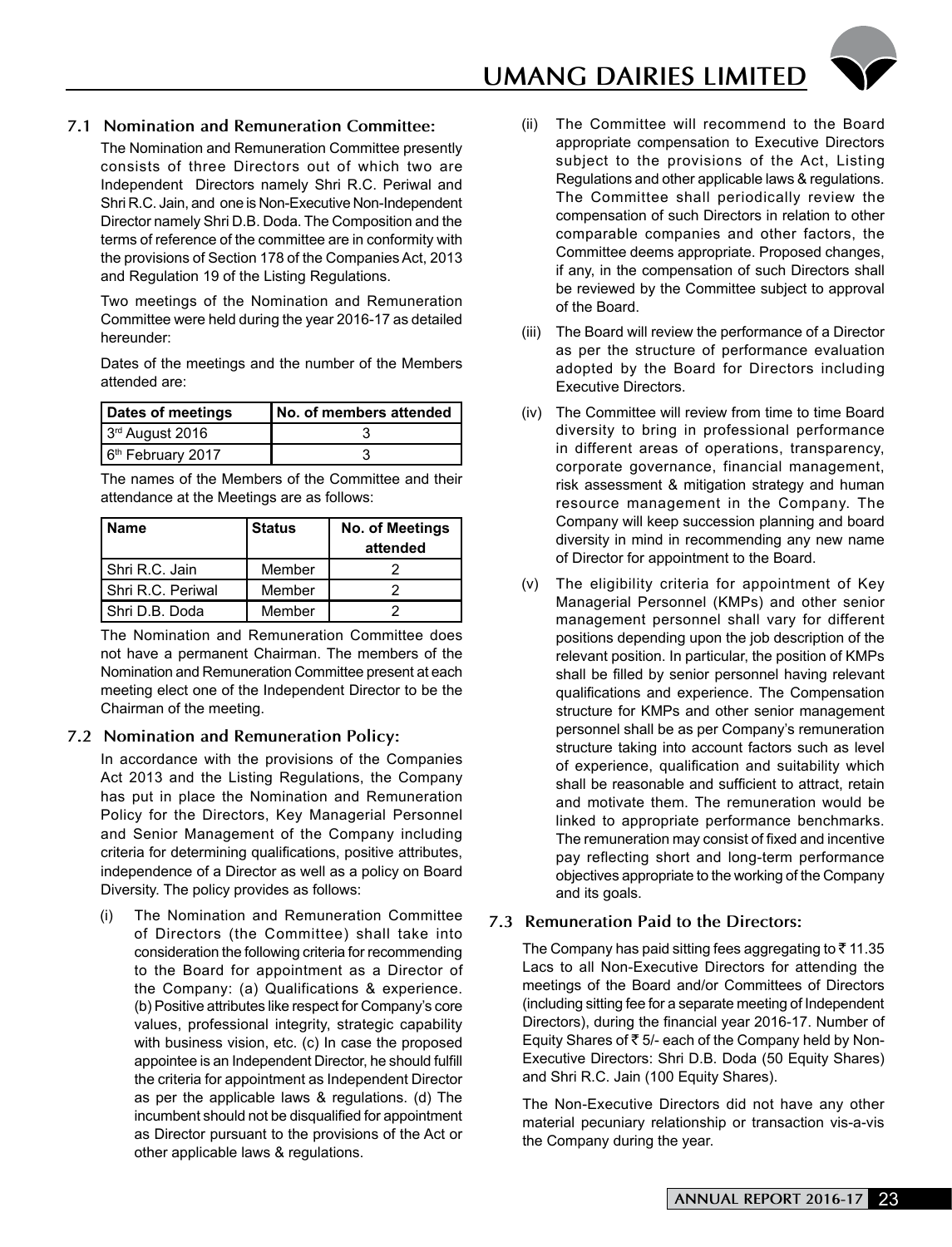

#### **8. Stakeholders' Relationship Committee:**

The Committee presently consists of three directors namely Shri R.C. Periwal (Chairman), Shri R.C. Jain and Shri D.B. Doda. The Composition and the 'Terms of Reference' of the Committee are in conformity with the provisions of Section 178 of the Companies Act, 2013 and Regulation 20 of the Listing Regulations.

Four meetings of the said Committee were held during the year 2016-17 as detailed here under:

Dates of the meetings and the number of the Members attended are:

| Dates of meetings             | No. of members attended |
|-------------------------------|-------------------------|
| 12 <sup>th</sup> May 2016     |                         |
| 3rd August 2016               |                         |
| 5 <sup>th</sup> November 2016 |                         |
| 6 <sup>th</sup> February 2017 |                         |

The names of the Members of the Committee and their attendance at the Meetings are as follows:

| Name                 | <b>Status</b> | <b>No. of Meetings</b><br>attended |
|----------------------|---------------|------------------------------------|
| I Shri R. C. Periwal | Chairman      |                                    |
| l Shri R. C. Jain    | Member        |                                    |
| l Shri D.B. Doda     | Member        |                                    |

Shri Pankaj Kamra, Company Secretary, is currently the Compliance Officer.

Four investor complaints were received during the financial year ended 31<sup>st</sup> March 2017, which were promptly resolved to the satisfaction of the investor concerned. The Board had delegated the power of share transfer to Share Transfer Committee of Directors, which approves registration of transfer and transmission of shares in physical mode as and when required. All valid requests for transfer of shares in physical form were processed in time and there were no pending transfers of shares. During the year ended 31<sup>st</sup> March, 2017, 35 meetings of the said Share Transfer Committee of Directors were held.

#### **9. General Body Meetings:**

(i) Location and time for last three Annual General Meetings were:

| Year      | Location                                                            | Date       | Time       |
|-----------|---------------------------------------------------------------------|------------|------------|
| 2013-2014 | Gajraula Hasanpur Road<br>Gajraula - 244235<br>Distt. Amroha (U.P.) | 22.09.2014 | 11.30 A.M. |
| 2014-2015 | Same as above                                                       | 29.09.2015 | 11.30 A.M. |
| 2015-2016 | Same as above                                                       | 21.09.2016 | 11.30 A.M. |

(ii) None of the businesses proposed to be transacted in the ensuing Annual General Meeting require passing a special resolution through postal ballot.

- (iii) Special Resolutions passed in previous 3 Annual General Meetings:
	- (a) Special Resolution was passed at the last Annual General Meeting of the Company held on 21st September 2016.
		- (i) Re-appointment of Shri R. C. Jain (DIN: 00165590), as an Independent Director, for a further term of five consecutive years.
	- (b) No Special Resolution was passed at the Annual General Meeting of the company held on 29th September 2015.
	- (c) At the Annual General Meeting of the Company held on 22nd September 2014, Special Resolutions were passed:
		- (i) to approve the appointment of Shri. N.C. Baheti as a Manager of the Company for a period of five years w.e.f. 13<sup>th</sup> May 2014.
		- (ii) to authorize the Board of Directors to borrow money upto an amount not exceeding ₹ 50 Crores.
		- (iii) to authorize the Board of Directors to create mortgage/charges on the properties of the Company in favour of the lenders upto an amount not exceeding  $\bar{z}$  50 Crores.

#### **10. DISCLOSURES:**

**(i) Related Party Transactions:** Disclosures on materially significant related party transactions that may have potential conflict with the interests of company at large: None

 All the Related Party Transactions are dealt with in accordance with the provisions of the Companies Act, 2013 and Regulation 23 of the Listing Regulations.

 The Company has also formulated a policy on dealing with Related Party Transactions and also on the materiality of Related Party Transactions. This Policy is available on the website of the Company and the weblink for the same is http://www.umangdairies. com/RelatedPartyTransactionPolicy.pdf.

Suitable disclosure as required by Accounting Standard (AS-18) on Related Party transactions has been made in the Annual Report.

- **(ii)** Details of non-compliance by the company, penalties, strictures imposed on the company by Stock Exchange or SEBI or any statutory authority, on any matter related to capital markets, during the last three years: *None*
- **(iii) Vigil Mechanism/Whistle Blower Policy:** The Board of Directors of the Company at its meeting held on 7<sup>th</sup> August 2014 has formulated a Vigil Mechanism/ the Whistle Blower Policy for the Directors and Employees of the Company to report their genuine concerns or grievances relating to actual or suspected fraud, unethical behaviour,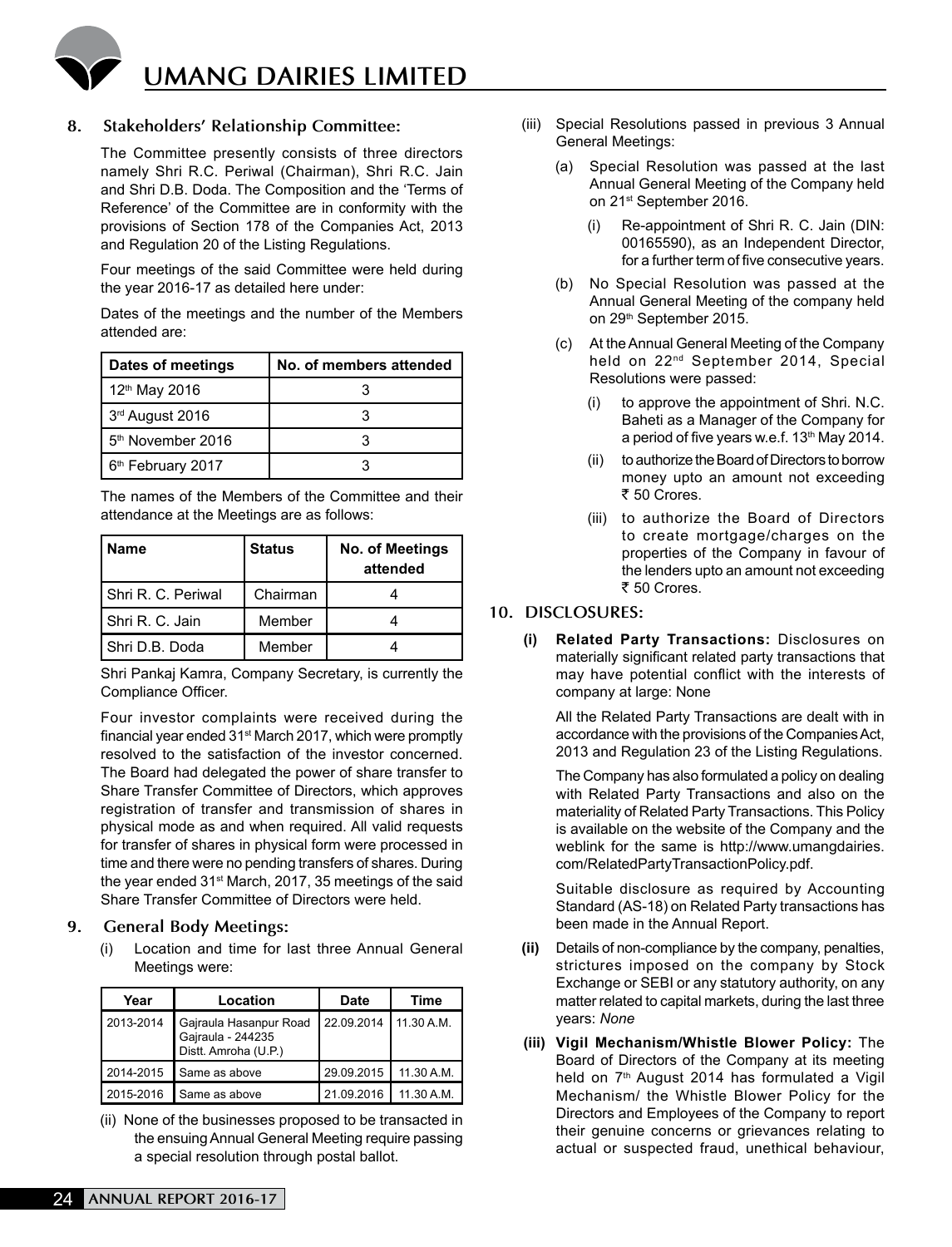

violation of the Company's Code of Conduct or Ethics Policy, and any other event which would adversely affect the interests of the business of the Company. Whistle Blowers may send their concerns/complaints to the Chairman of Audit Committee in a sealed envelope marked confidential, for appropriate action.

 The details of establishment of such mechanism have been also disclosed on the website of the Company. It is affirmed that no personnel has been denied access the Audit Committee.

**(iv) Prevention of Sexual Harassment of Women at Workplace:** Your Company is sensitive to women employees at workplace. As required under the Sexual Harassment of Women at the Workplace (Prevention, Prohibition & Redressal) Act, 2013, the Company has a formal policy to ensure safety of women and prevention of sexual harassment and has set up a Complaint Committee at its work place(s) to redress the complaints of women employees.

During the year, no complaint has been filed with the said Committee with allegation of Sexual Harassment.

- **(v) Risk Management:** The Company has an elaborate risk management system to inform Board Members about risk assessment and minimization procedures. These procedures are being periodically reviewed to ensure that executive management controls risk through means of a properly defined framework.
- **(vi) Disclosure of commodity price risks and commodity hedging activities:** The Company is not subject to commodity price risk and therefore was not required to undertake any commodity hedging activities in this regard.
- **(vii) Subsidiary Companies:** During the year, the Company did not have any subsidiary.

 The Company has formulated a policy for determining material subsidiary as required under Regulation 16 of the Listing Regulations and the same is disclosed on the Company's Website. The web link is http://www.umangdairies.com/Policy%20for%20 Determining%20Material%20Subsidiary.pdf

 During the year, the Company did not have any material unlisted subsidiary as defined in Regulation 16 of the Listing Regulations.

**(viii) Corporate Social Responsibility Committee:** The Company has a "Corporate Social Responsibility Committee of Directors' which comprises of three Directors out of which two are Independent Directors. The composition and role of the Committee are in conformity with the provisions of Section 135 of the Companies Act, 2013. Two Meetings of the Committee were held during the financial year ended  $31^{st}$  March 2017 i.e., on  $12^{th}$  May 2016 and 6<sup>th</sup> February 2017.

 The names of the Members of the Committee and their attendance at the Meetings are as follows:

| <b>Name</b>        | <b>Status</b> | No. of<br><b>Meetings</b><br>attended |
|--------------------|---------------|---------------------------------------|
| Shri R. C. Periwal | Chairman      |                                       |
| Shri R. C. Jain    | Member        |                                       |
| Shri D.B. Doda     | Member        |                                       |

**11. Means of Communication:** Quarterly, half yearly and annual financial results are normally published in English Newspaper Business Standard/Financial Express and Business Standard/Jansatta, Lucknow Edition in Hindi and are promptly furnished to the Stock Exchange for display on their respective websites. The results are also displayed on the website of the company "www. umangdairies.com". 'Management Discussion & Analysis' forms part of the Annual Report.

Presentations made to the institutional investors or to the analysts, if any, are promptly displayed on the website of the Company.

#### **12. General Shareholders' Information:**

**(i) Annual General Meeting :**

| (a) | Date and Time : | Wednesday, 27 <sup>th</sup> September 2017 |
|-----|-----------------|--------------------------------------------|
|     |                 | at 11.30 A.M.                              |
|     | Venue           | Gajraula Hasanpur Road,                    |
|     |                 | Gajraula - 244 235                         |
|     |                 | Distt. Amroha, Uttar Pradesh.              |

(b) A brief resume and other particulars of Director(s) seeking re-appointment at the aforesaid AGM are given in the Notes to the Notice convening the said Meeting.

| (ii) Book Closure | $: 21st$ September 2017<br>to 27 <sup>th</sup> September 2017<br>(both days inclusive) |
|-------------------|----------------------------------------------------------------------------------------|
|                   |                                                                                        |

- **(iii) Dividend Payment Date :** Not Applicable
- **(iv) Financial Calendar :** Year Ending March 31

| <b>Annual General Meeting</b> | Between June and |
|-------------------------------|------------------|
| for the year ending           | September 2018   |
| March 31, 2018                |                  |

**(v) Name and address of Stock Exchanges (including Stock Code) where equity shares of the Company are listed:** The Equity Shares of the Company are listed on the following Stock Exchanges :

| <b>BSE Limited</b>   | National Stock Exchange      |
|----------------------|------------------------------|
| (Stock Code          | of India Ltd.                |
| $-500231$            | (Stock Code - UMANGDAIRY)    |
| Phiroze Jeejeebhoy   | "Exchange Plaza"             |
| Towers, Dalal Street | Bandra-Kurla Complex,        |
| Mumbai - 400 001     | Bandra (East) Mumbai-400 051 |
|                      |                              |

The annual listing fee for the financial year 2017- 18 has been paid to both the aforesaid Stock Exchanges.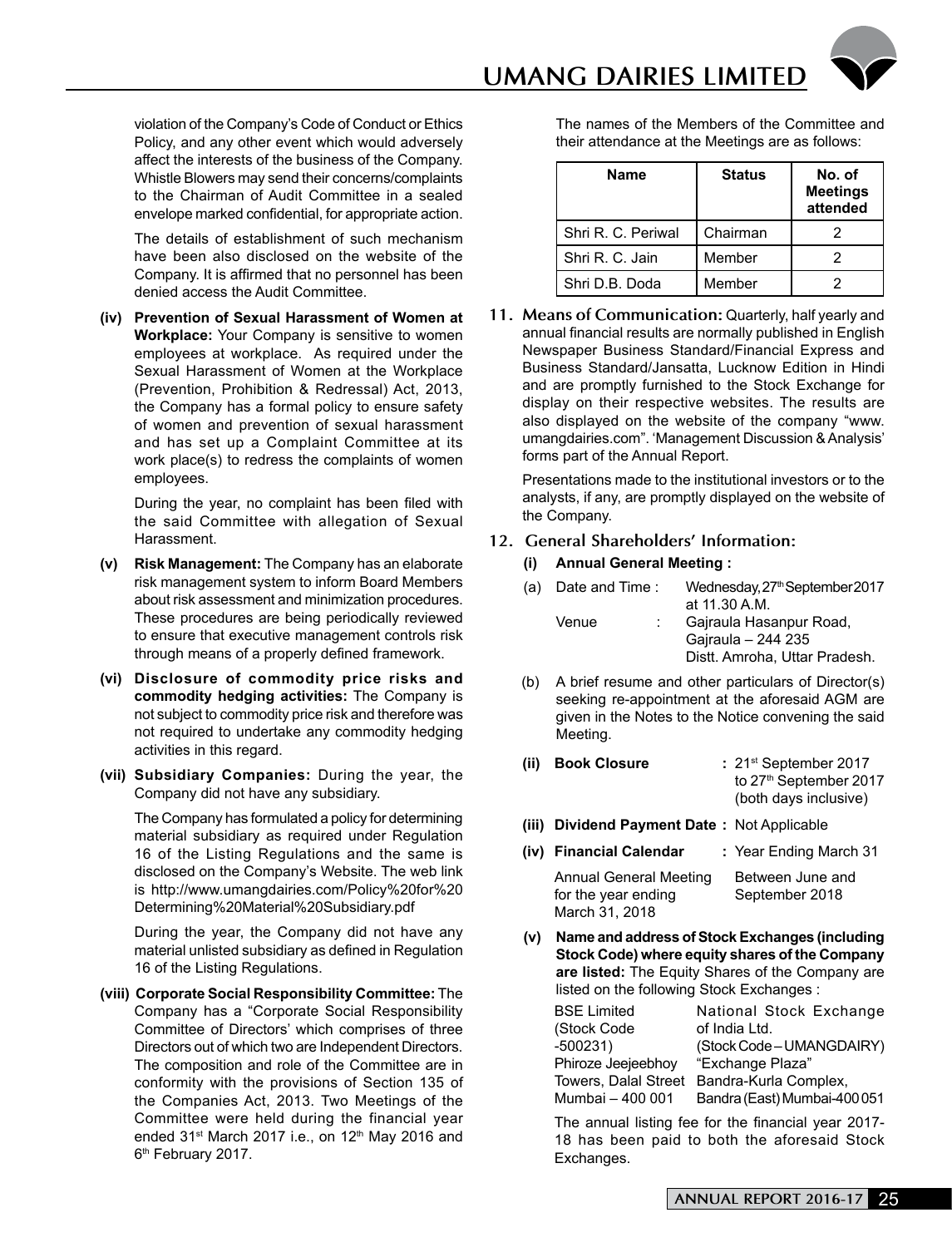#### **(vi) Stock Market Price Data:**

| <b>Month</b> | <b>Stock Market Price on BSE Limited</b> |         | <b>Stock Market Price on National Stock</b><br>Exchange of India Ltd. (NSE) |            |                          |                                          |
|--------------|------------------------------------------|---------|-----------------------------------------------------------------------------|------------|--------------------------|------------------------------------------|
|              | High (₹)                                 | Low (₹) | Closing price of<br>BSE Sensex (₹)                                          | High $(3)$ | Low $(\overline{\zeta})$ | <b>Closing Price of</b><br>NSE Nifty (₹) |
| 2016         |                                          |         |                                                                             |            |                          |                                          |
| April        | 76.80                                    | 63.15   | 25607                                                                       | 76.60      | 62.05                    | 7850                                     |
| May          | 72.80                                    | 60.85   | 26668                                                                       | 73.50      | 58.40                    | 8160                                     |
| June         | 79.50                                    | 63.60   | 27000                                                                       | 79.80      | 63.65                    | 8288                                     |
| July         | 75.00                                    | 66.50   | 28052                                                                       | 75.00      | 65.75                    | 8639                                     |
| August       | 73.35                                    | 60.75   | 28452                                                                       | 73.45      | 57.40                    | 8786                                     |
| September    | 87.25                                    | 64.00   | 27866                                                                       | 87.50      | 64.10                    | 8611                                     |
| October      | 101.00                                   | 74.00   | 27930                                                                       | 100.60     | 73.75                    | 8626                                     |
| November     | 99.70                                    | 66.05   | 26653                                                                       | 99.90      | 68.00                    | 8225                                     |
| December     | 81.95                                    | 67.50   | 26626                                                                       | 82.00      | 67.40                    | 8186                                     |
| 2017         |                                          |         |                                                                             |            |                          |                                          |
| January      | 83.80                                    | 72.00   | 27656                                                                       | 83.60      | 69.80                    | 8561                                     |
| February     | 87.00                                    | 72.70   | 28743                                                                       | 86.15      | 72.20                    | 8880                                     |
| March        | 83.00                                    | 74.00   | 29621                                                                       | 83.30      | 74.10                    | 9174                                     |

(Source : www.bseindia.com) ( Source: www.nseindia.com)

**(vii) Umang Dairies Ltd.'s Share Performance vs. BSE Sensex and NSE Nifty (April 2016 to March 2017)**



#### **(viii) Dematerialisation of shares and liquidity:**

 The Equity Shares of the Company are presently tradable in compulsory demat segment. The ISIN No. for Equity Shares of the Company for both the depositories is INE864B01027. As on 31<sup>st</sup> March 2017, 93.70% of the Company's Equity Share Capital was in dematerialised form.

In respect of Shares held in electronic form, all the requests for nomination, change of address and rematerialisation etc. are to be made only to the Depository Participant with whom the Shareholders have opened their Demat Account. The Company will not be in a position to process such requests.

#### **(ix) Share Transfer System:**

 The transfer / transmission of shares in physical form is normally processed and completed within a period of 15 days from the date of receipt thereof. In case of shares in electronic form, the transfers are processed by NSDL/CDSL through the respective Depository Participants.

#### **(x) (a) Distribution of shareholding (both in physical and electronic form) as on 31st March, 2017:**

| <b>Number</b>                      | <b>Shareholders</b> |        | <b>Shares Held</b> |        |
|------------------------------------|---------------------|--------|--------------------|--------|
| of Equity<br><b>Shares</b><br>held | <b>Number</b>       | %      | <b>Number</b>      | %      |
| 1 to 500                           | 18,873              | 93.72  | 23,24,487          | 10.56  |
| 501 to                             | 670                 | 3.33   | 5.67.022           | 2.58   |
| 1.000                              |                     |        |                    |        |
| 1.001 to                           | 502                 | 2.49   | 11,22,193          | 5.10   |
| 5.000                              |                     |        |                    |        |
| 5,001 to                           | 50                  | 0.25   | 3,70,850           | 1.69   |
| 10.000                             |                     |        |                    |        |
| Over                               | 42                  | 0.21   | 1,76,18,648        | 80.07  |
| 10,000                             |                     |        |                    |        |
| <b>Total</b>                       | 20,137              | 100.00 | 2,20,03,200        | 100.00 |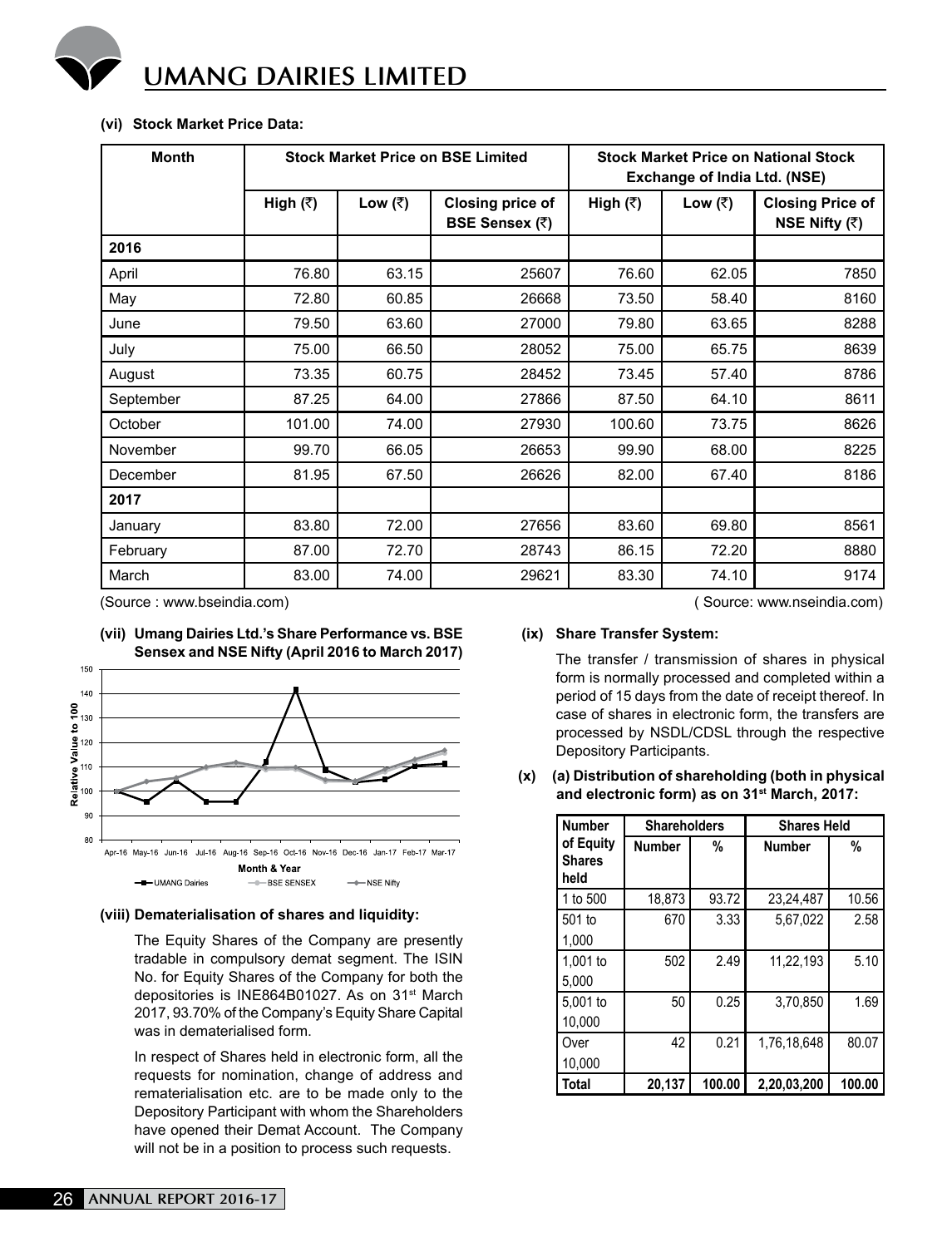

**(b) Pattern of Equity Shareholding (both in physical and electronic form) as on 31st March 2017:**

| Category                                | No. of<br>Equity<br><b>Shares</b><br>held | Percentage<br>of Share<br>holding<br>$(100\%)$ |
|-----------------------------------------|-------------------------------------------|------------------------------------------------|
| Domestic Companies                      | 1,66,82,910                               | 75.82                                          |
| <b>Resident Individuals</b><br>& Trusts | 51,98,238                                 | 23.62                                          |
| Fls, Mutual Funds,<br>Banks             | 16,100                                    | 0.07                                           |
| Foreign Investors/<br>Fils / NRIs       | 1,05,952                                  | 0.49                                           |
| Total                                   | 2,20,03,200                               | 100                                            |

(**xi) Outstanding GDRs / ADRs / Warrants or any other Convertible Instrument, conversion date and likely impact on equity:**

 There are no outstanding GDRs/ ADRs/ Warrants or any other Convertible Instruments. As such there will be no impact on the equity.

**(xii) Commodity price risk or foreign Exchange risk and hedging activities:**

 The Company is not subject to commodity price risk or foreign Exchange risk and therefore was not required to undertake any hedging activities in this regard.

#### **(xiii) Plant locations:**

#### **Umang Dairies Limited**

Gajraula Hasanpur Road, Gajraula – 244 235 Distt. Amroha, Uttar Pradesh.

**(xiv) Address for Correspondence for Share Transfer and related matters:**

#### **1. Registrar & Share Transfer Agents:**

 MAS Services Ltd. T-34, IInd Floor Okhla Industrial Area, Phase – II New Delhi – 110 020 Ph. 011-26387281/82 E-mail: info@masserv.com Website: www.masserv.com

#### **2. Company Secretary**

 Umang Dairies Limited Gulab Bhawan (Rear Block  $-3<sup>rd</sup>$  Floor) 6A, Bahadur Shah Zafar Marg New Delhi – 110 002 Ph. 011- 30179776 Fax No. 011- 23739475 E-mail: csudl@jkmail.com Website: www.umangdairies.com

- **(xv)** This Corporate Governance Report of the Company for the financial year ended 31<sup>st</sup> March 2017 are in compliance with the requirements of Corporate Governance under the Listing Regulations, as applicable.
- **(xvi)** Adoption of discretionary requirements specified in Part E of Schedule II of the Listing Regulations- (a) Shareholder Rights: Half-yearly and other quarterly financial statements are published in newspapers and uploaded on Company's website www.umangdairies.com. At present, the half yearly financial performance and the summary of the significant events in last six months are not sent to each household of shareholders; (b) Modified opinion(s) in audit report: The Company already has a regime of un-qualified financial statements. Auditors have raised no qualification on the financial statements. (c) Separate posts of Chairperson and CEO: At present the Directors of the Company have not elected any permanent Chairman but the Directors present at each meeting elect one of the non-executive Directors then present to be the Chairman of the meeting and Sh. C. Venugopal is the CEO of the Company; and (d) Reporting of Internal Auditor: Internal Auditor of the Company reports to the Audit Committee and Internal Audit Reports are placed before the Audit Committee
- **(xvii)**The Company has complied with all the applicable requirements specified in Regulations 17 to 27 and clauses (b) to (i) of sub–regulation (2) of Regulation 46 of the Listing Regulations.

#### **(xviii)Disclosure with respect to emat suspense account/ unclaimed suspense account**

 The Company does not have any amount lying with respect to demat suspense account/unclaimed suspense account.

#### **13. Declaration:**

It is hereby declared that all the members of the Board and Senior Management personnel have affirmed compliance with the "Code of Conduct for Members of the Board and Senior Management of Umang Dairies Limited" during the Financial Year ended 31st March 2017.

> C. Venugopal Chief Executive Officer

#### **14. Code for Prevention of Insider Trading:**

In accordance with the Securities and Exchange Board of India (Prohibition of Insider Trading) Regulations, 2015, the Board of Directors of the Company has adopted (i) the Code of Practices and Procedures for Fair Disclosure of Unpublished Price Sensitive Information and (ii) the Code of Conduct to Regulate, Monitor and Report Trading by Insiders, in terms of the said Regulations.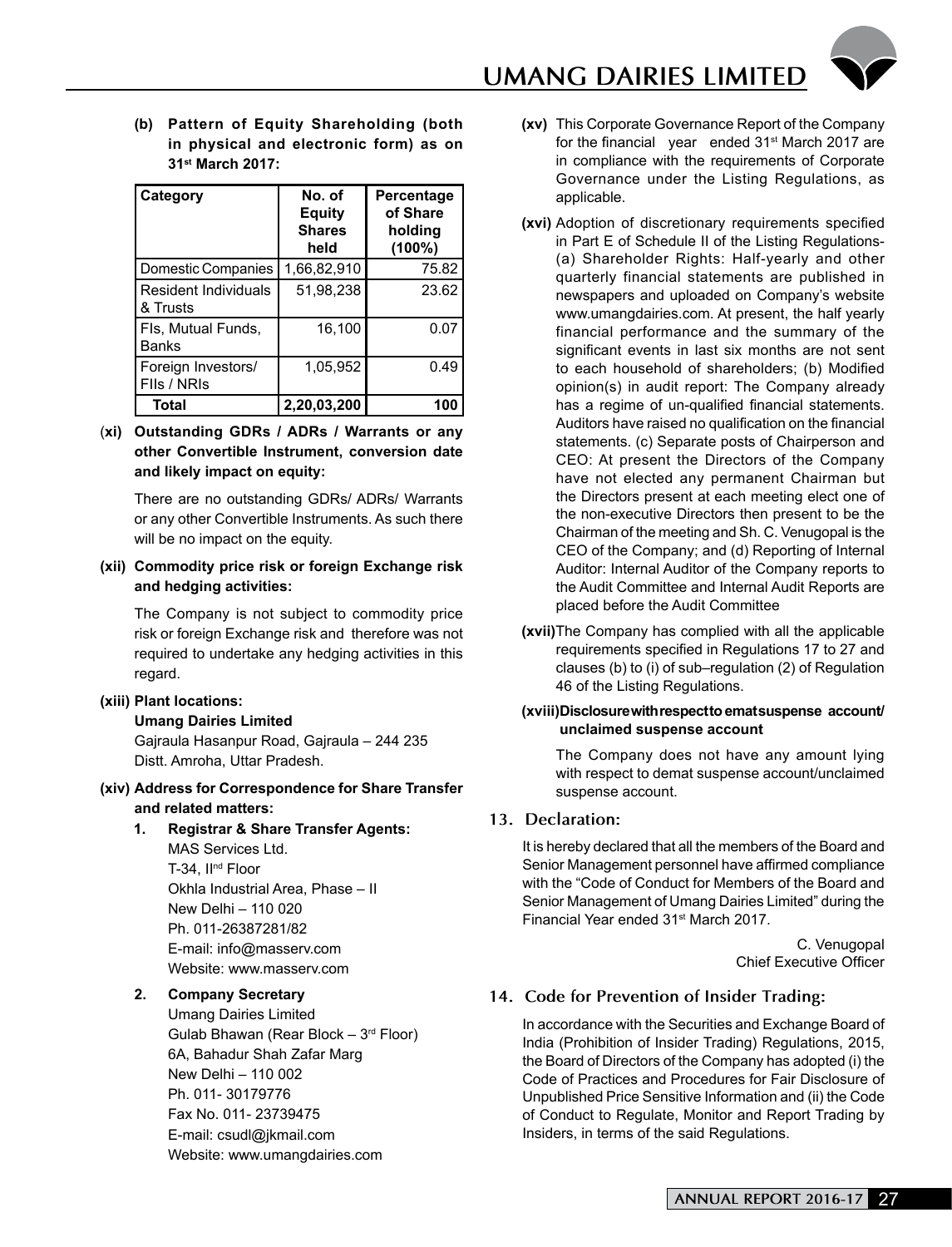#### **AUDITOR'S COMPLIANCE CERTIFICATE ON CORPORATE GOVERNANCE**

To

The Members of Umang Dairies Limited

We have examined the compliance of regulations of Corporate Governance by Umang Dairies Limited ("Company") for the year ended 31<sup>st</sup> March 2017, as stipulated in regulations 17 to 27 and Clause (b) to (i) of regulation 46(2) and Para C, D and Part E of Schedule V of the SEBI (Listing Obligations and Disclosure Requirements) Regulations, 2015 ("Listing Regulations").

The compliance of regulations of Corporate Governance is the responsibility of the management. Our examination was limited to procedures and implementation thereof, adopted by the Company for ensuring the compliance of the conditions of the Corporate Governance. It is neither an audit nor an expression of opinion on the financial statements of the Company.

In our opinion and to the best of our information and according to the explanations given to us, we certify that the Company has complied with the regulations of Corporate Governance as stipulated in the above mentioned Listing Regulations.

We further state that such compliance is neither an assurance as to future viability of the Company nor the efficiency or effectiveness with which the management has conducted the affairs of the Company.

> For **Lodha & Co.** Chartered Accountants

**N. K. Lodha** Partner Firm Registration No.:301051E Membership No. 85155

**Place : New Delhi Date : 26th May 2017**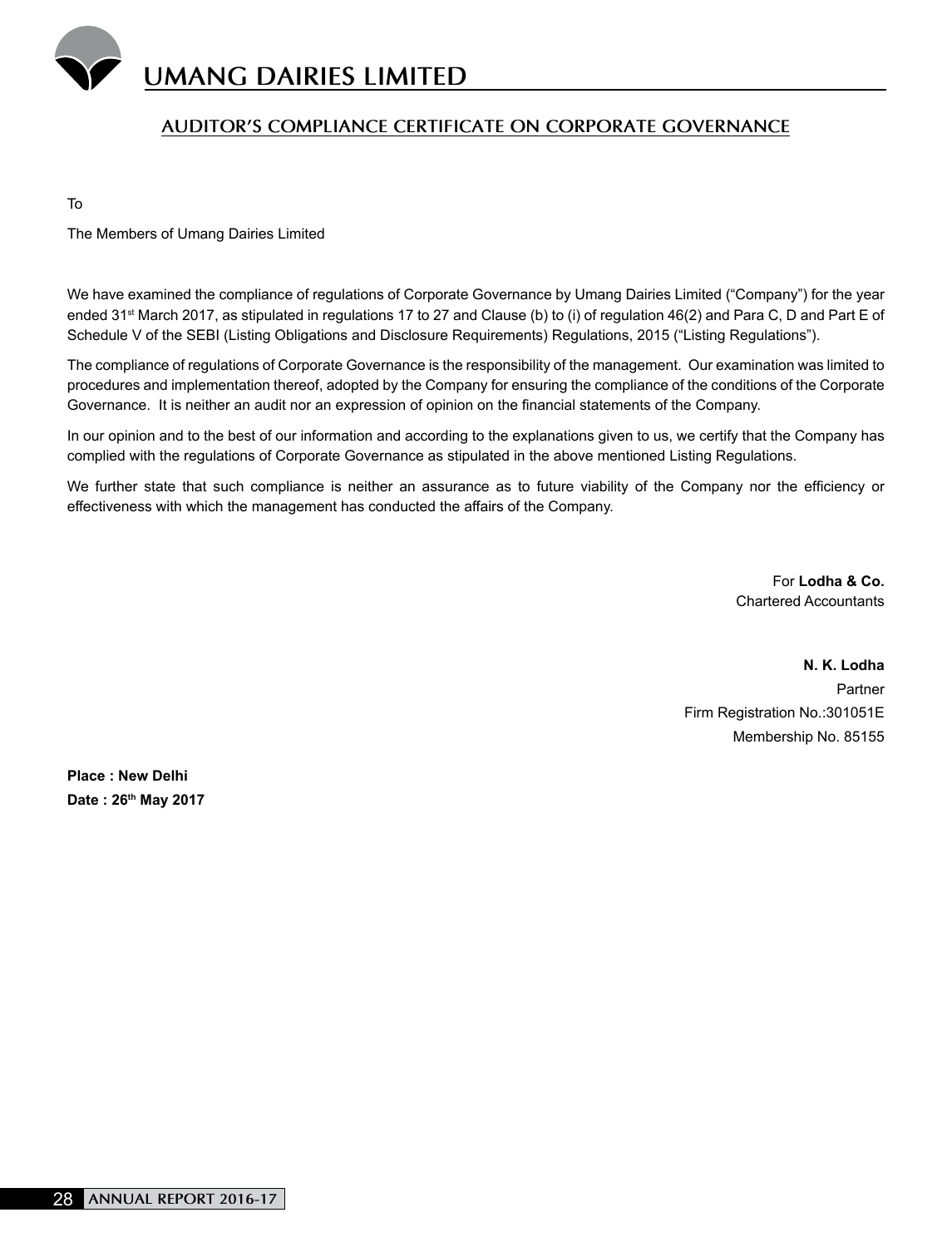

# **FINANCIAL SECTION**

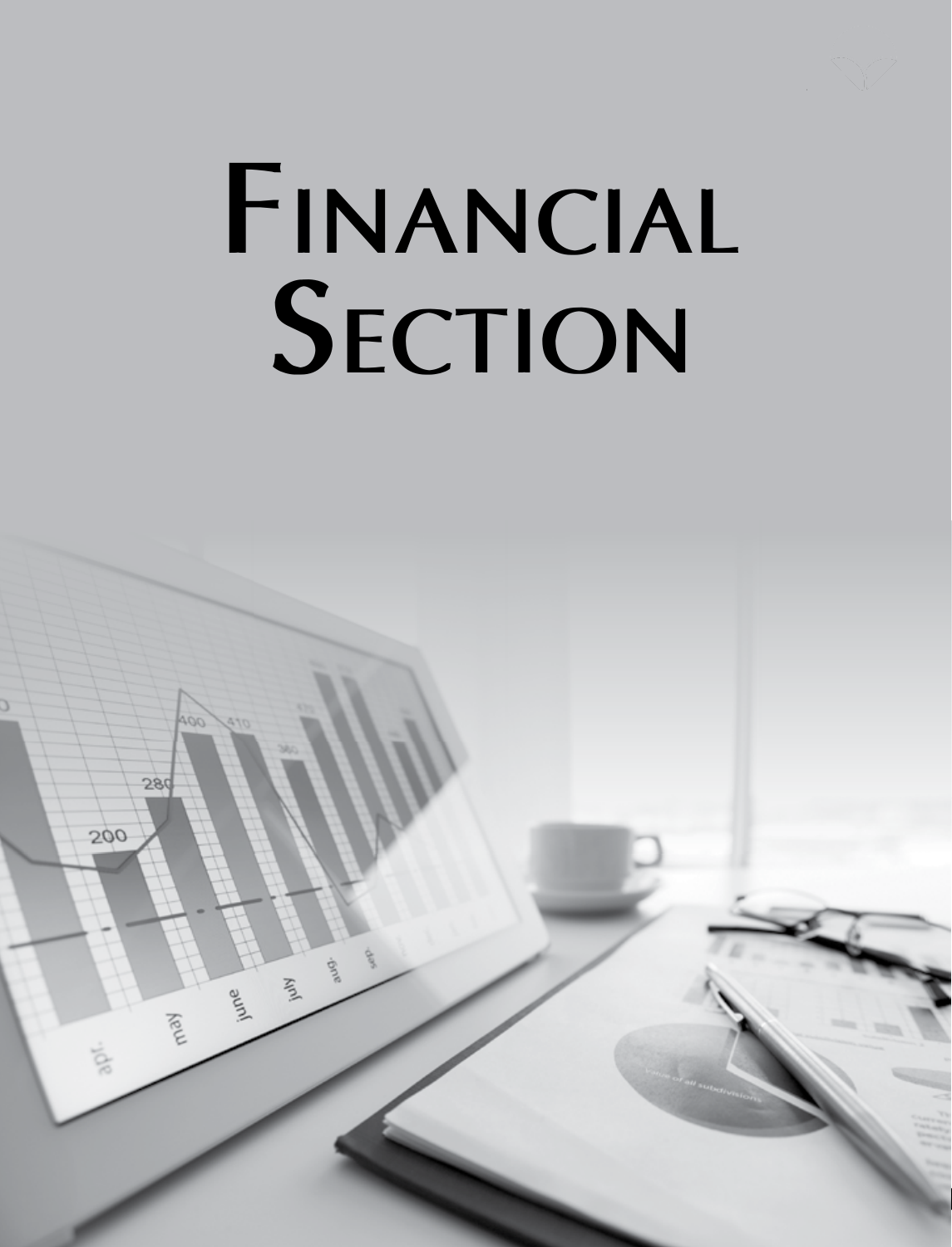## **INDEPENDENT AUDITOR'S REPORT To the Members of UMANG DAIRIES LIMITED**

#### **Report on the Financial Statements**

We have audited the accompanying standalone financial statements of UMANG DAIRIES LIMITED ("the Company"), which comprise the Balance Sheet as at 31<sup>st</sup> March, 2017, the Statement of Profit and Loss, the Cash Flow Statement for the year then ended, and a summary of the significant accounting policies and other explanatory information.

#### **Management's Responsibility for the Financial Statements**

The Company's Board of Directors is responsible for the matters stated in Section 134(5) of the Companies Act, 2013 ("the Act") with respect to the preparation of these financial statements that give a true and fair view of the financial position, financial performance and cash flows of the Company in accordance with the accounting principles generally accepted in India, including the Accounting Standards specified under Section 133 of the Act, read with Rule 7 of the Companies (Accounts) Rules, 2014. This responsibility also includes maintenance of adequate accounting records in accordance with the provisions of the Act for safeguarding the assets of the Company and for preventing and detecting frauds and other irregularities; selection and application of appropriate accounting policies; making judgments and estimates that are reasonable and prudent; and design, implementation and maintenance of adequate internal financial controls, that were operating effectively for ensuring the accuracy and completeness of the accounting records, relevant to the preparation and presentation of the financial statements that give a true and fair view and are free from material misstatement, whether due to fraud or error

#### **Auditor's Responsibility**

Our responsibility is to express an opinion on these standalone financial statements based on our audit.

We have taken into account the provisions of the Act, the accounting and auditing standards and matters which are required to be included in the audit report under the provisions of the Act and the Rules made thereunder.

We conducted our audit in accordance with the Standards on Auditing specified under Section 143(10) of the Act. Those Standards require that we comply with ethical requirements and plan and perform the audit to obtain reasonable assurance about whether the financial statements are free from material misstatement.

An audit involves performing procedures to obtain audit evidence about the amounts and the disclosures in the financial statements. The procedures selected depend on the

auditor's judgment, including the assessment of the risks of material misstatement of the financial statements, whether due to fraud or error. In making those risk assessments, the auditor considers internal financial control relevant to the Company's preparation of the financial statements that give a true and fair view in order to design audit procedures that are appropriate in the circumstances. An audit also includes evaluating the appropriateness of the accounting policies used and the reasonableness of the accounting estimates made by the Company's Directors, as well as evaluating the overall presentation of the standalone financial statements.

We believe that the audit evidence we have obtained is sufficient and appropriate to provide a basis for our audit opinion on the financial statements.

#### **Opinion**

In our opinion and to the best of our information and according to the explanations given to us, the aforesaid standalone financial statements give the information required by the Act in the manner so required and give a true and fair view in conformity with the accounting principles generally accepted in India, of the state of affairs of the Company as at 31st March, 2017, and its profit and its cash flows for the year ended on that date.

#### **Report on Other Legal and Regulatory Requirements**

- 1. As required by the Companies (Auditor's Report) Order, 2016 ("the Order") issued by the Central Government of India in terms of sub section (11) of section 143 the Act, and on the basis of such checks of the books and records of the Company as we considered appropriate and according to the information and explanation given to us during the course of audit, we give in the **Annexure 'A'** statement on the matters specified in the paragraphs 3 and 4 of the Order.
- 2. As required by Section 143(3) of the Act, we report that:
	- (a) We have sought and obtained all the information and explanations which to the best of our knowledge and belief were necessary for the purposes of our audit.
	- (b) In our opinion, proper books of account as required by law have been kept by the Company so far as it appears from our examination of those books.
	- (c) The standalone Balance Sheet, the Statement of Profit and Loss and the Cash Flow Statement dealt with by this Report are in agreement with the books of account.
	- (d) In our opinion, the aforesaid financial statements comply with the Accounting Standards specified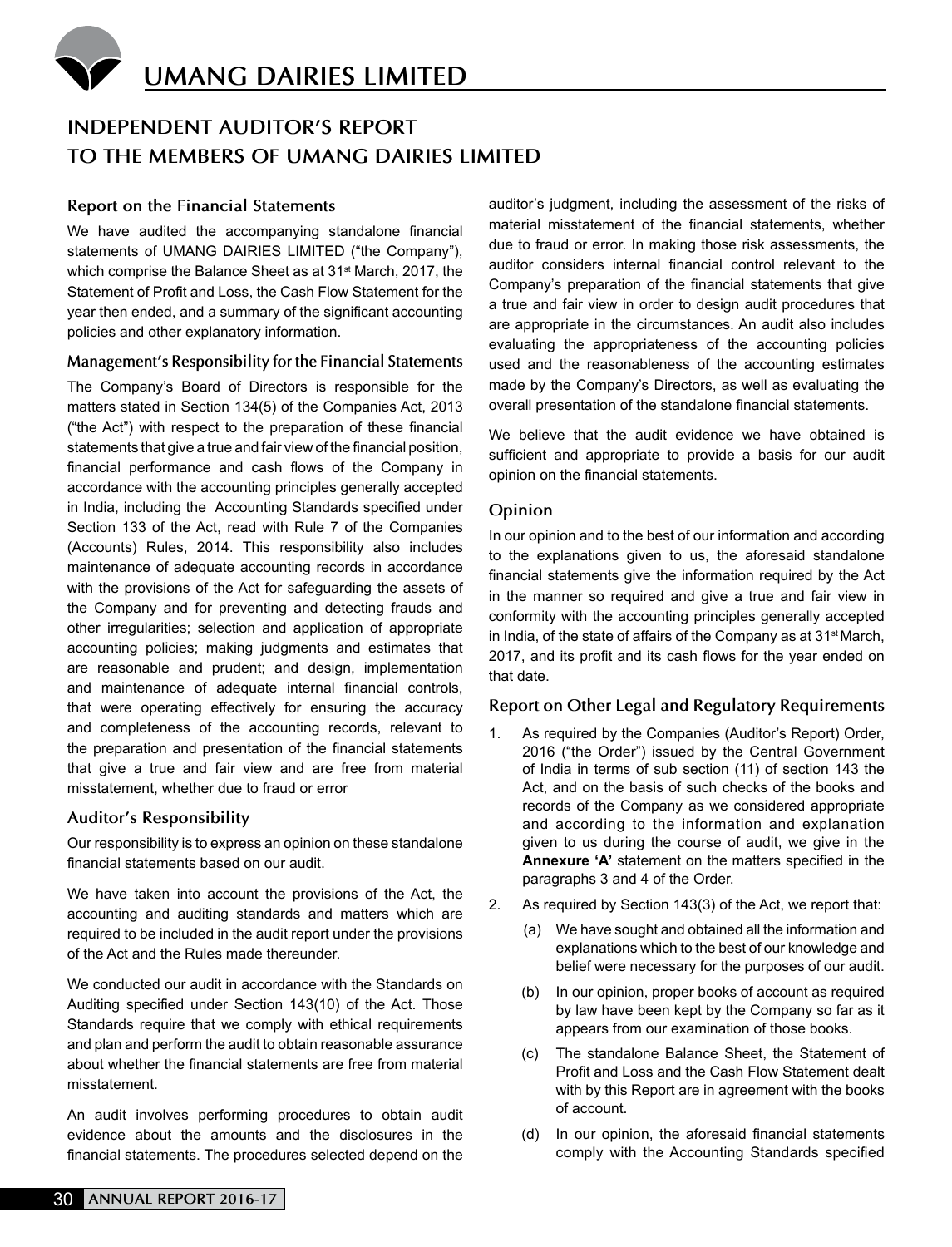under Section 133 of the Act, read with Rule 7 of the Companies (Accounts) Rules, 2014.

- (e) On the basis of the written representations received from the directors as on 31<sup>st</sup> March 2017 taken on record by the Board of Directors, none of the directors is disqualified as on 31<sup>st</sup> March, 2017 from being appointed as a director in terms of Section 164 (2) of the Act;
- (f) As required by section 143(3)(i) of the Companies Act, 2013 and based on the checking of the books and records of the Company as we considered appropriate and according to the information and explanations given to us, our report on the Internal Financial Controls over Financial Reporting is as per **Annexure 'B'.**
- (g) With respect to the other matters to be included in the Auditor's Report in accordance with Rule 11 of the Companies (Audit and Auditors) Rules, 2014, in our opinion and to the best of our information and according to the explanations given to us:
	- i. The company has disclosed the impact of pending litigations on its financial position in its financial statements – Refer Note no. 2.24

**For LODHA & CO.,** Chartered Accountants Firm's Registration No. 301051E

**N. K. LODHA** Partner (Membership No. 85155)

**Place: New Delhi Dated: 26th May, 2017** to the financial statements.

- ii. The Company has made provision, as required under the applicable law or Accounting Standards, for material foreseeable losses, if any, on long-term contracts including derivative contracts.
- iii. There has been no delay in transferring amounts, required to be transferred, to the Investor Education and Protection Fund by the Company; and
- iv. The Company has provided requisite disclosures in its standalone financial statements as to holdings as well as dealings in Specified Bank Notes during the period from 8<sup>th</sup> November 2016 to 30<sup>th</sup> December 2016 and based on audit procedures & relying on the management representation we report that the disclosure are in accordance with the books of accounts maintained by the Company. (Refer Note No. 2.29 to the standalone financial statements).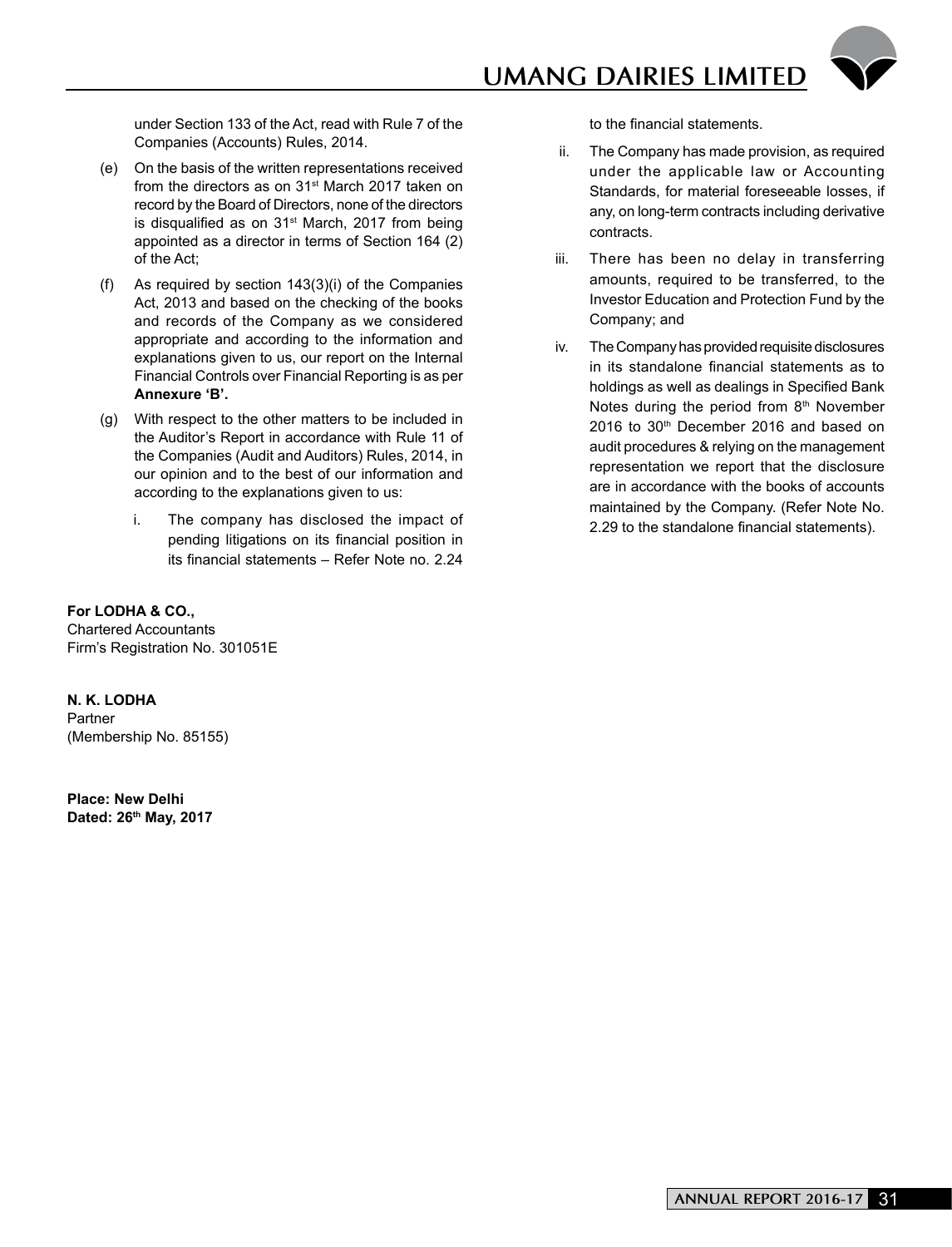

#### **ANNEXURE 'A' TO THE AUDITOR'S REPORT**

**The Annexure referred to in paragraph 1 under the heading "Report on Other Legal and Regulatory Requirements" of our report of even date on the standalone financial statements of Umang Dairies Limited for the year ended 31st March 2017, we report that:**

- (i) (a) The Company has maintained proper records showing full particulars including quantitative details and situation of fixed assets except in case of certain assets where the same is in process of updation.
	- (b) As explained to us, the fixed assets have been physically verified by the management according to a phased Programme designed to cover all the items over a period of three years (except assets lying with third parties read with note no. 2.32) which in our opinion is reasonable having regard to the size of the Company and the nature of its fixed assets. The discrepancies noticed on such physical verification were not material.
	- (c) As per the records and according to the information and explanations given to us, title deeds of immovable properties are held in the name of the Company.
- (ii) The inventories of the Company (except stock lying with third parties and in transit) have been physically verified by the management at reasonable intervals. In our opinion the discrepancies noticed on such physical verification of inventory as compared to book records were not material.
- (iii) The Company has not granted any loan secured or unsecured to any companies, firms, Limited Liability Partnerships or other parties covered in the register maintained under section 189 of the Companies Act, 2013 ('the Act'). Accordingly, we are not offering any comment on the provisions of Clause 3(iii) (a), (b), (c) of the Order.
- (iv) According to the information, explanations and representations provided by the management and based upon audit procedures performed, the company has not given any loans, guarantees and security and has not made any investment under the provisions of the Section 185 and 186 of the Companies Act, 2013.
- (v) In our opinion and according to the information and explanations given to us, the Company has not accepted any deposits from the public within the meaning of Section 73 to 76 of the Act and rules framed there under and the directives issued by Reserve bank of India or any other relevant provisions of the Act. We have been informed that no order has been passed by the Company Law Board or National Company Law Tribunal or Reserve Bank of India or any court or any other tribunal in this regard.
- (vi) We have broadly reviewed the books of account required to be maintained by the company pursuant to the rules made by the Central Government for the maintenance of the cost records under section 148(1) of the Companies

Act in respect of the Company's product to which the said rules are made applicable and are of the opinion that, prima facie, the prescribed records have been made and maintained. We have, however, not made a detailed examination of the said records with a view to determine whether they are accurate or complete.

- (vii) (a) According to the records of the Company and information and explanations given to us, the Company is generally regular in depositing undisputed statutory dues including provident fund, employees' state insurance, income tax, sales tax, service tax, duty of customs, duty of excise, value added tax, entry tax, cess and other material statutory dues with the appropriate authorities to the extent applicable and there were no undisputed statutory dues payable for a period of more than six months from the date they become payable as at 31<sup>st</sup> March 2017 except Mandi Tax of ₹6,23,000/-.
	- (b) According to the records and information & explanations given to us, there are no dues in respect of Service tax, Duty of Customs, Duty of Excise or Value Added Tax that have not been deposited with the appropriate authorities to the extent applicable on account of any dispute and the dues in respect of Income Tax, Sales Tax and that have not been deposited with the appropriate authorities on account of dispute and the forum where the dispute is pending are given below:-

| Name<br>οf<br>Statute | Nature of<br>the dues            | Amount<br>(₹ in<br>Lacs) | Period                | Forum where<br>dispute is<br>pending |
|-----------------------|----------------------------------|--------------------------|-----------------------|--------------------------------------|
| Sales<br>Tax Act      | Sales Tax<br>Demand/<br>Penalty/ | 1.78                     | 1994-95/<br>1998-2000 | Sales Tax<br>Tribunal                |
|                       | Interest                         | 40.65                    | 1995-2007             | Appellate<br>Authorities             |
|                       |                                  | 3.00                     | 1995-96               | <b>High Court</b>                    |
|                       |                                  | 41.74                    | 2010-2015             | Appellate<br>Authorities             |
| Income                | Income                           | 311.20                   | 2011-12               | CIT(Appeal)                          |
| Tax Act               | Tax                              | 393.93                   | 2012-13               | CIT(Appeal)                          |
|                       |                                  | 239.69                   | 2013-14               | CIT(Appeal)                          |

- (viii) In our opinion, on the basis of audit procedure and according to the information and explanations given to us by the management, we are of the opinion that the Company has not defaulted in repayment of loans or borrowing to banks. The company does not have any dues to financial institutions, government or debenture holders – Read with footnote (a) of Note No. 2.3.
- (ix) In our opinion, on the basis of information and explanations given to us, during the year the company did not raised any money by way of initial public offer or further public offer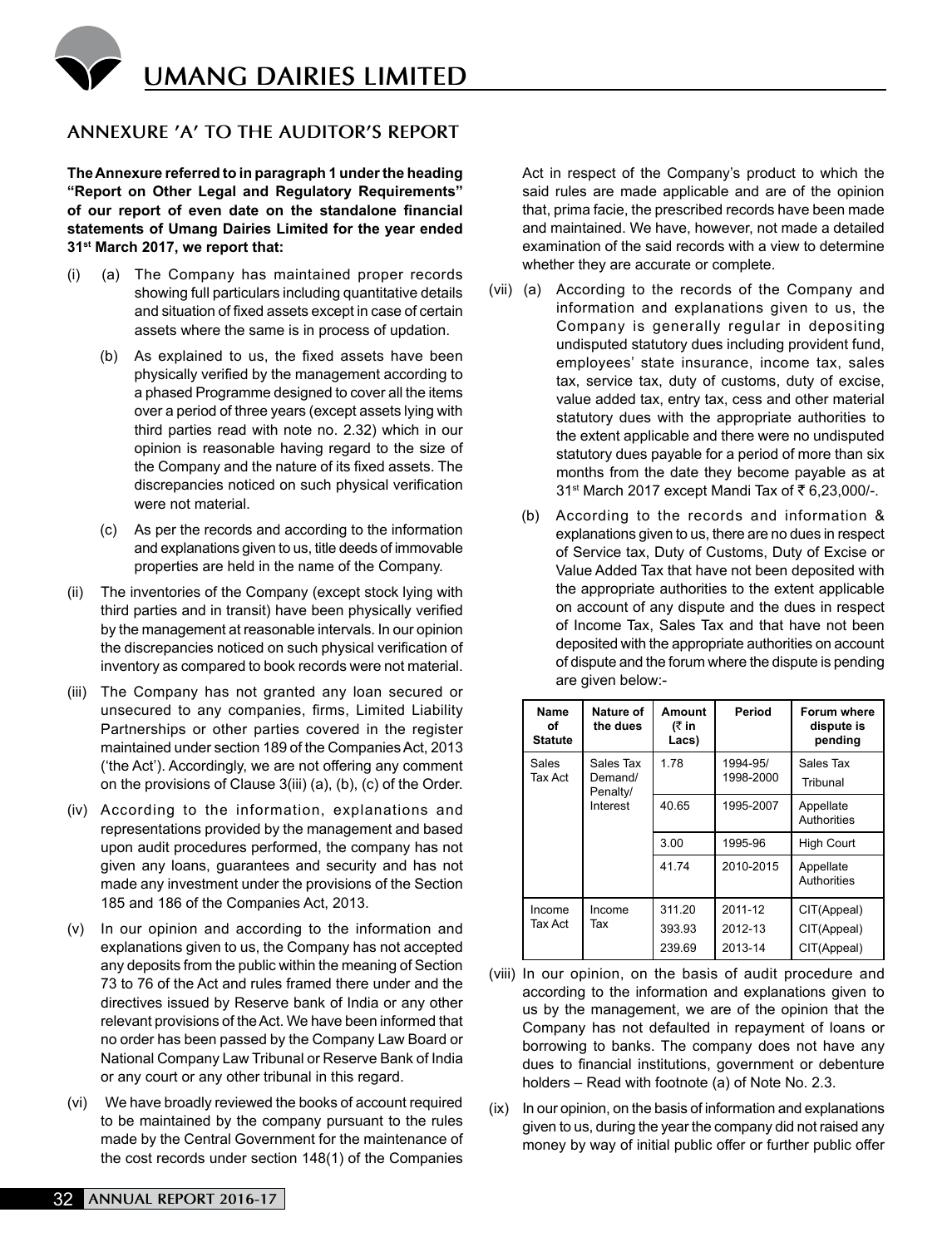

(including debt instruments) and term loans were applied for the purpose for which these loans were obtained.

- x) Based on the audit procedure performed and on the basis of information and explanations provided by the management, no fraud by the Company and no fraud on the Company by its officers or employees has been noticed or reported during the course of the audit nor we have been informed about any such instance.
- (xi) On the basis of records and information and explanations made available, managerial remuneration which has been paid or provided is in accordance with the requisite approvals mandated under Section 197 read with Schedule V to the Companies Act.
- (xii) In our opinion and according to information & explanation given to us, the Company is not a chit fund or a nidhi company. Accordingly, paragraph 3(xii) of the order is not applicable.
- (xiii) As per the information and explanations and records made available by the management of the Company and audit procedures performed, for the related parties

**For LODHA & CO.,** Chartered Accountants Firm's Registration No. 301051E

## **N. K. LODHA**

Partner (Membership No. 85155)

**Place: New Delhi Dated: 26th May, 2017**

transactions entered during the year, the Company has complied with the provisions of section 177 and 188 of the Companies Act, 2013 where applicable. As explained and as per the records / details made available, related parties transactions are disclosed as required by the applicable Accounting Standards.

- (xiv) According to the information, explanations and records made available, the Company has not made any preferential allotment or private placement of shares or fully / partly convertible debentures during the year.
- (xv) On the basis of records made available and according to information and explanations given to us, the Company has not entered into non-cash transactions with directors or persons connected with him. Accordingly, we are not offering our comments with respect to compliance of Section 192 of the companies Act, 2013.
- (xvi) The Company is not required to be registered under section 45-IA of the Reserve Bank of India Act 1934.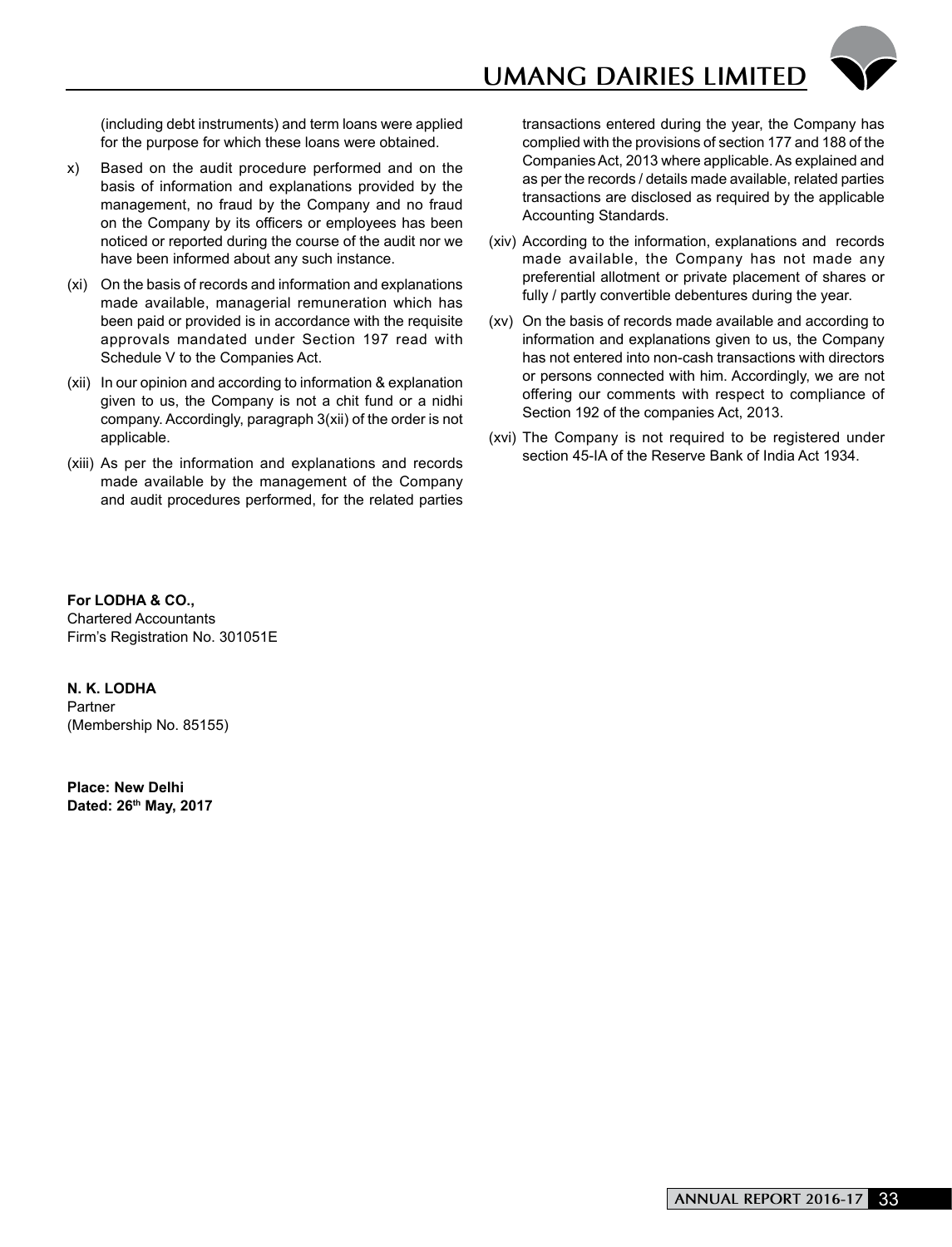

## **ANNEXURE 'B' TO THE INDEPENDENT AUDITOR'S REPORT OF EVEN DATE ON THE STANDALONE FINANCIAL STATEMENTS OF UMANG DAIRIES LIMITED**

**Report on the Internal Financial Controls over Financial Reporting under Clause (i) of Sub-section 3 of Section 143 of the Companies Act, 2013 ("the Act")** 

We have audited the internal financial controls over financial reporting of Umang Dairies Limited ("the Company") as of 31st March 2017 in conjunction with our audit of the standalone financial statements of the Company for the year ended on that date.

#### **Management's Responsibility for Internal Financial Controls**

The Company's management is responsible for establishing and maintaining internal financial controls based on the internal control over financial reporting criteria established by the Company considering the essential components of internal control stated in the Guidance Note on Audit of Internal Financial Controls over Financial Reporting issued by the Institute of Chartered Accountants of India ('ICAI'). These responsibilities include the design, implementation and maintenance of adequate internal financial controls that were operating effectively for ensuring the orderly and efficient conduct of its business, including adherence to company's policies, the safeguarding of its assets, the prevention and detection of frauds and errors, the accuracy and completeness of the accounting records, and the timely preparation of reliable financial information, as required under the Companies Act, 2013.

#### **Auditor's Responsibility**

Our responsibility is to express an opinion on the Company's internal financial controls over financial reporting based on our audit. We conducted our audit in accordance with the Guidance Note on Audit of Internal Financial Controls Over Financial Reporting (the "Guidance Note") and the Standards on Auditing, issued by ICAI and deemed to be prescribed under section 143(10) of the Companies Act, 2013, to the extent applicable to an audit of internal financial controls, both applicable to an audit of Internal Financial Controls and, both issued by the Institute of Chartered Accountants of India. Those Standards and the Guidance Note require that we comply with ethical requirements and plan and perform the audit to obtain reasonable assurance about whether adequate internal financial controls over financial reporting was established and maintained and if such controls operated effectively in all material respects.

Our audit involves performing procedures to obtain audit evidence about the adequacy of the internal financial controls system over financial reporting and their operating effectiveness. Our audit of internal financial controls over financial reporting included obtaining an understanding of internal financial controls over financial reporting, assessing the risk that a material weakness exists, and testing and evaluating the design and operating effectiveness of internal control based on the assessed risk. The procedures selected depend on the auditor's judgment, including the assessment of the risks of material misstatement of the financial statements, whether due to fraud or error.

We believe that the audit evidence we have obtained is sufficient and appropriate to provide a basis for our audit opinion on the Company's internal financial controls system over financial reporting.

#### **Meaning of Internal Financial Controls Over Financial Reporting**

A company's internal financial control over financial reporting is a process designed to provide reasonable assurance regarding the reliability of financial reporting and the preparation of financial statements for external purposes in accordance with generally accepted accounting principles. A company's internal financial control over financial reporting includes those policies and procedures that (1) pertain to the maintenance of records that, in reasonable detail, accurately and fairly reflect the transactions and dispositions of the assets of the company (2) provide reasonable assurance that transactions are recorded as necessary to permit preparation of financial statements in accordance with generally accepted accounting principles, and that receipts and expenditures of the company are being made only in accordance with authorizations of management and directors of the company; and (3) provide reasonable assurance regarding prevention or timely detection of unauthorized acquisition, use or disposition of the company's assets that could have a material effect on the financial statements.

#### **Inherent Limitations of Internal Financial Controls Over Financial Reporting**

Because of the inherent limitations of internal financial controls over financial reporting, including the possibility of collusion or improper management override of controls, material misstatements due to error or fraud may occur and not be detected. Also, projections of any evaluation of the internal financial controls over financial reporting to future periods are subject to the risk that the internal financial control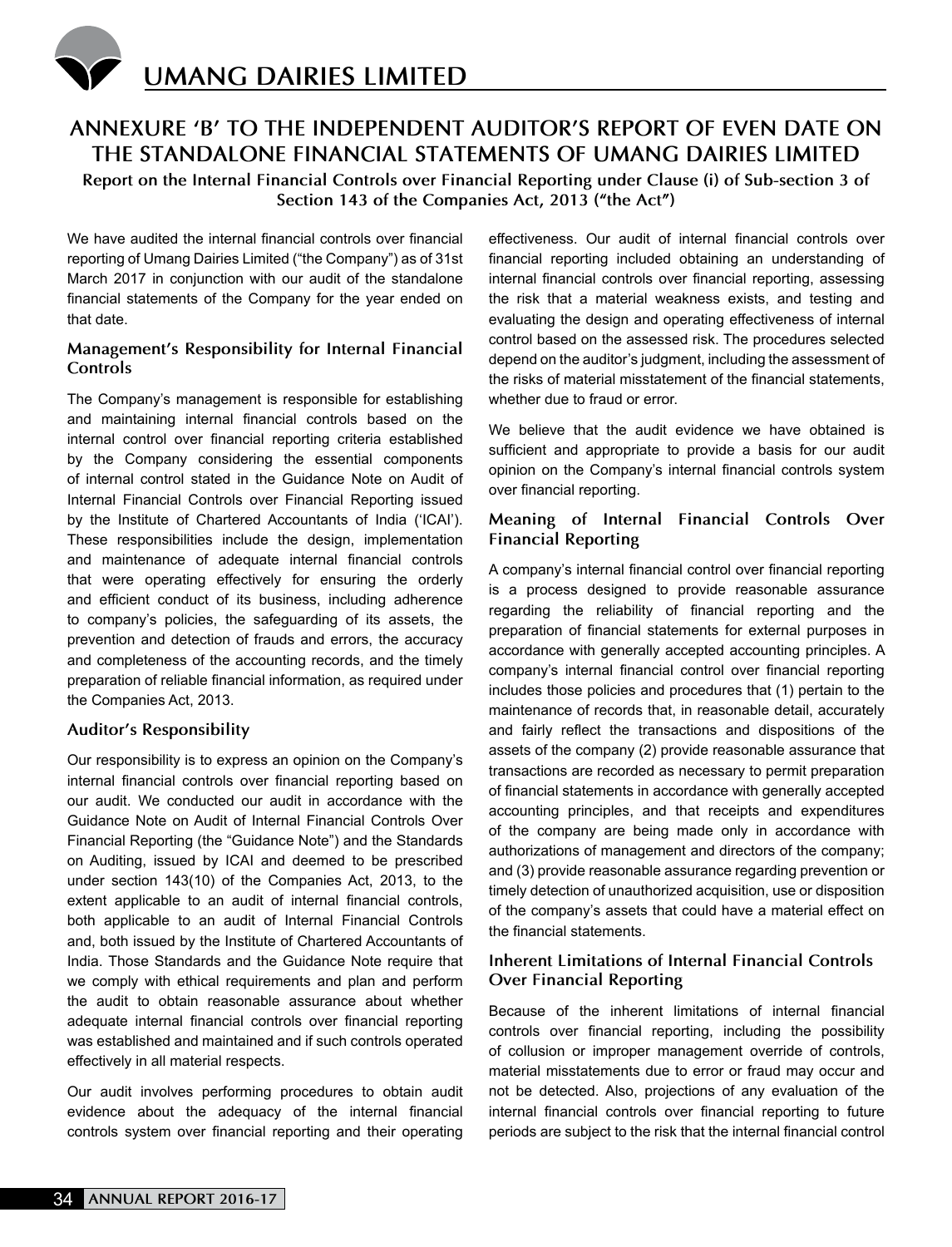

over financial reporting may become inadequate because of changes in conditions, or that the degree of compliance with the policies or procedures may deteriorate.

#### **Opinion**

In our opinion, the Company has, in all material respects, an adequate internal financial controls system over financial reporting and such internal financial controls over financial reporting were operating effectively as at 31<sup>st</sup> March 2017, based on the internal control over financial reporting criteria established by the Company considering the essential components of internal control stated in the Guidance Note on Audit of Internal Financial Controls Over Financial Reporting issued by the Institute of Chartered Accountants of India.

**For LODHA & CO.,** Chartered Accountants Firm's Registration No. 301051E

**N. K. LODHA** Partner (Membership No. 85155)

**Place: New Delhi Date: 26th May, 2017**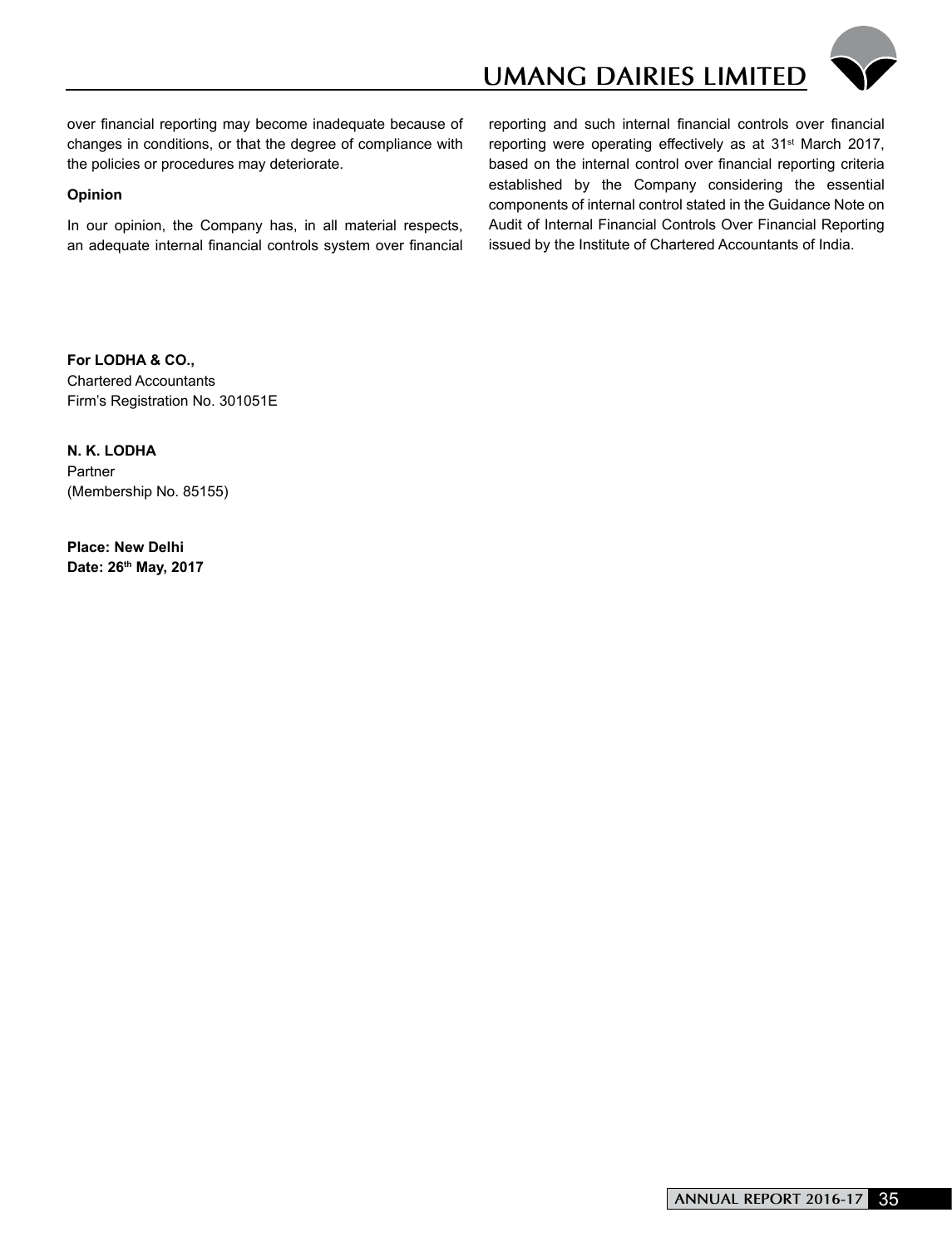

## **Balance Sheet**

**As at 31st March, 2017**

 $(\bar{z}$  in Lac)

|    | <b>Particulars</b>                 |              | <b>Note</b>          | Figures as at the end | Figures as at the end |
|----|------------------------------------|--------------|----------------------|-----------------------|-----------------------|
|    |                                    | No.          | of current reporting | of previous reporting |                       |
|    |                                    |              |                      | period (31.03.2017)   | period (31.03.2016)   |
|    | 1                                  |              | $\overline{2}$       |                       | 4                     |
| ı. | <b>EQUITY AND LIABILITIES</b>      |              |                      |                       |                       |
|    | 1. Shareholders' funds             |              |                      |                       |                       |
|    | (a) Share capital                  |              | 2.1                  | 1,251.16              | 1,459.16              |
|    | (b) Reserves and surplus           |              | 2.2                  | 2,256.82              | 2,088.27              |
|    |                                    |              |                      | 3,507.98              | 3,547.43              |
|    | 2. Non-current liabilities         |              |                      |                       |                       |
|    | (a) Long-term borrowings           |              | 2.3                  | 623.23                | 894.70                |
|    | (b) Deferred tax liabilities (Net) |              |                      | 428.16                | 341.05                |
|    | (c) Other Long term liabilities    |              | 2.4                  | 1,167.69              | 1,114.31              |
|    | (d) Long-term provisions           |              | 2.5                  | 155.26                | 123.99                |
|    |                                    |              |                      | 2,374.34              | 2,474.05              |
|    | 3. Current liabilities             |              |                      |                       |                       |
|    | (a) Short-term borrowings          |              | 2.6                  | 1,771.64              | 811.29                |
|    | (b) Trade payables                 |              | 2.6(a)               | 1,404.56              | 441.81                |
|    | (c) Other current liabilities      |              | 2.7                  | 1,570.62              | 1,769.36              |
|    | (d) Short-term provisions          |              | 2.5                  | 924.23                | 1,126.30              |
|    |                                    |              |                      | 5,671.05              | 4,148.76              |
|    |                                    |              |                      |                       |                       |
|    |                                    | <b>TOTAL</b> |                      | 11,553.37             | 10,170.24             |
| П. | <b>ASSETS</b>                      |              |                      |                       |                       |
|    | 1. Non-current assets              |              |                      |                       |                       |
|    | (a) Fixed assets                   |              | 2.8                  |                       |                       |
|    | (i) Tangible assets                |              |                      | 5,392.71              | 3.378.16              |
|    | (ii) Intangible assets             |              |                      | 21.80                 | 0.46                  |
|    | (iii) Capital work-in-progress     |              |                      | 46.75                 | 1,735.26              |
|    | (b) Long-term loans and advances   |              | 2.9                  | 181.82                | 102.18                |
|    | (c) Other non current assets       |              | 2.10                 | 0.91                  | 1.00                  |
|    |                                    |              |                      | 5,643.99              | 5,217.06              |
|    | 2. Current assets                  |              |                      |                       |                       |
|    | (a) Inventories                    |              | 2.11                 | 3,923.06              | 3,478.49              |
|    | (b) Trade receivables              |              | 2.12                 | 434.77                | 266.49                |
|    | (c) Cash and cash equivalents      |              | 2.13                 | 84.50                 | 65.92                 |
|    | (d) Short-term loans and advances  |              | 2.14                 | 1,467.05              | 1,142.28              |
|    |                                    |              |                      | 5,909.38              | 4,953.18              |
|    |                                    |              |                      |                       |                       |
|    |                                    | <b>TOTAL</b> |                      | 11,553.37             | 10,170.24             |

Significant Accounting Policies & Notes on Accounts 1&2 attached to the Balance Sheet are an integral part thereof.

As per our report of even date.

for **LODHA & CO. C. Venugopal**

*(Chief Executive Officer)* 

N.K. Lodha **N.K. Lodha Diwan Singh Desh Bandhu Doda Ratan Chand Jain**<br>Partner **Director** *(Director) (Director) (Director) (Director) (Director)* (Membership No. 85155)<br>Firm Registration No. – 301051E **Pankaj Kamra** Firm Registration No. – 301051E **Pankaj Kamra Ram Chandra Periwal Sharda Devi Singhania** New Delhi : 26th May, 2017 *(Company Secretary) (Director) (Director)*

*(Chief Financial Officer)*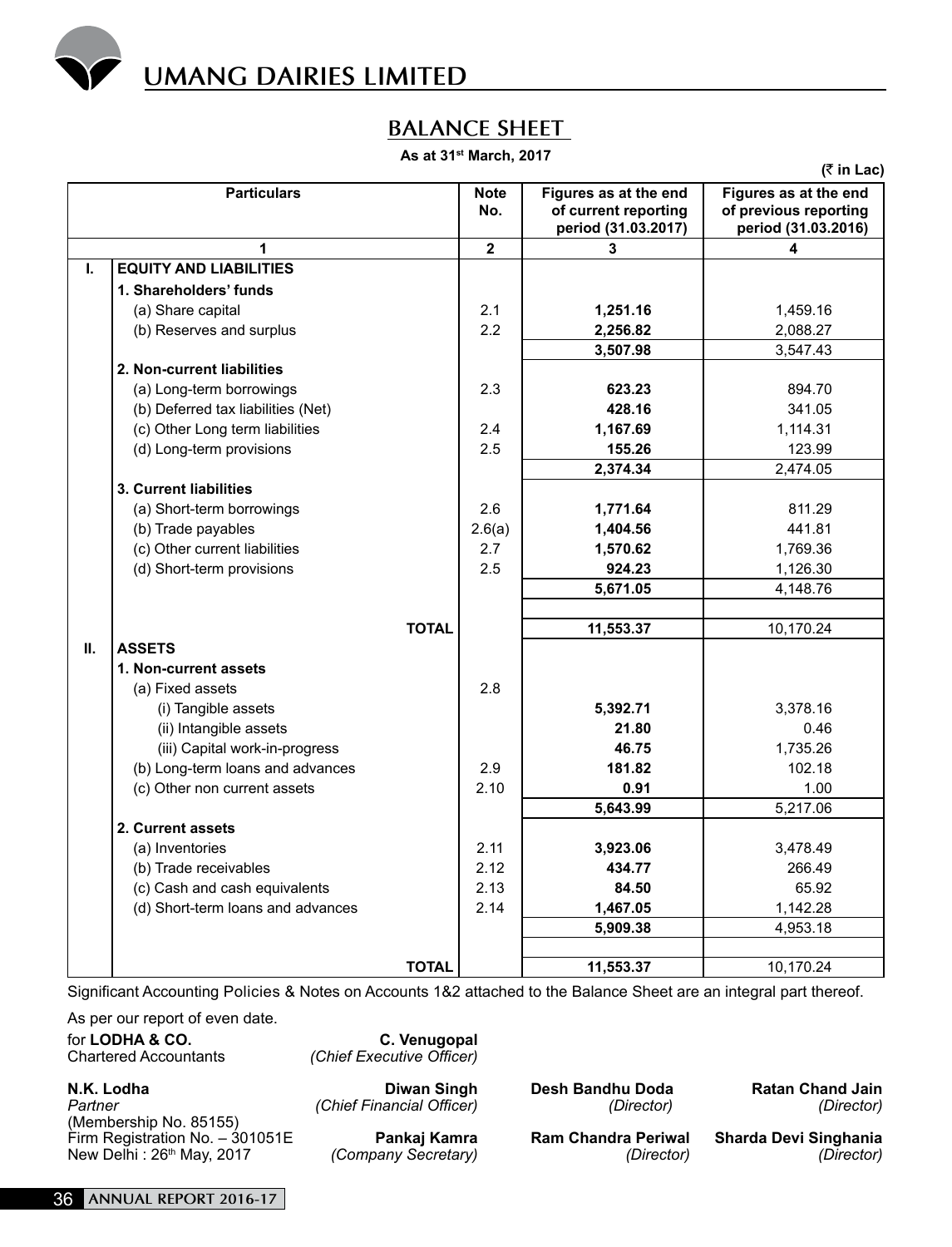## **Profit and loss statement**

**For the Year ended 31st March, 2017**

|       |                                                                                   |                    |                                                                      | $($ ₹ in Lac)                                                         |
|-------|-----------------------------------------------------------------------------------|--------------------|----------------------------------------------------------------------|-----------------------------------------------------------------------|
|       | <b>Particulars</b>                                                                | <b>Note</b><br>No. | Figures as at the end<br>of current reporting<br>period (31.03.2017) | Figures as at the end<br>of previous reporting<br>period (31.03.2016) |
| L.    | <b>Revenue from operations</b>                                                    | 2.15               | 20,996.79                                                            | 18,902.53                                                             |
|       | Less: Excise Duty                                                                 |                    | 1.33                                                                 | 4.10                                                                  |
|       | Revenue from operations (net)                                                     |                    | 20,995.46                                                            | 18,898.43                                                             |
| Ш.    | Other income                                                                      | 2.16               | 47.08                                                                | 43.74                                                                 |
| Ш.    | <b>Total Revenue</b>                                                              |                    | 21,042.54                                                            | 18,942.17                                                             |
| IV.   | <b>Expenses:</b>                                                                  |                    |                                                                      |                                                                       |
|       | Cost of materials consumed                                                        | 2.17               | 15,410.21                                                            | 11,884.35                                                             |
|       | Changes in inventories of finished goods, work-in-<br>progress and Stock-in-Trade | 2.18               | (269.64)                                                             | 848.12                                                                |
|       | Employee benefits expense                                                         | 2.19               | 1,521.01                                                             | 1,271.88                                                              |
|       | Finance costs                                                                     | 2.20               | 116.02                                                               | 62.37                                                                 |
|       | Depreciation and amortization expense                                             | 2.8                | 315.62                                                               | 301.28                                                                |
|       | Other expenses                                                                    | 2.21               | 3,693.66                                                             | 3,421.74                                                              |
|       | <b>Total expenses</b>                                                             |                    | 20,786.88                                                            | 17,789.74                                                             |
|       |                                                                                   |                    |                                                                      |                                                                       |
| V.    | Profit before tax                                                                 |                    | 255.66                                                               | 1,152.43                                                              |
| VI.   | Tax expense:                                                                      |                    | 51.96                                                                | 375.14                                                                |
|       | (1) Current Tax                                                                   |                    | 87.11                                                                | 23.67                                                                 |
|       | (2) Deferred Tax                                                                  |                    |                                                                      | 3.24                                                                  |
|       | (3) Tax adjustments for Earlier Years                                             |                    | (51.96)                                                              |                                                                       |
|       | (4) MAT Credit entitlement                                                        |                    |                                                                      |                                                                       |
| VII.  | Profit for the period                                                             |                    | 168.55                                                               | 750.38                                                                |
| VIII. | Earnings per equity share:                                                        |                    |                                                                      |                                                                       |
|       | Earnings per equity share:                                                        | 2.22               |                                                                      |                                                                       |
|       | $(1)$ Basic                                                                       |                    | 0.77                                                                 | 3.41                                                                  |
|       | (2) Diluted                                                                       |                    | 0.77                                                                 | 3.41                                                                  |

Significant Accounting Policies & Notes on Accounts 1&2 attached to the Balance Sheet are an integral part thereof.

As per our report of even date.

for **LODHA & CO. C. Venugopal**

*(Chief Executive Officer)* 

N.K. Lodha **N.K. Lodha Diwan Singh Desh Bandhu Doda Ratan Chand Jain**<br>Partner **Director** (Chief Financial Officer) **Director** (Director) *(Director*) *(Director*) *(Chief Financial Officer)* (Membership No. 85155)<br>Firm Registration No. – 301051E **Pankaj Kamra** Firm Registration No. – 301051E **Pankaj Kamra Ram Chandra Periwal Sharda Devi Singhania**<br>New Delhi : 26<sup>th</sup> May, 2017 (Company Secretary) (Director) (Director) (Director) New Delhi : 26th May, 2017 *(Company Secretary) (Director) (Director)*

**Annual Report 2016-17** 37

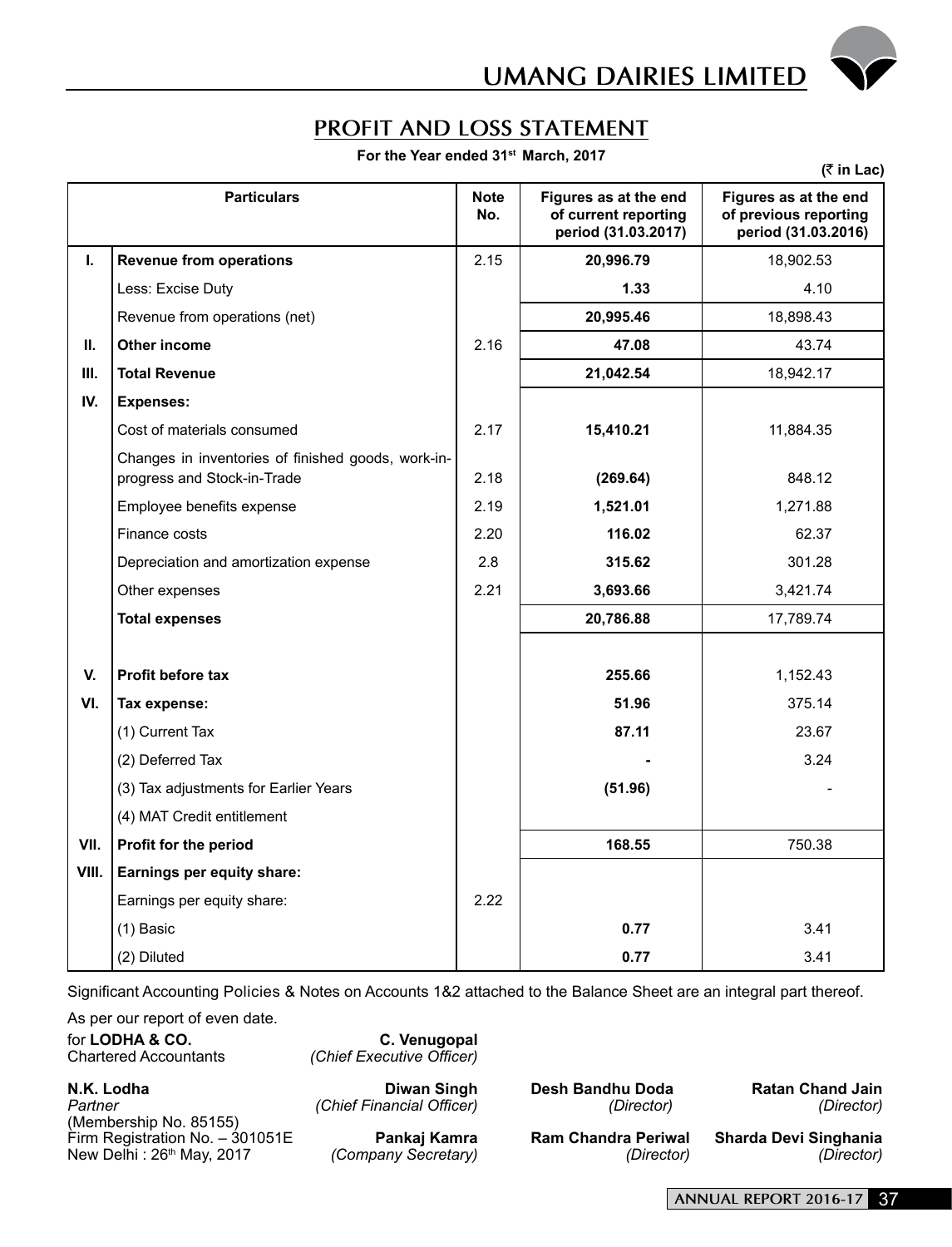#### **Significant Accounting Policies and Notes to Accounts for the year ended 31st March'2017**

#### **1. Significant Accounting Policies**

- 1.1 The financial statements have been prepared under historical cost convention on accrual basis in compliance with applicable Accounting Standards specified under section 133 of the Companies Act,2013 read with Rule 7 of the Companies (Accounts) Rules, 2014 and the relevant provisions of the Companies Act, 2013.
- 1.2 Fixed Assets are stated at cost of acquisition/purchase.
- 1.3 Expenditure during construction/erection period is included under Capital Work-in-Progress and allocated to the respective fixed assets on completion of construction/erection.
- 1.4 Depreciation on fixed assets has been provided using Straight Line Method over their useful life as prescribed under Schedule II of the Companies Act, 2013. Continuous process plants as defined in Schedule II have been considered on technical evaluation. However in respect of plant & machinery, depreciation is provided as per their useful life as assessed by the management, ranging from 3 to 18 years.
- 1.5 Foreign Currency transactions are recorded at the rate of exchange prevailing on the date of transactions. Assets and Liabilities related to foreign currency transactions are translated at exchange rate prevailing at the end of the year. Increase / decrease arising in respect thereof are adjusted in the Profit and Loss Statement. Premium/discount in respect of forward contracts is recognized over the life of the Contracts.
- 1.6 Inventories are valued at lower of cost or net realisable value. The cost is computed on weighted average basis. Cost for the purpose of Finished Goods and Process Stock is determined considering material, labour and related overheads.
- 1.7 Interest and other costs in connection with the borrowing of the funds to the extent related/attributed to the acquisition/ construction of qualifying fixed assets are capitalised upto the date when such assets are ready for its intended use and other borrowing costs are charged to Profit & Loss Statement.
- 1.8 Revenue Expenditure on Research and Development is charged to Profit & Loss Statement and Capital Expenditure is added to cost of Fixed Assets.

#### 1.9 **Employee benefits:**

#### **(i) Defined Contribution Plan:**

Employee benefits in the form of Provident Fund, ESI are considered as defined contribution plan and the contributions are recognized in the Profit and Loss Statement of the year when the contributions to the respective funds are due. There are no other obligations other than the contributions payable to the respective authorities.

**(ii) Defined Benefit Plan:**

Retirement benefits in the form of Gratuity, Leave Encashment and PF (funded) are considered as defined benefit obligations and are provided for on the basis of actuarial valuation determined using the projected unit credit method, as at the date of the balance sheet. Actuarial gains/losses are immediately recognized in the Profit and Loss Statement.

- (iii) Short-term compensated absences are provided based on past experience of leave availed.
- 1.10 An asset is treated as impaired when the carrying cost of assets exceeds its recoverable amount. An impairment loss is charged to the profit and loss Statement when an asset is identified as impaired. Reversal of impairment loss recognised in prior periods is recorded when there is an indication that the impairment losses recognised for the assets no longer exists or has decreased. Post impairment, depreciation is provided on the revised carrying value of the asset over its remaining useful life.
- 1.11 Provision in respect of present obligation arising out of past events is made in Accounts when reliable estimates can be made of the amount of the obligation. Contingent Liabilities (if material) are disclosed by way of Notes to Accounts.
- 1.12 Current Tax is the amount of Tax payable on the estimated taxable income for the current year as per the Provision of Income Tax Act, 1961. Deferred Tax Assets and liabilities are recognised for timing differences in respect of current year and prospective years. Deferred Tax Asset is recognised on the basis of reasonable/virtual certainty that sufficient future taxable income will be available against which the same can be realised.

#### 1.13 **Use of Estimates and Assumptions:**

The presentation of financial statements requires estimates and assumptions to be made that affect the reported amount of assets and liabilities on the date of the financial statements and the reported amount of revenues and expenses during the reporting period. Difference between the actual result and the estimates are recognized in the period in which the results are known /materialized.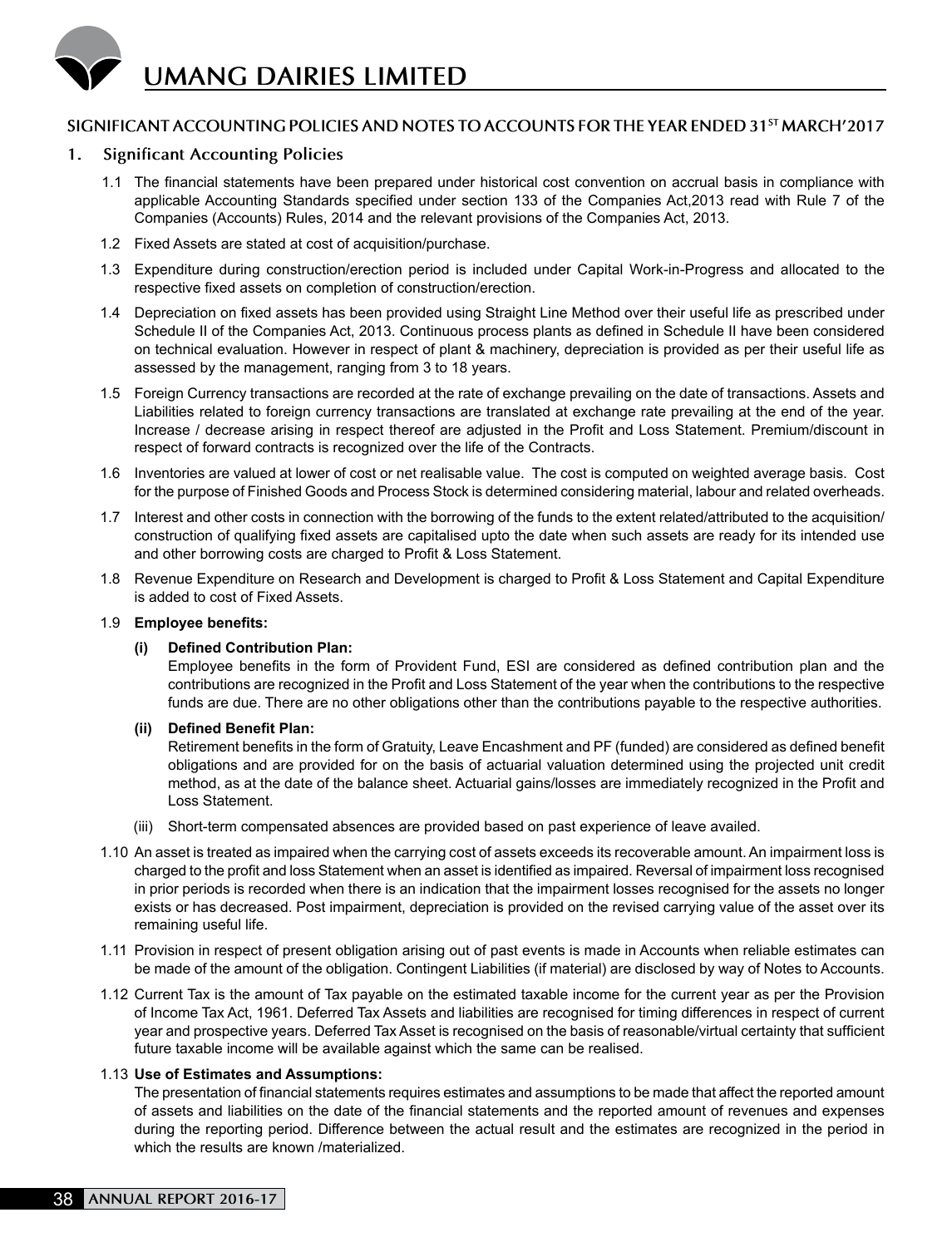

#### **2.1 SHARE CAPITAL**

|                                                                                             |                     | $(3 \nvert \cdot \nvert$ in lac) |
|---------------------------------------------------------------------------------------------|---------------------|----------------------------------|
| <b>Particulars</b>                                                                          | As at 31 March 2017 | As at 31 March 2016              |
| <b>Authorised</b>                                                                           |                     |                                  |
| 3,00,00,000 (P.Y. - 3,00,00,000) Equity Shares of ₹ 5 each                                  | 1,500.00            | 1.500.00                         |
| 6,00,000 (P.Y.- 6,00,000) Redeemable Preference shares of $\bar{\tau}$ 100 each             | 600.00              | 600.00                           |
|                                                                                             | 2,100.00            | 2,100.00                         |
| <b>Issued, Subscribed and Paid-up</b>                                                       |                     |                                  |
| 2,20,03,200 (P.Y.- 2,20,03,200) Equity Shares of ₹5 each                                    | 1,100.16            | 1,100.16                         |
| 1,51,000 (P.Y.- 3,59,000) Zero coupon Redeemable Preference shares<br>of $\bar{x}$ 100 each | 151.00              | 359.00                           |
| Total                                                                                       | 1.251.16            | 1.459.16                         |

#### **Notes:-**

#### **(i) Rights and preferences attached to Equity Shares:**

- a. The Company has only one class of Equity Shares having face value of  $\bar{z}$  5/- each and each shareholder is entitled to one vote per share.
- b. In the event of liquidation of the Company, the holders of equity shares will be entitled to receive remaining assets of the Company, after distribution of all preferential amounts. The distribution will be in proportion to the number of equity shares held by the shareholders.

#### **(ii) Preference Shares :-**

 Pursuant to BIFR Order, 2,08,000 no. Preference Shares are redeemed on 20.10.2016 and balance 1,51,000 no. Preference Shares are redeemable on 30.06.2018. Each shareholder of preference shares is entitled to have a right to vote only on resolutions placed before the company which directly affect the rights attached to his/her preference shares and in proportion as paid up preference share capital bears to the total paid up capital. On liquidation the preference shares have preferential right to receive the preference share capital,but not in the distribution of surplus.

#### **(iii) Bonus share issued during last five year Nil**

#### **Reconciliation of the number of shares outstanding**

|                                                 | 31.03.2017                           |                                             | 31.03.2016                    |                               |
|-------------------------------------------------|--------------------------------------|---------------------------------------------|-------------------------------|-------------------------------|
| <b>Particulars</b>                              | <b>No.of Equity</b><br><b>Shares</b> | No.of<br><b>Preference</b><br><b>Shares</b> | No.of Equity<br><b>Shares</b> | No.of<br>Preference<br>Shares |
| Shares outstanding at the beginning of the year | 2,20,03,200                          | 3,59,000                                    | 2,20,03,200                   | 3,59,000                      |
| Shares Issued during the year                   | ٠                                    |                                             |                               |                               |
| Shares bought back/redeemed during the year     | -                                    | 2,08,000                                    |                               |                               |
| Shares outstanding at the end of the year       | 2,20,03,200                          | 1,51,000                                    | 2,20,03,200                   | 3,59,000                      |

#### **Details of Equity Shareholders holding more than 5% of equity shares**

|                               | No. of Shares held  |                     |  |
|-------------------------------|---------------------|---------------------|--|
| Name of Shareholder           | As at 31 March 2017 | As at 31 March 2016 |  |
| Accurate finman Services Ltd. | 3,97,804            | 25.97.804           |  |
| Bengal & Assam Company Ltd.   | 1,09,72,965         | 99,22,965           |  |
| Juggilal Kamlapat Udyog Ltd.  | 38,50,000           | 27.00.000           |  |
| Florence Investech Ltd.       | 11,94,965           | 11.94.965           |  |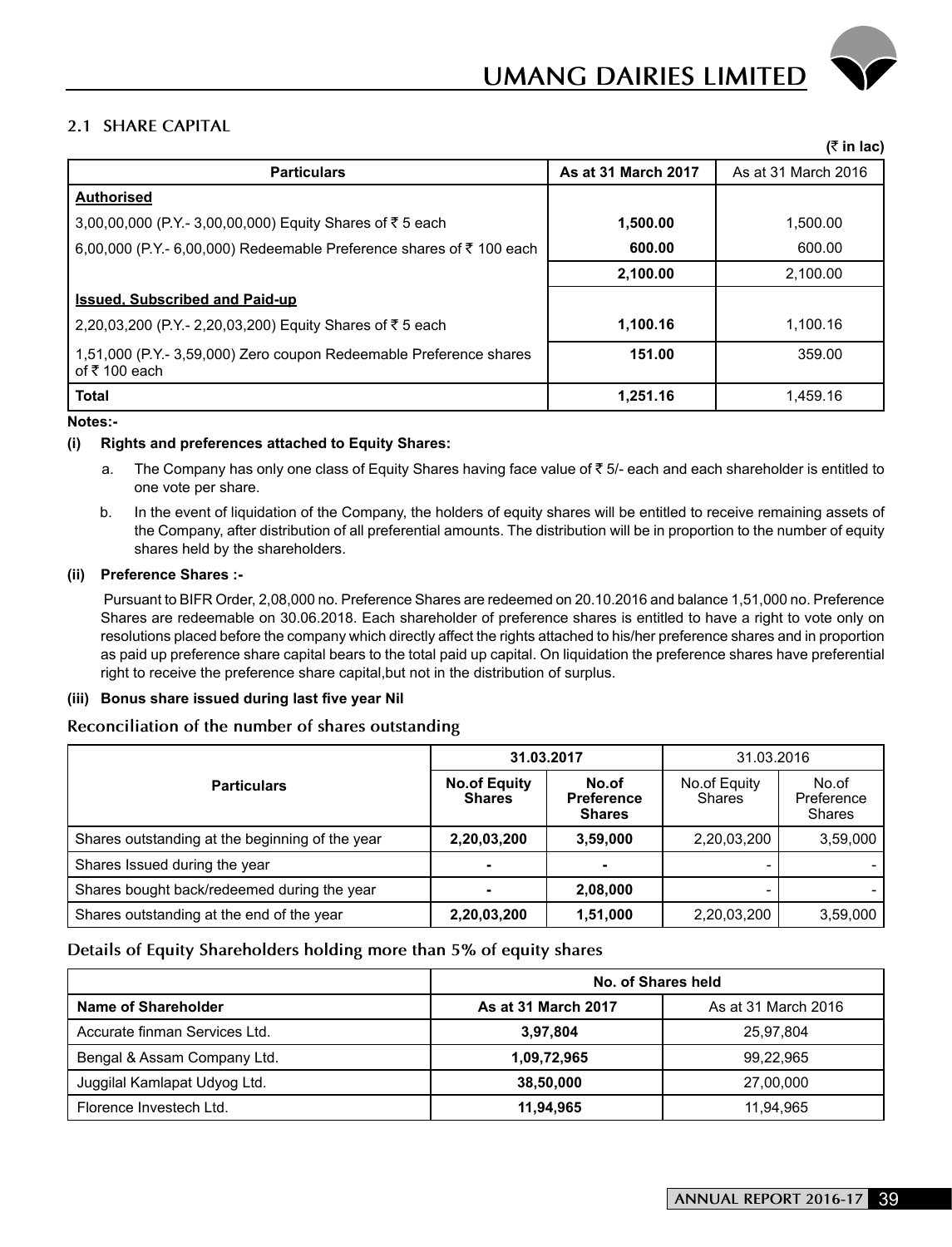#### **Details of Preference Shareholders holding more than 5% of preference shares**

| Name of Shareholder                 | <b>No.of Shares held</b>                  |        |  |
|-------------------------------------|-------------------------------------------|--------|--|
|                                     | As at 31 March 2017   As at 31 March 2016 |        |  |
| T.K.Ruby & Co.                      | 40,000                                    | 40.000 |  |
| Hero Paper Stores                   | ٠                                         | 50,000 |  |
| Accurate Finman Services Ltd.       | 80.000                                    | 23,000 |  |
| Vijay Narain Bhargava               | ٠                                         | 45,000 |  |
| Hero Multi-Pap Pvt.Ltd.             | ۰                                         | 40.000 |  |
| Samji Raishi Karia                  | 26,000                                    | 76.000 |  |
| Hemlata Dhiraj Karia/Dhiraj D.Karia |                                           | 80.000 |  |

#### **2.2 RESERVES AND SURPLUS**

| <b>Particulars</b>                                       | As at 31 March 2017 | As at 31 March 2016 |
|----------------------------------------------------------|---------------------|---------------------|
| <b>Capital Redemption Reserve</b>                        |                     |                     |
| <b>Opening Balance</b>                                   | 100.00              |                     |
| Add: Transferred from Surplus                            | 108.00              | 100.00              |
| Closing Balance*                                         | 208.00              | 100.00              |
| <b>General Reserve</b>                                   |                     |                     |
| <b>Opening Balance</b>                                   | 455.45              | 155.45              |
| Add: Transferred from Surplus                            | 44.55               | 300.00              |
| Closing Balance                                          | 500.00              | 455.45              |
| Surplus/(Deficit)                                        |                     |                     |
| Opening balance                                          | 1,532.82            | 1,448.06            |
| Net Profit/(Net Loss) as per the profit & Loss Statement | 168.55              | 750.38              |
| Amount available for appropriation                       | 1,701.37            | 2,198.44            |
| <b>Appropriations:-</b>                                  |                     |                     |
| <b>Transferred to Capital Redemption Reserve</b>         | 108.00              | 100.00              |
| <b>Transferred to General Reserve</b>                    | 44.55               | 300.00              |
| Proposed Dividend                                        |                     | 220.03              |
| Corporate Dividend tax                                   |                     | 45.59               |
| Closing Balance                                          | 1,548.82            | 1,532.82            |
|                                                          | 2,256.82            | 2,088.27            |

*\* For redemption of 2,08,000 no. Preference Shares of* ` *100 each.* 

#### **2.3 LONG TERM BORROWINGS**

|                                |                     |                     |                                                | וטוווי ווי |  |
|--------------------------------|---------------------|---------------------|------------------------------------------------|------------|--|
|                                |                     | <b>NON CURRENT</b>  | <b>CURRENT MATURITIES</b>                      |            |  |
| <b>Particulars</b>             | As at 31 March 2017 | As at 31 March 2016 | <b>As at 31 March 2017</b> As at 31 March 2016 |            |  |
| Secured                        |                     |                     |                                                |            |  |
| <b>Term loans</b>              |                     |                     |                                                |            |  |
| -Term Loans from Bank          | 583.94              | 890.82              | 488.87                                         | 507.81     |  |
| -from other parties            |                     |                     | 40.00                                          | 40.00      |  |
| Vehicle Loan                   | 39.29               | 3.88                | 10.29                                          | 1.29       |  |
| Less: Amount disclosed under   |                     |                     | 539.16                                         | 549.10     |  |
| I the head Current Liabilities |                     |                     |                                                |            |  |
| [Note No. 2.7 ]                |                     |                     |                                                |            |  |
| l Total                        | 623.23              | 894.70              |                                                |            |  |

 $($ 7 in lac)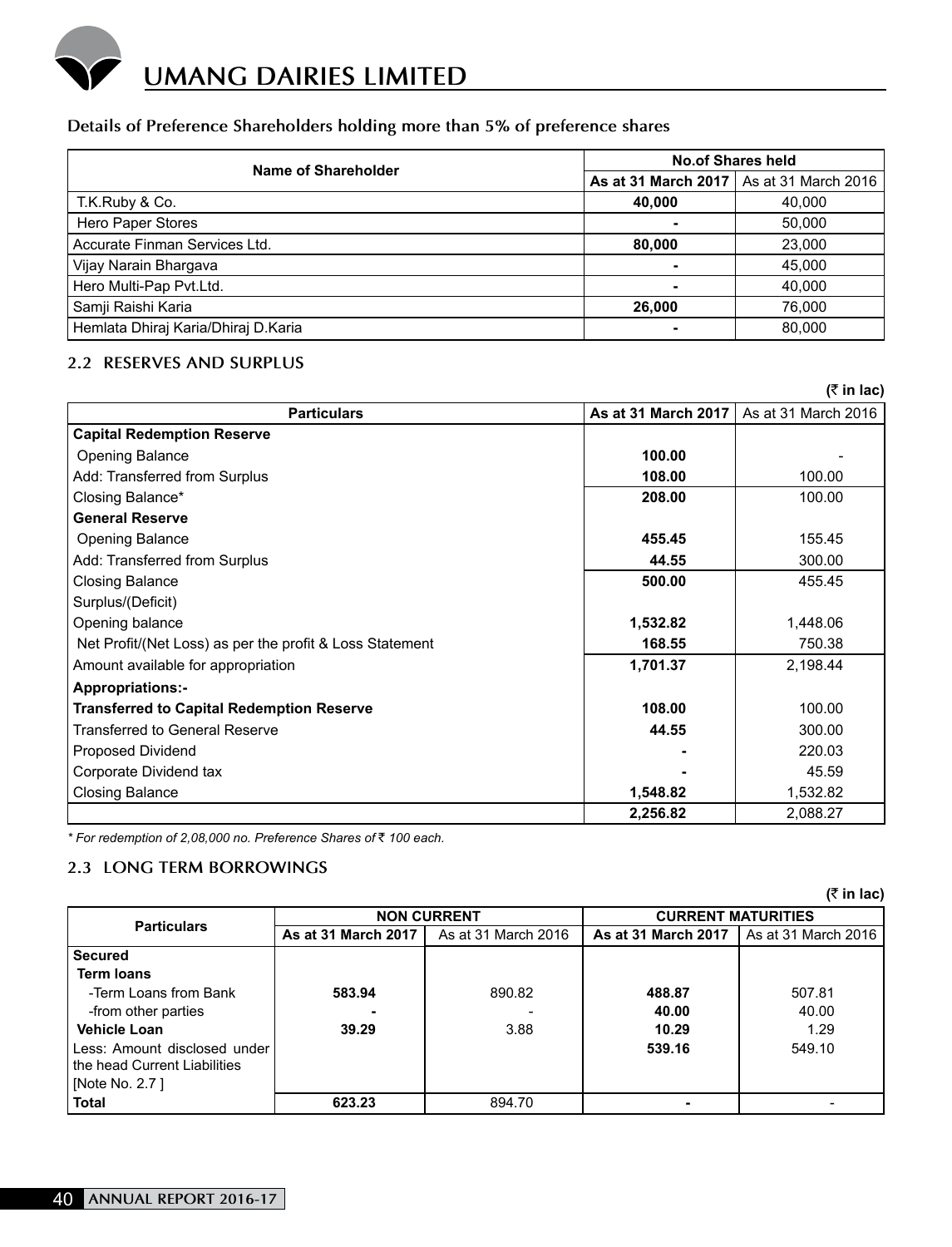

- (a) Loan of  $\bar{\tau}$  40 lac (Previous year  $\bar{\tau}$  40 lac) from a body corporate is secured by a first pari passu charge over the entire moveable properties of the company is payable on demand. Refer Note no.2.23.
- (b) Term Loan of  $\bar{\tau}$  Nil (Previous year  $\bar{\tau}$  41.84 Lac) from Bank was Secured by a first pari passu charge over the entire moveable properties of the Company both present and future and equitable mortgage over the immovable properties in the name of the Company situated at Gajraula.
- (c) Term Loan of  $\bar{\tau}$  84.75 Lac (Previous year  $\bar{\tau}$  175.75 Lac) from Bank is Secured by a first pari passu charge over the entire moveable properties of the Company both present and future and equitable mortgage over the immovable properties in the name of the Company situated at Gajraula, is repayable in quarterly installments of ₹ 22.75 lac each commencing from April, 2015.
- (d) Term Loan of  $\bar{\tau}$  862.44 Lac (Previous year  $\bar{\tau}$  1048.15 Lac) from Bank is Secured by a first pari passu charge over the entire moveable properties of the Company both present and future and equitable mortgage over the immovable properties in the name of the Company situated at Gajraula, is repayable in equal quarterly installments of  $\bar{\tau}$  71.88 lac commencing from June, 2016.
- (e) Term Loan of  $\bar{\tau}$  125.62 Lac (Previous year  $\bar{\tau}$  132.89 Lac) from Bank is Secured by a first pari passu charge over the entire moveable properties of the Company both present and future and equitable mortgage over the immovable properties in the name of the Company situated at Gairaula, is repayable in equal quarterly installments of ₹ 29.15 lac commencing from July, 2016.
- (f) Vehicle Loan of  $\bar{\tau}$  49.58 Lac (Previous year  $\bar{\tau}$  5.17 Lac) from NBFC is secured by way of hypothecation of vehicle purchased thereunder. Loan is repayable in different equal monthly installments including interest,for different loan taken on different rates.

#### **2.4 OTHER LONG TERM LIABILITIES**

|                                  |                     | .                   |
|----------------------------------|---------------------|---------------------|
| <b>Particulars</b>               | As at 31 March 2017 | As at 31 March 2016 |
| Security Deposits                | 203.77              | 150.39              |
| Others $\{ Note no -2.36 (i) \}$ | 963.92              | 963.92              |
| Total                            | 1.167.69            | 1.114.31            |

#### **2.5 PROVISIONS**

**(**` **in lac)**

**(**` **in lac)**

|                                        | <b>LONG-TERM</b>       |                        | <b>SHORT-TERM</b>      |                        |
|----------------------------------------|------------------------|------------------------|------------------------|------------------------|
| <b>Particulars</b>                     | As at<br>31 March 2017 | As at<br>31 March 2016 | As at<br>31 March 2017 | As at<br>31 March 2016 |
| <b>PROVISION FOR EMPLOYEE BENEFITS</b> |                        |                        |                        |                        |
| Gratuity (unfunded)                    | 93.24                  | 77.14                  | 18.97                  | 10.72                  |
| Leave Encashment (unfunded)            | 57.25                  | 43.95                  | 15.36                  | 12.86                  |
| <b>Sick Leave</b>                      | 4.77                   | 2.90                   | 0.22                   | 0.18                   |
| <b>PROVISION FOR DIVIDEND</b>          |                        |                        |                        |                        |
| Provision for Proposed Dividend        |                        |                        |                        | 220.03                 |
| Provision for Dividend Tax             |                        |                        |                        | 44.79                  |
| <b>PROVISION FOR TAX</b>               |                        |                        | 883.45                 | 831.49                 |
| <b>OTHERS</b>                          |                        |                        |                        |                        |
| <b>Other Provision</b>                 |                        |                        | 6.23                   | 6.23                   |
| Total                                  | 155.26                 | 123.99                 | 924.23                 | 1,126.30               |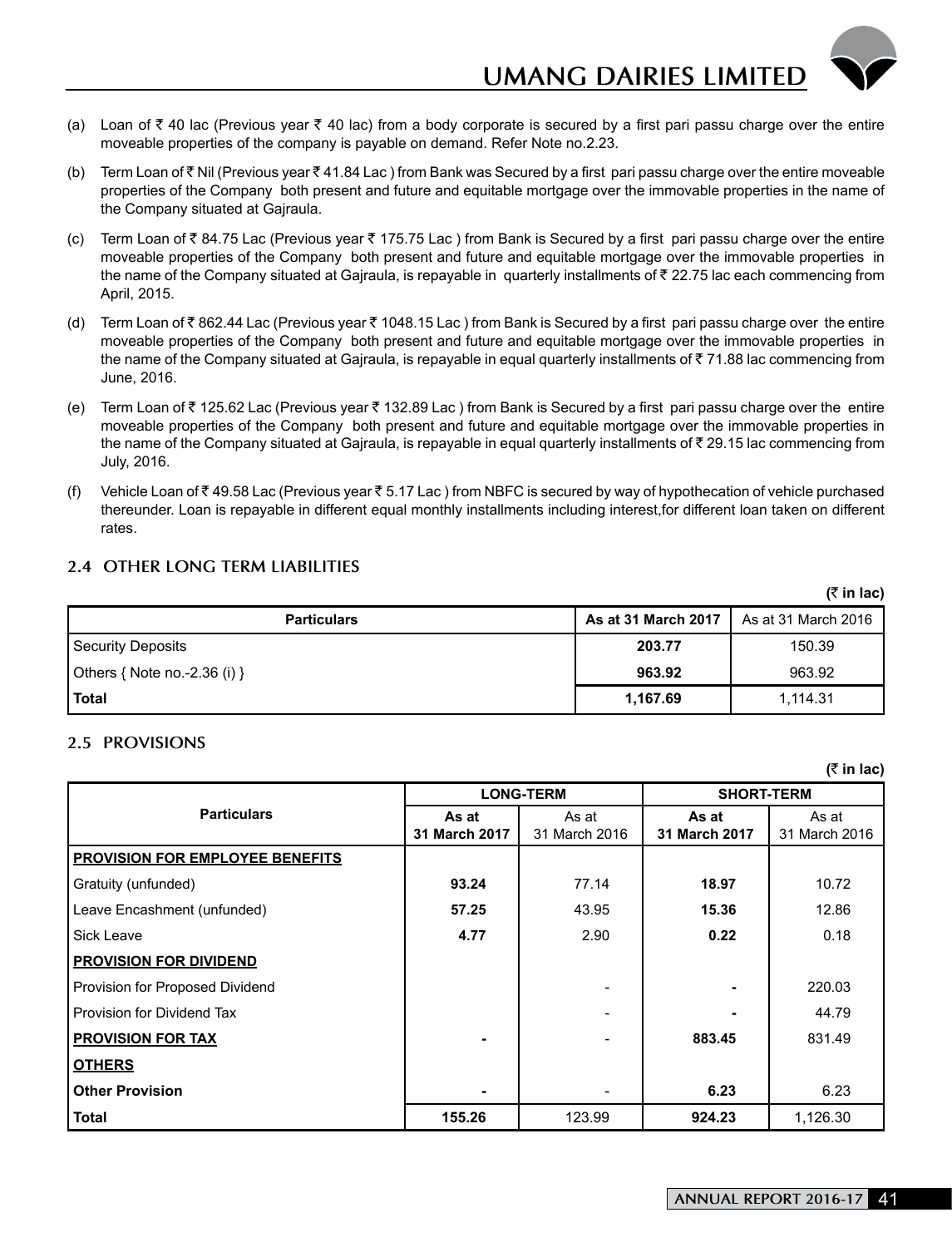

#### **2.6 SHORT-TERM BORROWINGS**

#### **(**` **in lac)**

| <b>Particulars</b>                   | As at 31 March 2017 | As at 31 March 2016 |  |
|--------------------------------------|---------------------|---------------------|--|
| Secured                              |                     |                     |  |
| Working Capital Borrowing from Bank* | 1.771.64            | 811.29              |  |
| <b>Total</b>                         | 1.771.64            | 811.29              |  |

*\* (i) Working Capital Borrowing of* `*1071.64 Lacs(Previous year* `*811.29 Lacs) from Bank is secured by first pari passu charge over the entire movable properties of the Company both present and future and the equitable mortgage over the immovable properties in the name of the Company situated at Gajraula.*

 *(ii) Working Capital demand Loan of* `*700 Lacs(Previous year* ` *Nil) from Bank is secured by subservient charge on all the current assets & movable fixed assets of the Company both present and future.*

#### **2.6(a) TRADE PAYABLES**

#### **(**` **in lac)**

| <b>Particulars</b>                                        | As at 31 March 2017 | As at 31 March 2016 |
|-----------------------------------------------------------|---------------------|---------------------|
| (i) Total dues of micro enterprises and small enterprises | 73.10               | 58.68               |
| $(iii)$ Others                                            | 1331.46             | 383.13              |
| <b>Total</b>                                              | 1404.56             | 441.81              |

#### **2.7 OTHER CURRENT LIABILITIES**

#### **(**` **in lac)**

| <b>Particulars</b>                       | As at 31 March 2017 | As at 31 March 2016 |
|------------------------------------------|---------------------|---------------------|
| (a) Current maturities of long-term debt | 539.16              | 549.10              |
| (b) Interest accrued but not due         | 14.69               | 11.00               |
| (c) Advance from customers               | 339.57              | 498.46              |
| (d) Statutory Dues                       | 49.29               | 32.31               |
| (e) Salary & wages payable               | 111.98              | 101.89              |
| (f) Unclaimed dividends *                | 34.82               | 25.36               |
| (g) Capital Creditors                    | 101.19              | 237.18              |
| (h) Security deposits                    | 69.03               | 98.07               |
| (i) Others Payables                      | 310.89              | 215.99              |
| <b>Total</b>                             | 1,570.62            | 1.769.36            |

*\* Investor Education & Protection fund will be credited as and when due*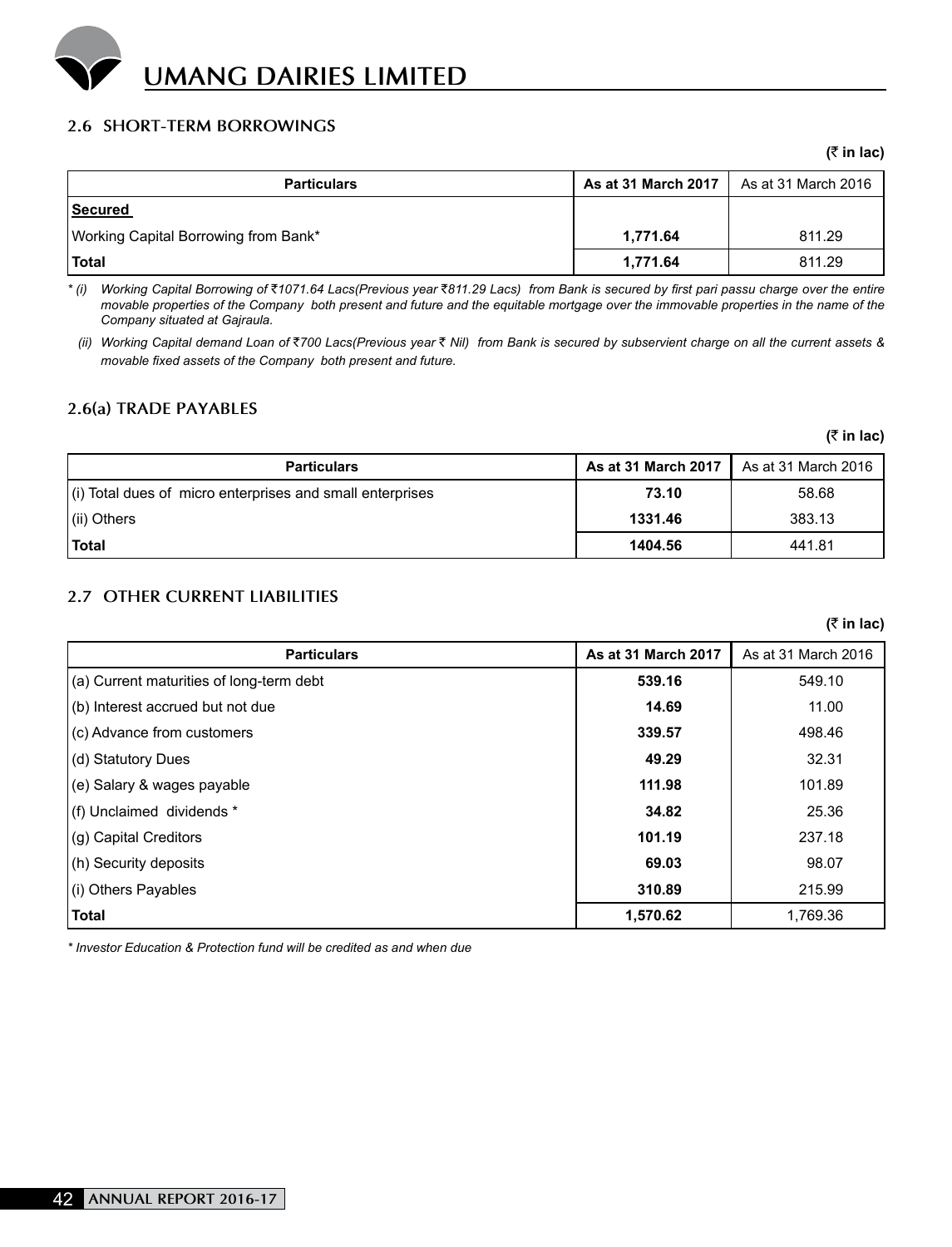

#### **2.8 FIXED ASSETS**

|    |                                           | <b>Gross Carrying Amount</b><br>Depreciation and amortization |                                                   |                                               |                            | <b>Net Carrying Amount</b> |                   |                                               |                            |                                   |                            |
|----|-------------------------------------------|---------------------------------------------------------------|---------------------------------------------------|-----------------------------------------------|----------------------------|----------------------------|-------------------|-----------------------------------------------|----------------------------|-----------------------------------|----------------------------|
|    | <b>Particulars</b>                        | As at<br>April 1,<br>2016                                     | Additions/<br>Adjustments<br>during the<br>period | Sales/<br>Adjustments<br>during<br>the period | As at<br>March<br>31, 2017 | As at<br>April 1,<br>2016  | For the<br>period | Sales/<br>Adjustments<br>during the<br>period | As at<br>March<br>31, 2017 | As at<br><b>March</b><br>31, 2017 | As at<br>March<br>31, 2016 |
| a. | <b>Tangible Assets</b>                    |                                                               |                                                   |                                               |                            |                            |                   |                                               |                            |                                   |                            |
|    | Land                                      | 35.83                                                         |                                                   |                                               | 35.83                      |                            |                   |                                               |                            | 35.83                             | 35.83                      |
|    | <b>Buildings</b>                          | 1,867.23                                                      | 270.07                                            |                                               | 2,137.30                   | 645.55                     | 55.23             |                                               | 700.78                     | 1,436.52                          | 1,221.68                   |
|    | Roads                                     | 30.29                                                         | 10.93                                             |                                               | 41.22                      | 24.83                      | 1.45              |                                               | 26.28                      | 14.94                             | 5.46                       |
|    | Plant & Machinery                         | 3.824.76                                                      | 1.867.95                                          | 11.60                                         | 5.681.11                   | 1.998.65                   | 135.67            | 9.55                                          | 2.124.77                   | 3.556.34                          | 1.826.11                   |
|    | Laboratory Equipment                      | 334.31                                                        | 1.46                                              | 0.75                                          | 335.02                     | 181.67                     | 85.61             | 0.46                                          | 266.82                     | 68.20                             | 152.64                     |
|    | Electric Installation<br>& Equipments     | 173.76                                                        | 80.54                                             |                                               | 254.30                     | 128.53                     | 8.48              |                                               | 137.01                     | 117.29                            | 45.23                      |
|    | Pipeline & Fittings                       | 3.76                                                          |                                                   |                                               | 3.76                       | 1.85                       | 0.18              |                                               | 2.03                       | 1.73                              | 1.91                       |
|    | Furniture & Fittings                      | 39.31                                                         | 2.18                                              | 0.55                                          | 40.94                      | 33.28                      | 0.79              | 0.23                                          | 33.84                      | 7.10                              | 6.03                       |
|    | <b>Motor Vehicles</b>                     | 65.07                                                         | 67.81                                             | 38.36                                         | 94.52                      | 15.37                      | 11.22             | 16.10                                         | 10.49                      | 84.03                             | 49.70                      |
|    | Computers                                 | 78.16                                                         | 45.29                                             |                                               | 123.45                     | 60.98                      | 10.74             |                                               | 71.72                      | 51.73                             | 17.18                      |
|    | <b>Office Equipments</b>                  | 45.34                                                         | 7.82                                              | 0.53                                          | 52.63                      | 28.95                      | 4.82              | 0.14                                          | 33.63                      | 19.00                             | 16.39                      |
|    | Total (a)                                 | 6,497.82                                                      | 2,354.05                                          | 51.79                                         | 8,800.08                   | 3,119.66                   | 314.19            | 26.48                                         | 3,407.37                   | 5,392.71                          | 3,378.16                   |
|    | <b>Previous Year</b>                      | 6,179.27                                                      | 365.75                                            | 47.20                                         | 6,497.82                   | 2,835.00                   | 300.04            | 15.38                                         | 3,119.66                   | 3,378.16                          | 3,344.28                   |
| b. | <b>Intangible Assets</b>                  |                                                               |                                                   |                                               |                            |                            |                   |                                               |                            |                                   |                            |
|    | <b>Computer Softwares</b>                 | 5.41                                                          | 22.77                                             |                                               | 28.18                      | 4.95                       | 1.43              |                                               | 6.38                       | 21.80                             | 0.46                       |
|    | Previous Year                             | 5.41                                                          |                                                   |                                               | 5.41                       | 3.71                       | 1.24              |                                               | 4.95                       | 0.46                              | 1.70                       |
|    |                                           |                                                               |                                                   |                                               |                            |                            |                   |                                               |                            |                                   |                            |
|    | <b>Capital Work In</b><br><b>Progress</b> |                                                               |                                                   |                                               | 46.75                      |                            |                   |                                               |                            | 46.75                             | 1.735.26                   |

#### **2.9 LONG-TERM LOANS AND ADVANCES**

**(**` **in lac)**

| <b>Particulars</b>                                    | As at 31 March 2017 | As at 31 March 2016 |
|-------------------------------------------------------|---------------------|---------------------|
| Unsecured, considered good                            |                     |                     |
| a.Capital Advances                                    | 65.87               | 38.69               |
| b. Security Deposits with Govt authorities and others | 63.99               | 63.49               |
| l c. MAT Credit Entitlement                           | 51.96               |                     |
| <b>Total</b>                                          | 181.82              | 102.18              |

#### **2.10 OTHER NON-CURRENT ASSETS**

|                                      |                                           | (₹ in lac) |
|--------------------------------------|-------------------------------------------|------------|
| <b>Particulars</b>                   | As at 31 March 2017   As at 31 March 2016 |            |
| <b>Other</b>                         |                                           |            |
| Fixed Deposit (Held as margin Money) | 0.91                                      | 1.00       |
| <b>Total</b>                         | 0.91                                      | 1.00       |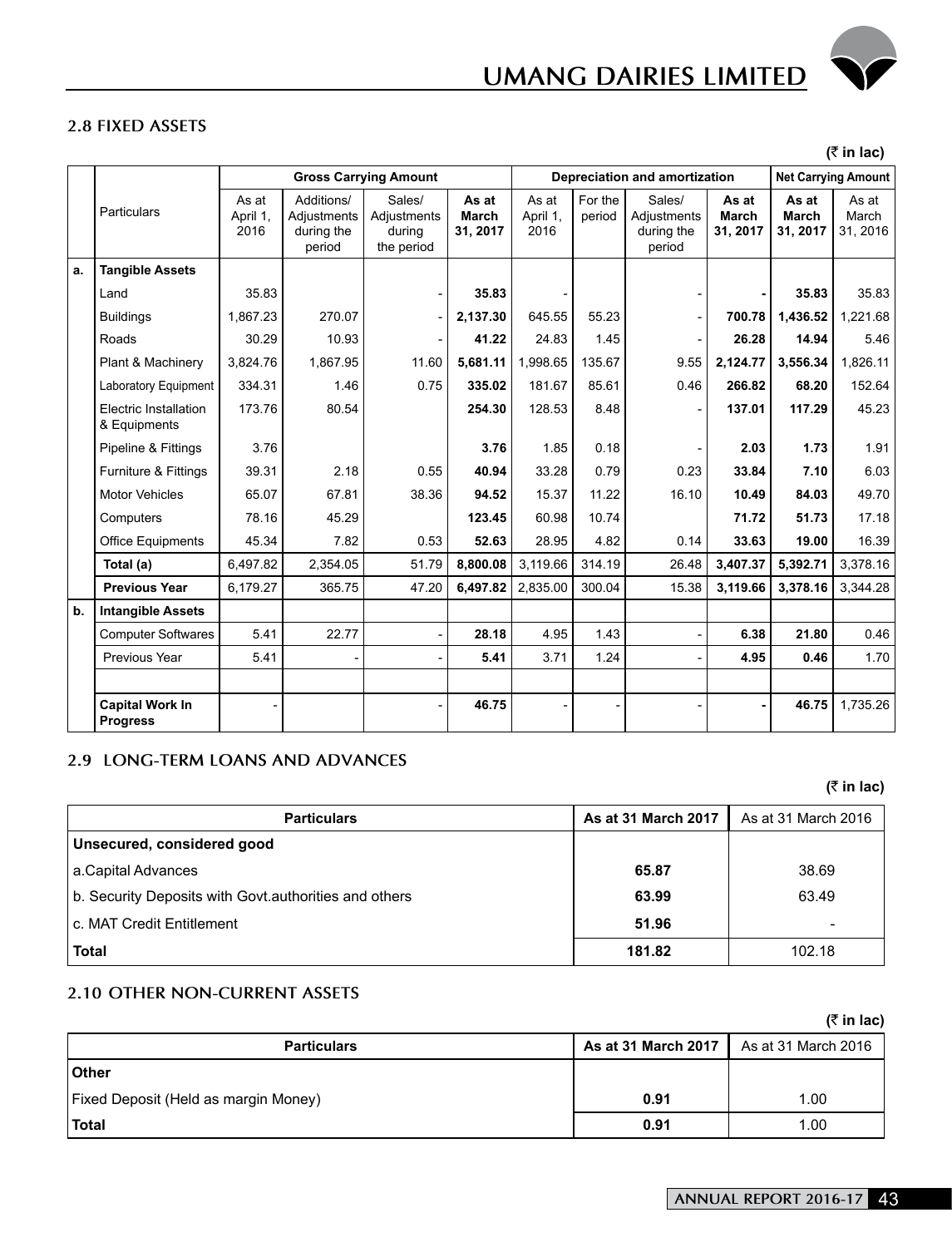

#### **2.11 INVENTORIES (As certified by the Management)**

 **(Lower of cost and net realisable value)**

|                                 |                     | $($ ₹ in lac)       |
|---------------------------------|---------------------|---------------------|
| <b>Particulars</b>              | As at 31 March 2017 | As at 31 March 2016 |
| a. Raw Materials and components | 84.68               | 20.76               |
| b. Work-in-progress             |                     |                     |
| - Semi Processed Milk           | 86.11               | 100.99              |
| c. Finished goods               | 3,235.01            | 2,950.87            |
| d. Stores and spares            | 517.26              | 405.87              |
| <b>Total</b>                    | 3,923.06            | 3.478.49            |

#### **2.12 TRADE RECEIVABLES**

 **(Unsecured considered good, unless otherwise stated)**

| <b>Particulars</b>                                                                              | As at 31 March 2017 | As at 31 March 2016 |
|-------------------------------------------------------------------------------------------------|---------------------|---------------------|
| Trade receivables outstanding for a period exceeding six months from<br>the due date of payment |                     |                     |
| Considered good                                                                                 | 25.44               | 3.43                |
| Considered doubtful                                                                             | 3.97                | 3.97                |
| Less: Provision for doubtful debts                                                              | (3.97)              | (3.97)              |
|                                                                                                 | 25.44               | 3.43                |
| <b>Other Trade receivables</b>                                                                  |                     |                     |
| Considered good                                                                                 | 409.33              | 263.06              |
| <b>Total</b>                                                                                    | 434.77              | 266.49              |

**(**` **in lac)**

## **2.13 CASH AND CASH EQUIVALENTS**

|                                                                                                                                             |                     | (₹ in lac)          |
|---------------------------------------------------------------------------------------------------------------------------------------------|---------------------|---------------------|
| <b>Particulars</b>                                                                                                                          | As at 31 March 2017 | As at 31 March 2016 |
| <b>CASH AND CASH EQUIVALENTS</b>                                                                                                            |                     |                     |
| a. Balances with banks                                                                                                                      | 41.32               | 26.27               |
| b. Cheque in hand                                                                                                                           | 0.50                | 10.78               |
| c. Unclaimed dividend account                                                                                                               | 34.82               | 25.36               |
| d. Cash on hand                                                                                                                             | 3.07                | 2.60                |
|                                                                                                                                             | 79.71               | 65.01               |
| <b>OTHER BANK BALANCES</b>                                                                                                                  |                     |                     |
| - Deposits with original maturity of more than 3 months but less than<br>12 months (₹1.14 lac, Prev. Year ₹ 0.91 lac) Held as margin money. | 4.79                | 0.91                |
| - Deposits with original maturity of more than 12 months                                                                                    | 0.91                | 1.00                |
| Less: - Amount disclosed under the head other non-current assets.                                                                           | (0.91)              | (1.00)              |
| Total                                                                                                                                       | 84.50               | 65.92               |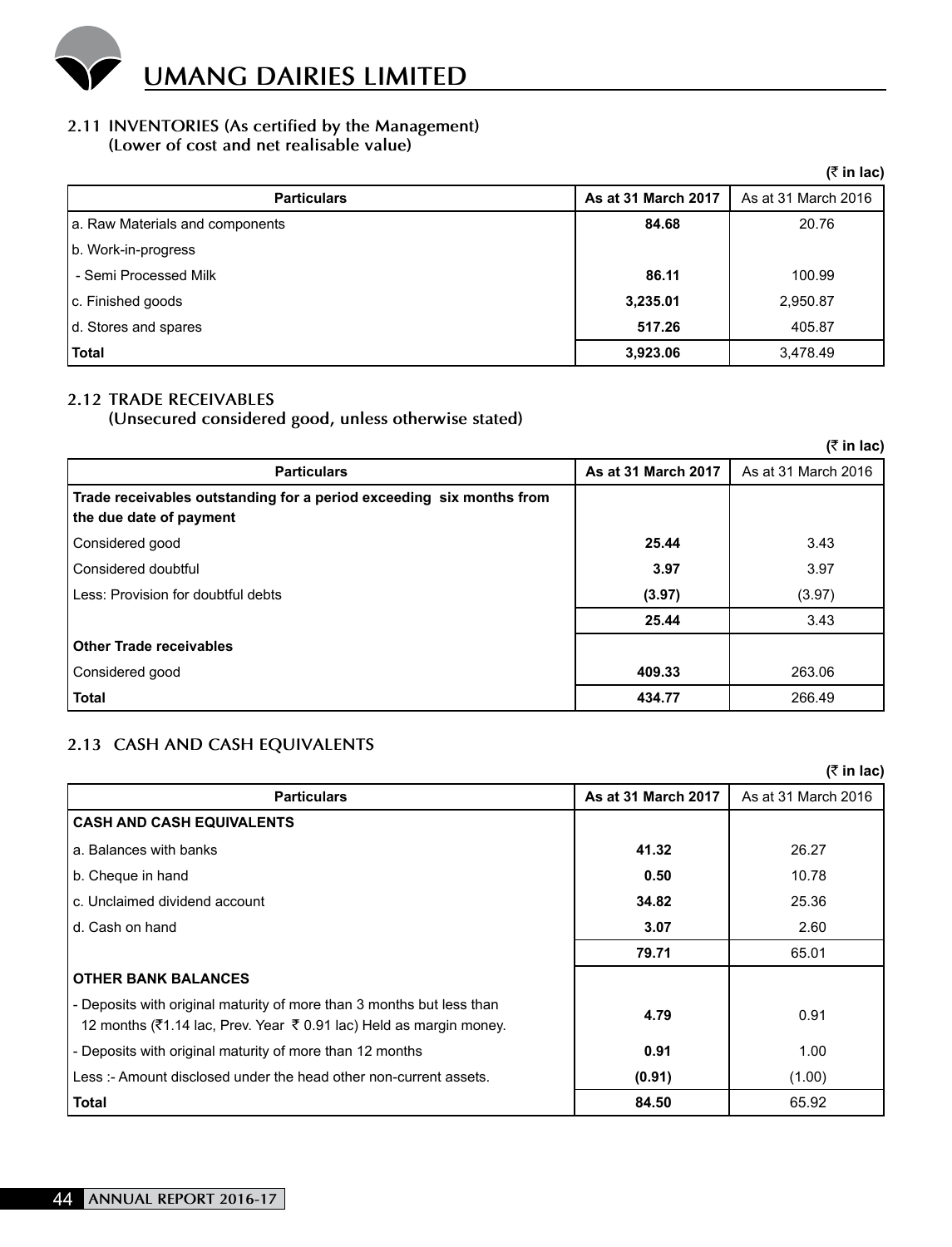## **2.14 SHORT-TERM LOANS AND ADVANCES (unsecured considered good, unless otherwise stated)**

|                                       |                     | $($ ₹ in lac)       |
|---------------------------------------|---------------------|---------------------|
| <b>Particulars</b>                    | As at 31 March 2017 | As at 31 March 2016 |
| <b>Considered good</b>                |                     |                     |
| Income Tax Advances payment/TDS       | 1,282.17            | 1,053.35            |
| Sales Tax/Vat Recoverable             | 29.36               | 25.62               |
| Interest receivable                   | 5.68                | 5.35                |
| Export Incentive receivable           | 7.98                | 9.27                |
| Others                                | 141.86              | 48.69               |
| <b>Considered doubtful</b>            |                     |                     |
| Others                                | 3.49                | 3.49                |
| Less: Provision for doubtful advances | (3.49)              | (3.49)              |
| Total                                 | 1.467.05            | 1.142.28            |

#### **2.15 REVENUE FROM OPERATIONS**

|                                                  |                                     | (₹ in lac)                          |
|--------------------------------------------------|-------------------------------------|-------------------------------------|
| <b>Particulars</b>                               | For the year ended<br>31 March 2017 | For the year ended<br>31 March 2016 |
| Sale of products                                 |                                     |                                     |
| Ghee                                             | 5,935.68                            | 4,853.25                            |
| Powder                                           | 11,359.80                           | 9,405.04                            |
| <b>Others</b>                                    | 902.80                              | 1,384.41                            |
| Other operating revenues                         |                                     |                                     |
| <b>Conversion Charges</b>                        | 2,688.16                            | 3,141.60                            |
| <b>Export Incentive</b>                          | 3.37                                | 6.41                                |
| Excess provision no longer required written back | 15.18                               | 8.98                                |
| Others                                           | 91.80                               | 102.84                              |
| <b>Revenue from Operations (Gross)</b>           | 20,996.79                           | 18,902.53                           |
| Less: Excise duty                                | 1.33                                | 4.10                                |
| <b>Revenue from Operations (Net)</b>             | 20.995.46                           | 18.898.43                           |

#### **2.16 OTHER INCOME**

| <b>Particulars</b>                     | For the year ended<br>31 March 2017 | For the year ended<br>31 March 2016 |
|----------------------------------------|-------------------------------------|-------------------------------------|
| Interest Income                        | 5.26                                | 14.37                               |
| Profit on sale of fixed assets         | 14.19                               | 9.23                                |
| Dividend Income on current investments | 1.18                                | 16.20                               |
| Foreign Exchange Fluctuation (net)     | 1.71                                |                                     |
| <b>Others</b>                          | 24.74                               | 3.94                                |
| <b>Total</b>                           | 47.08                               | 43.74                               |

#### **2.17 RAW MATERIAL CONSUMED (Indigenous 100%)**

|                         |                                     | $($ ₹ in lac)                       |
|-------------------------|-------------------------------------|-------------------------------------|
| <b>Particulars</b>      | For the year ended<br>31 March 2017 | For the year ended<br>31 March 2016 |
| <b>Raw Milk</b>         | 13,575.46                           | 10,557.43                           |
| Sugar                   | 323.57                              | 215.35                              |
| <b>Packing Material</b> | 822.44                              | 871.61                              |
| Others                  | 688.74                              | 239.96                              |
| <b>Total</b>            | 15,410.21                           | 11,884.35                           |



**(**` **in lac)**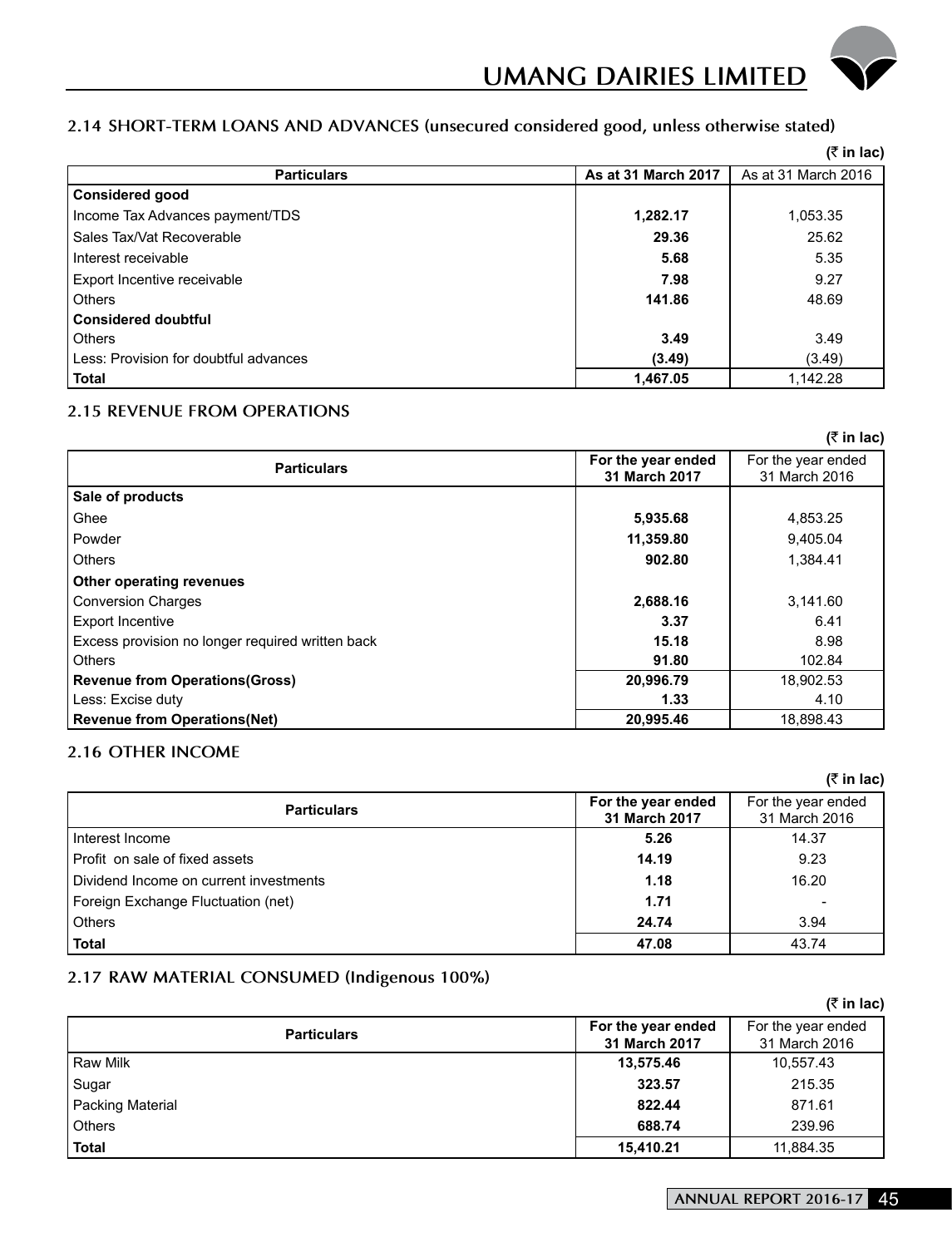

#### **2.18 CHANGE IN INVENTORIES**

| <b>Particulars</b>                        | For the year ended | For the year ended |
|-------------------------------------------|--------------------|--------------------|
|                                           | 31 March 2017      | 31 March 2016      |
| <b>Opening Stocks</b>                     |                    |                    |
| Work- in- progress-Milk                   | 100.99             | 61.36              |
| <b>Finished Goods</b>                     | 2,950.87           | 3,838.17           |
|                                           | 3,051.86           | 3,899.53           |
| <b>Closing Stocks</b>                     |                    |                    |
| Work- in- progress-Milk                   | 86.11              | 100.99             |
| <b>Finished Goods</b>                     | 3.235.01           | 2,950.87           |
|                                           | 3,321.12           | 3,051.86           |
| Add/(Less): Excise Duty Variance on Stock | 0.38               | (0.45)             |
| (Increase)/Decrease in Stocks             | (269.64)           | 848.12             |

#### **2.19 EMPLOYEE BENEFIT EXPENSES**

| <b>Particulars</b>                                 | For the year ended<br>31 March 2017 | For the year ended<br>31 March 2016 |
|----------------------------------------------------|-------------------------------------|-------------------------------------|
| l (a) Salaries/Wages & Bonus                       | 1.393.95                            | 1.174.75                            |
| (b) Contributions to - Provident fund & Other Fund | 103.74                              | 78.60                               |
| (c) Staff welfare and other benefits               | 23.32                               | 18.53                               |
| <b>Total</b>                                       | 1.521.01                            | 1.271.88                            |

#### **2.20 FINANCE COST**

| <b>Particulars</b>    | For the year ended<br>31 March 2017 | For the year ended<br>31 March 2016 |
|-----------------------|-------------------------------------|-------------------------------------|
| Interest expense      | 109.54                              | 54.88                               |
| Other borrowing costs | 6.48                                | 7.49                                |
| l Total               | 116.02                              | 62.37                               |

#### **2.21 OTHER EXPENSES**

|                                                |                                     | $($ ₹ in lac)                       |
|------------------------------------------------|-------------------------------------|-------------------------------------|
| <b>Particulars</b>                             | For the year ended<br>31 March 2017 | For the year ended<br>31 March 2016 |
| Power & Fuel                                   | 1,670.25                            | 1,668.26                            |
| Consumption of stores & spares(100%Indigenous) | 397.39                              | 327.77                              |
| Insurance                                      | 32.25                               | 30.95                               |
| l Rent                                         | 39.29                               | 29.50                               |
| Freight and Forwarding charges                 | 380.18                              | 353.10                              |
| Rates and Taxes                                | 30.90                               | 15.02                               |
| Repair to Machinery                            | 81.24                               | 65.37                               |
| Repair to Building                             | 8.49                                | 5.84                                |
| Director fees                                  | 11.73                               | 12.02                               |
| Foreign exchange fluctuation (net)             |                                     | 3.52                                |
| Loss on sale of Assets                         | 2.24                                | 2.18                                |
| <b>CSR Expenses</b>                            | 22.49                               | 13.74                               |
| Advertisement & Sales Promotion                | 213.11                              | 216.38                              |
| Miscellaneous Expenses                         | 804.10                              | 678.09                              |
| <b>Total</b>                                   | 3,693.66                            | 3.421.74                            |

**(**` **in lac)**

**(**` **in lac)**

**(**` **in lac)**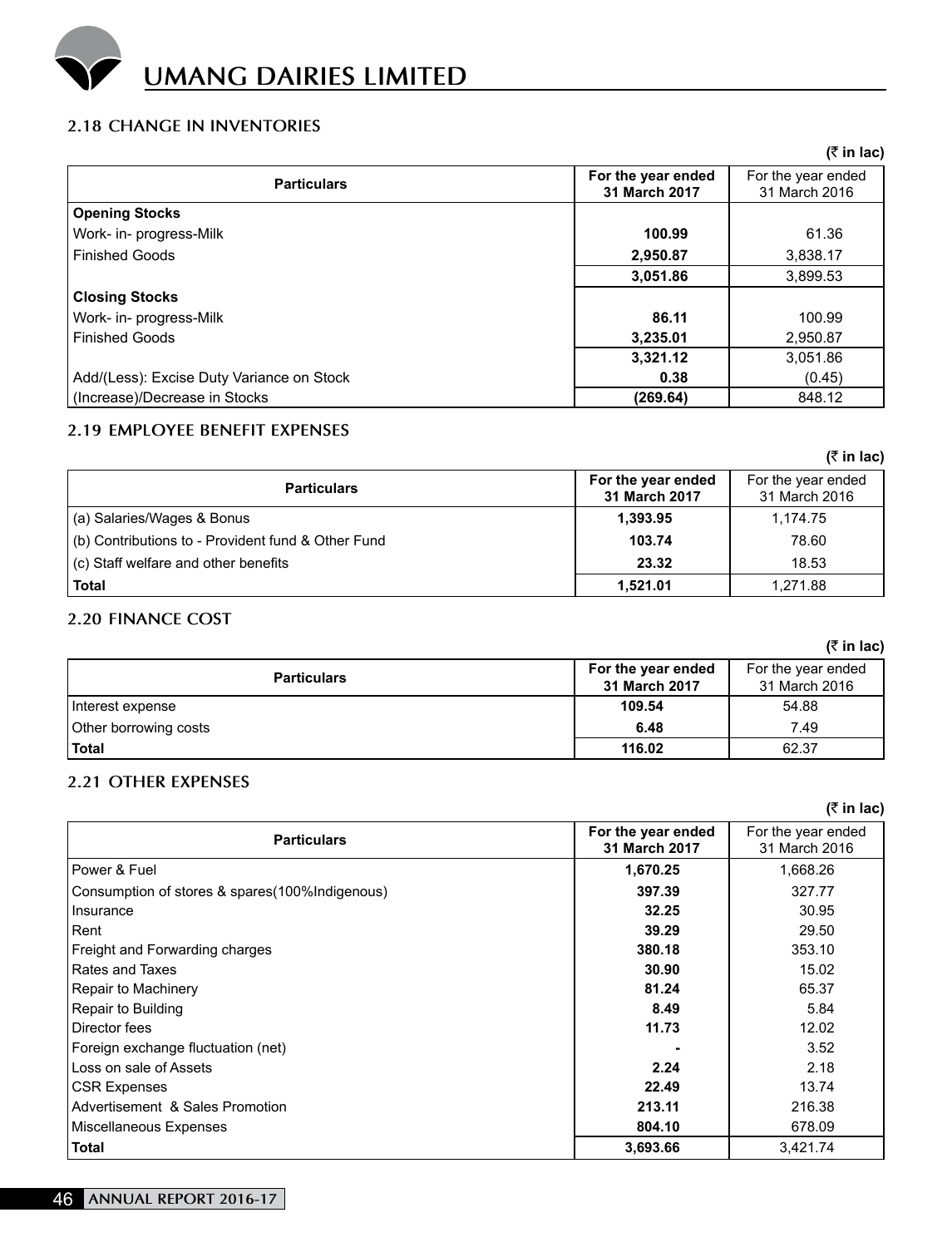#### **2.22 BASIC AND DILUTED EARNING PER SHARE (PURSUANT TO ACCOUNTING STANDARD-20)**

| <b>Particulars</b>                                     | For the year ended<br>31 March 2017 | For the year ended<br>31 March 2016 |
|--------------------------------------------------------|-------------------------------------|-------------------------------------|
| Surplus/(Deficit) for the year $(\bar{\zeta})$ in lac) |                                     |                                     |
| -Before Extra Ordinary Items                           | 168.55                              | 750.38                              |
| -After Extra Ordinary Items                            | 168.55                              | 750.38                              |
| Weighted average number of equity share (Nos.)         | 2,20,03,200                         | 2,20,03,200                         |
| Nominal value of equity shares $(\bar{\tau})$          | 5                                   | 5                                   |
| Basic Earnings per share $(\bar{\tau})$                | 0.77                                | 3.41                                |
| Diluted Earnings per share $(\bar{\tau})$              | 0.77                                | 3.41                                |

**2.23** Liability of a Term loan from a body corporate has been recognized to the extent and in terms of BIFR order.

- **2.24** (a) Contingent liabilities in respect of claims disputed/not accepted and not provided for is ₹1648.10 Lac as certified by the management (previous year  $\bar{\tau}$  1405.96 Lac). Details thereof are, Sales tax  $\bar{\tau}$  106.30 Lac (previous year  $\bar{\tau}$  145.84 Lac), Mandi fee (U.P.) ₹ 181.66 Lac (previous year ₹ 181.66 Lac), Milk Cess (U.P.) ₹ 69.25 Lac (previous year ₹ 69.25 Lac) and Income Tax  $\bar{\tau}$  1290.90 Lac (previous year  $\bar{\tau}$  1009.21). Interest impact on above, if any, will be considered as and when arise.
	- **(b)** In respect of certain disallowances and additions made by the Income Tax Authorities, appeals are pending before the Appellate Authorities and adjustment, if any, will be made after the same are finally settled.
- **2.25** Based on information available with the Company in respect of MSME (The Micro Small & Medium Enterprises Development Act, 2006) the details are as under:
	- (i) Principal amount due and remaining unpaid as at 31.03.2017 ₹ Nil (P.Y. ₹ 64.60 Lac).
	- (ii) Interest amount due and remaining unpaid as at  $31.03.2017 \overline{5}$  Nil (P.Y.  $\overline{5}$  NIL).
	- (iii) Interest paid in terms of section 16 of the MSME Act during the year  $\bar{\tau}$  NIL (P.Y.  $\bar{\tau}$  NIL).
	- (iv) The amount of interest due and payable for the period of delay in making payment which have been paid but beyond the appointed day during the year but without adding the interest specified  $-\bar{\tau}$  NIL (P.Y.  $\bar{\tau}$  NIL).
	- (v) Payment made beyond the appointed day during the year  $\bar{\tau}$  NIL (P.Y.  $\bar{\tau}$  NIL).
	- (vi) Interest accrued and unpaid as at 31.03.2017 ₹ NIL (P.Y. ₹ NIL).
- 2.26 Research and Development expenditure amounting to ₹2.67 Lac (previous year ₹1.36 Lac) has been charged to Profit and Loss statement.
- **2.27** The Company has only one business segment, i.e. Dairy Products, hence segment reporting as defined in Accounting Standard -17 is not applicable.
- **2.28** Conversion charges under Other Operating revenue represent income on account of contract manufacturing activities undertaken by the Company in terms of the agreements with Principal (Contractees) in which either party have right to release other by mutual consent.
- **2.29** Details of Specified Bank Notes (SBN) held and transacted during the period from 08th November, 2016 to 30th December, 2016 are as follows:-

| S.No. | <b>Particulars</b>                    | <b>SBN</b>      | <b>Other</b><br><b>Denomination</b><br><b>Notes</b> | <b>Total</b> |
|-------|---------------------------------------|-----------------|-----------------------------------------------------|--------------|
|       | Closing cash in hand as on 08.11.2016 | 144.000         | 19,309                                              | 163,309      |
| 2     | (+) Permitted receipts                |                 | 1,508,766                                           | 1,508,766    |
| 3     | (-) Permitted payments                |                 | 1,193,211                                           | 1,193,211    |
| 4     | (-) Amount deposited in Banks         | 144.000         | $\overline{\phantom{0}}$                            | 144,000      |
| 5     | Closing cash in hand as on 30.12.2016 | $\qquad \qquad$ | 334,864                                             | 334,864      |

**Amount in (**`**)**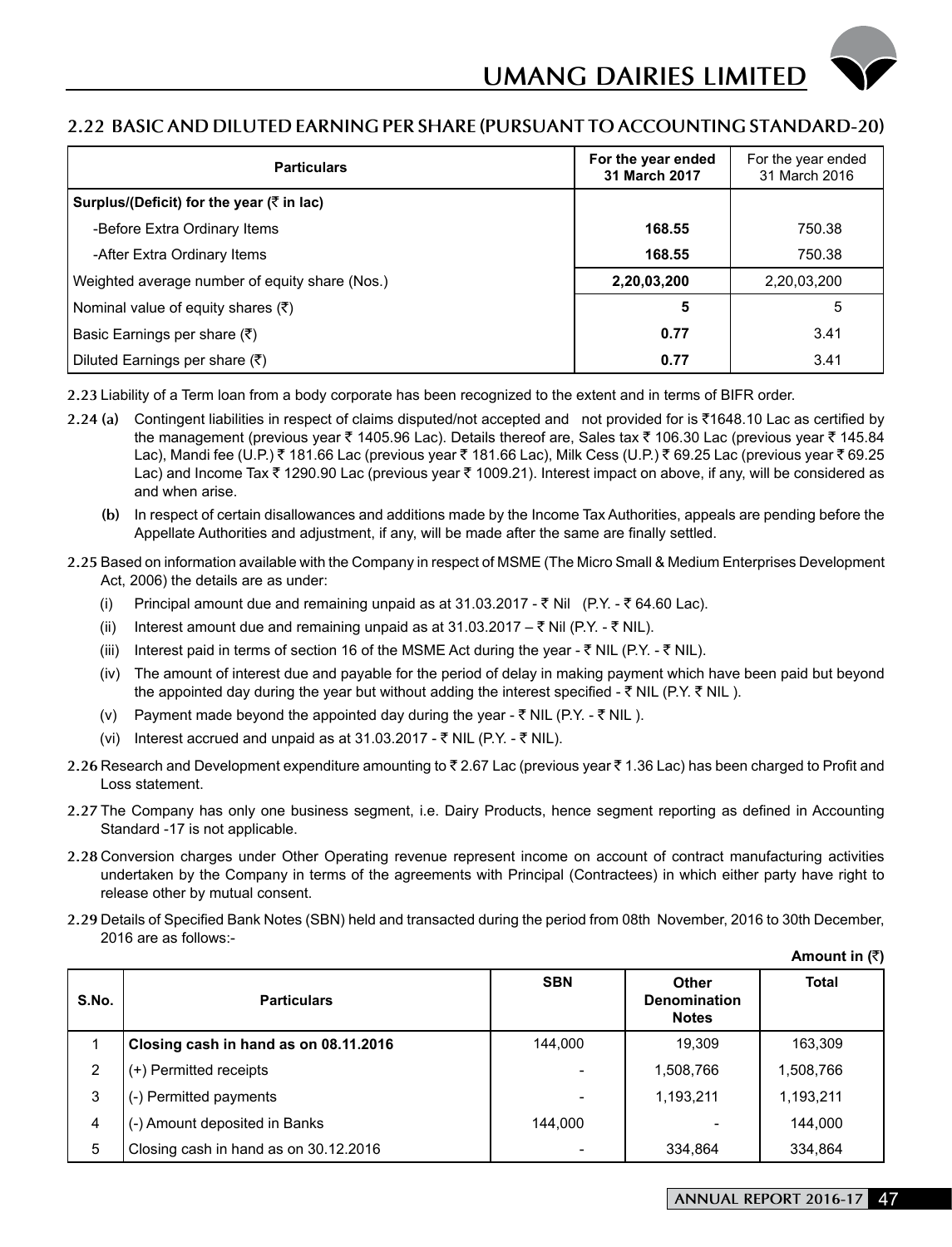#### **2.30 EMPLOYEE BENEFITS:**

(a) The status of the gratuity and leave encashment as per actuarial valuation on March 31, 2017 is as follows:

|    |                                                                                  |                              |                                            |                              | $(3\overline{5})$ in lac)                         |
|----|----------------------------------------------------------------------------------|------------------------------|--------------------------------------------|------------------------------|---------------------------------------------------|
|    |                                                                                  |                              | For the year ended<br>31st March 2017      |                              | For the year ended<br>31 <sup>st</sup> March 2016 |
|    |                                                                                  | Gratuity<br>(Non-<br>Funded) | Leave<br><b>Encashment</b><br>(Non-Funded) | Gratuity<br>(Non-<br>Funded) | Leave<br>Encashment<br>(Non-Funded)               |
| т  | Expense recognized in the statement of profit and loss                           |                              |                                            |                              |                                                   |
|    | a) Current service cost                                                          | 18.19                        | 21.85                                      | 13.59                        | 14.08                                             |
|    | b) Interest cost                                                                 | 7.03                         | 4.55                                       | 6.74                         | 4.45                                              |
|    | c) Net actuarial (gain)/ loss recognized in the period                           | 13.54                        | 10.38                                      | 3.38                         | 2.45                                              |
|    | d) Expenses recognized in the statement of profit & losses                       | 38.76                        | 36.78                                      | 23.71                        | 20.98                                             |
| Ш  | Net Assets/(liability) recognized in the Balance sheet<br>as at March 31, 2016.  |                              |                                            |                              |                                                   |
|    | a) Present value of obligation as at the end of the period                       | 112.21                       | 72.61                                      | 87.86                        | 56.81                                             |
|    | b) Net assets/(liability) recognized in Balance Sheet                            | (112.21)                     | (72.61)                                    | (87.86)                      | (56.81)                                           |
| Ш  | Change in present value of obligation                                            |                              |                                            |                              |                                                   |
|    | a) Present value of obligation as at the beginning of the<br>period (01/04/2016) | 87.86                        | 56.81                                      | 84.24                        | 55.69                                             |
|    | b) Interest Cost                                                                 | 7.03                         | 4.55                                       | 6.74                         | 4.45                                              |
|    | c) Current service cost                                                          | 18.19                        | 21.85                                      | 13.59                        | 14.08                                             |
|    | d) Benefits paid                                                                 | (14.41)                      | (20.98)                                    | (20.09)                      | (19.86)                                           |
|    | e) Actuarial (gain)/loss on obligation                                           | 13.54                        | 10.38                                      | 3.38                         | 2.45                                              |
|    | f) Present value of obligation as at the end of period<br>(31.03.2017)           | 112.21                       | 72.61                                      | 87.86                        | 56.81                                             |
| IV | Changes in the fair value of plan assets                                         |                              |                                            |                              |                                                   |
| v  | The Major Category of Plan assets as a percentage to<br>total plan               | N.A.                         | N.A.                                       | N.A.                         | N.A.                                              |
| VI | <b>Actuarial Assumptions</b>                                                     |                              |                                            |                              |                                                   |
|    | <b>Economic Assumptions:</b>                                                     |                              |                                            |                              |                                                   |
|    | <b>Discounting Rate</b>                                                          |                              | 7.54%                                      | 8.00%                        |                                                   |
|    | Future salary Increase                                                           |                              | 7.00%                                      | 7.00%                        |                                                   |
|    | Expected Rate of return on plan assets                                           |                              |                                            |                              |                                                   |
|    | <b>Demographic Assumptions:</b>                                                  |                              |                                            |                              |                                                   |
|    | <b>Retirement Age</b>                                                            | 60 Years                     |                                            |                              | 60 Years                                          |
|    | Mortality Table                                                                  | IALM (2006-08)               |                                            |                              | IALM (2006-2008)                                  |
|    | <b>Withdrawal Rates</b>                                                          |                              |                                            |                              |                                                   |
|    | Age                                                                              |                              | Withdrawal Rate (%)                        |                              | Withdrawal Rate (%)                               |
|    | Up to 30 Years                                                                   |                              | 3.00                                       |                              | 3.00                                              |
|    | From 31 to 44 Years                                                              |                              | 2.00                                       |                              | 2.00                                              |
|    | Above 44 Years                                                                   | 1.00                         |                                            | 1.00                         |                                                   |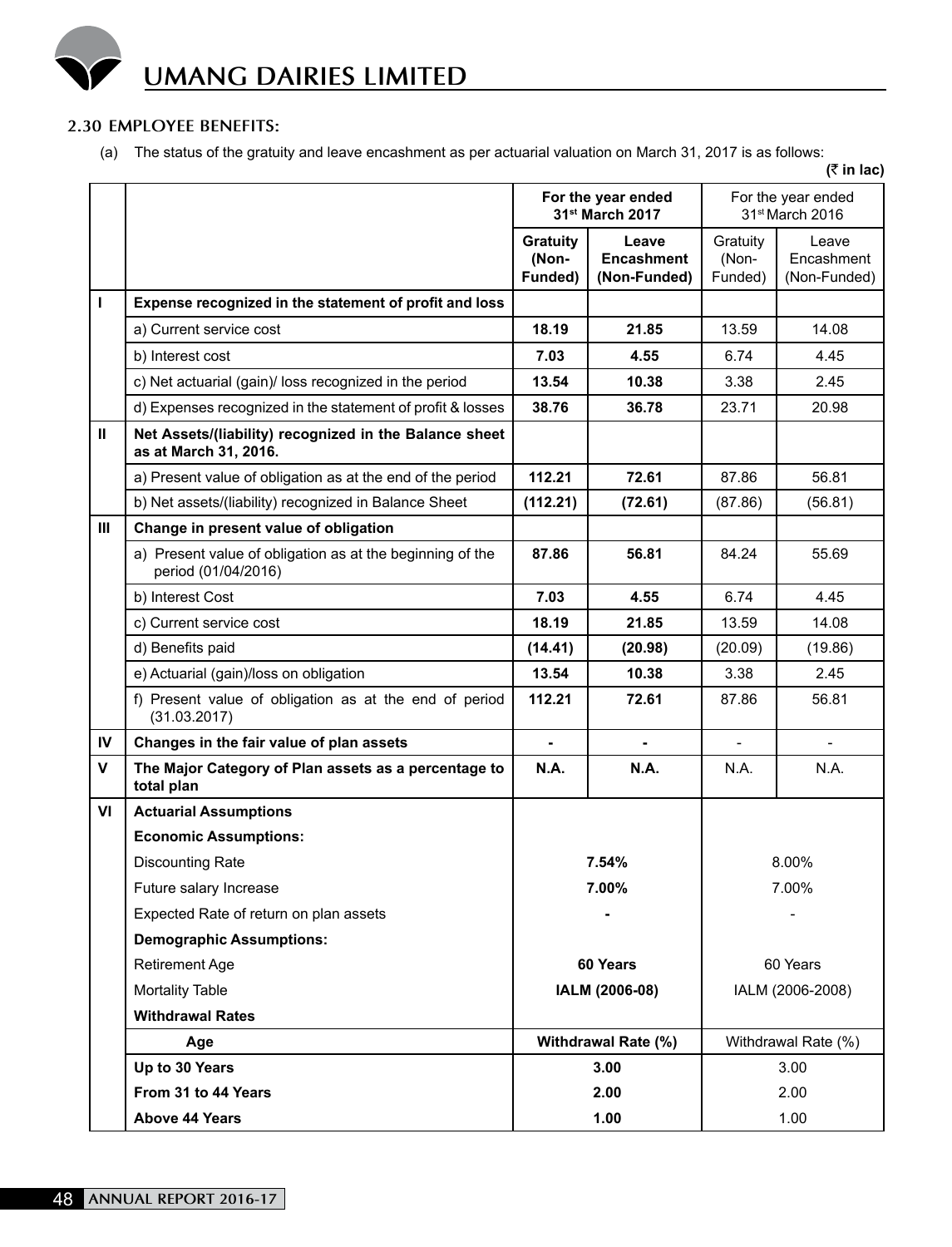#### (b) **(i) Defined Benefits Plans:**

Amounts recognised as an expense and included in Note 2.19 item "Salaries, Wages, Bonus" included ₹ 36.78 Lac (previous year ₹ 20.98 Lac) for Leave encashment and ₹ 38.76 Lac (previous year ₹ 23.71 Lac) for Gratuity.

#### **(ii) Defined Contribution Plans:**

Amounts recognised as an expense and included in Note 2.19 item Contribution to PF & other funds of profit & loss statement.

- (c) The estimates of future salary increases, considered in actuarial valuation, take account of inflation, seniority, promotion and other relevant factors, such as supply and demand in the employment market.
- (d) Experience Adjustments

| Particulars                            | 2012-13 | 2013-14 | 2014-15 | 2015-16 | 2016-17 |
|----------------------------------------|---------|---------|---------|---------|---------|
| <b>Gratuity Funded</b>                 |         |         |         |         |         |
| Defined Benefit Obligation             | 50.28   | 62.32   | 84.24   | 87.86   | 112.21  |
| Fair Value of plan Assets              |         |         |         |         |         |
| Surplus/Deficit (Actuarial (Gain)/Loss | 2.40    | 3.26    | 7.72    | 3.38    | 13.54   |
| Expected Adjustment on plan liability  |         |         |         |         |         |
| Expected Adjustment on plan Assets     |         |         |         |         |         |
| <b>Leave Encashment</b>                |         |         |         |         |         |
| Defind Benefit Obligation              | 31.80   | 40.60   | 55.69   | 56.81   | 72.61   |
| Fair Value of plan Assets              |         |         |         |         |         |
| Surplus/Deficit (Actuarial (Gain)/Loss | 3.87    | 4.26    | 6.87    | 2.45    | 10.38   |
| Expected Adjustment on plan liability  |         |         |         |         |         |

- 2.31 Loans and Advances include advances to employees of ₹ 2.47 Lac (previous year ₹ 6.19 Lac) in the ordinary course of business and as per service rules of the Company. Maximum amount outstanding during the year is ₹ 10.91 Lac (previous year ₹ 10.81 Lac).
- **2.32** Balances of certain Trade Receivables, Trade Payables /advances, Cans & Milk Analyzers (fixed assets) lying with the third parties are in the process of confirmation/reconciliation.
- 2.33 Estimated amount of contracts remaining to be executed on capital account (net of advance) is ₹85.10 Lac (previous year ₹ 145.44 Lac).
- **2.34** The Management has carried out review of the remaining useful lives of its Fixed assets and its value in use. As the recoverable amount as per projections exceeds the carrying amount, no impairment has been provided for in these accounts.
- 2.35 Prior period expenses included in respective heads of accounts includes Rent ₹ 0.16 Lac (Previous year ₹ Nil), Interest ` Nil (Previous year ` 0.93 Lac), Bonus ` Nil (Previous year ` 1.22 Lac) and Misc. expenses ` 0.33 Lac (Previous year ₹4.92 Lac).
- 2.36 (i) Building includes  $\bar{\tau}$  959.03 Lac (Previous year 959.03 Lac) Gross funded by a body corporate and to the extent ` 963.92 Lac (Previous Year 963.92 Lac) have been included in other long term liabilities, pending for transfer under an agreement.

**(**` **in lac)**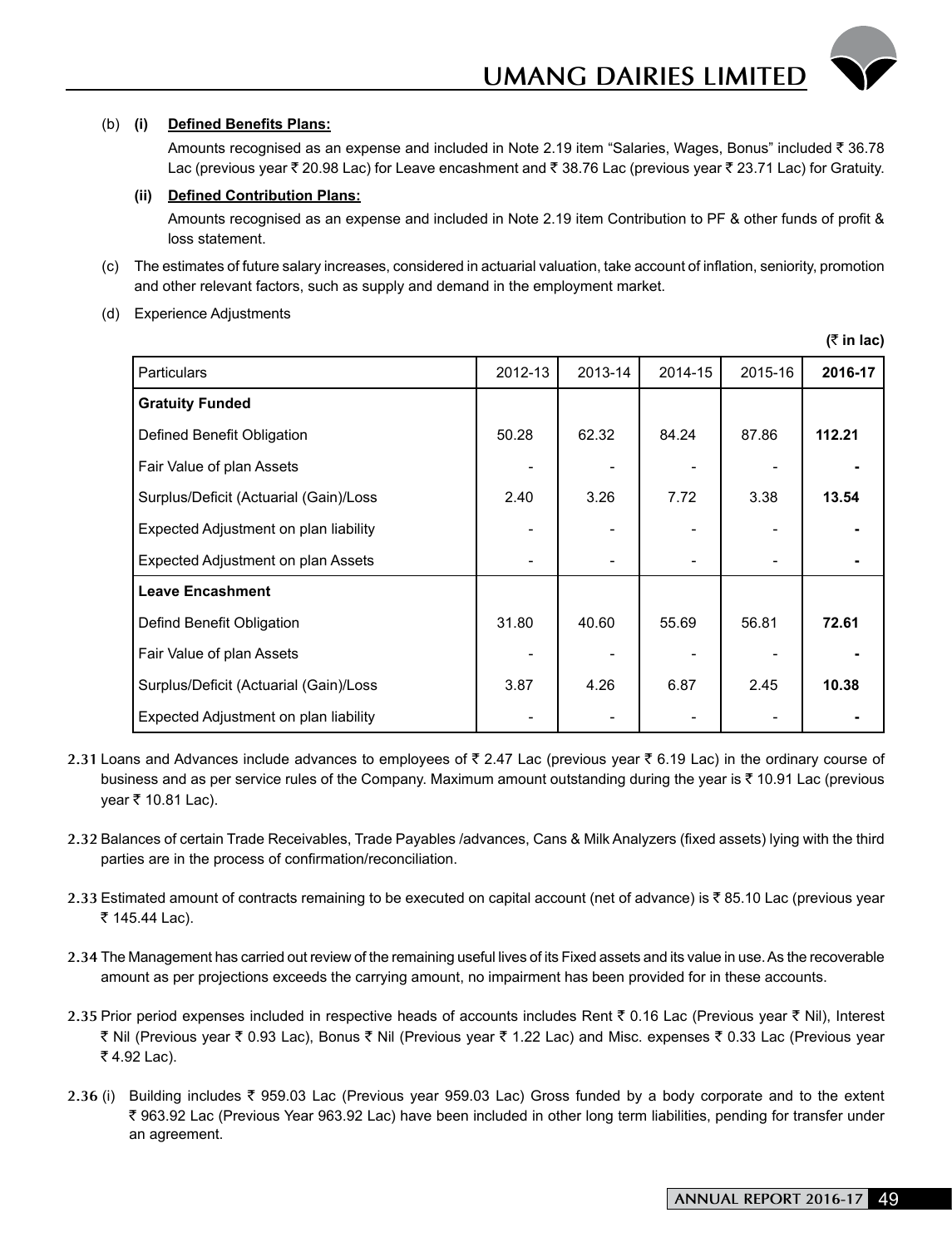(ii) Capital work in progress includes Machinery in stock / transit, construction / erection materials and the following preoperative expenses pending allocation:

|                                         |                  | $(3 \nvert \cdot \nvert$ Lac) |
|-----------------------------------------|------------------|-------------------------------|
| <b>Particulars</b>                      | As at 31.03.2017 | As at 31.03.2016              |
| Raw Material Consumption                | 68.04            |                               |
| Salary & Allowances                     | 14.33            | 21.43                         |
| Staff welfare & other benefits          | 1.47             |                               |
| Legal & professional fee                | 75.48            | 13.15                         |
| Rent                                    | 4.58             | 6.00                          |
| Insurance                               | 0.48             | 1.83                          |
| Processing fees & Interest on Term Loan | 82.29            | 66.92                         |
| <b>Electricity Expenses</b>             | 23.66            |                               |
| Miscellaneous expenditure               | 2.75             | 6.09                          |
| Total                                   | 273.08           | 115.42                        |
| Less: Power generation during trial run | 47.04            |                               |
| <b>Balance</b>                          | 226.04           | 115.42                        |
| Add: Expenditure upto previous year     | 155.49           | 40.07                         |
| Total expenditure                       | 381.53           | 155.49                        |
| Less: Transferred to Fixed Assets       | 368.58           |                               |
| Balance carried to next year            | 12.95            | 155.49                        |

#### **2.37 Expenditure/Earnings in Foreign Currency**

**(**` **in Lac)**

|                                     | 2016-17 | 2015-16 |
|-------------------------------------|---------|---------|
| (a) Earnings in Foreign Currency :- |         |         |
| F.O.B. Value of exports             | 330.78  | 640.81  |
| (b) Expenditure in Foreign Currency |         |         |
| C.I.F. value of Import of Machinery | 46.88   | Nil     |

**2.38 Pursuant to the Accounting Standard for 'Taxes on Income' (AS 22), deferred tax liability/assets are as under: (**` **In Lac)**

| <b>Particulars</b>                           | 31 <sup>st</sup> March, 2017 | 31 <sup>st</sup> March, 2016 |
|----------------------------------------------|------------------------------|------------------------------|
| Deferred Tax Liabilities                     |                              |                              |
| <b>Related to Fixed Assets</b>               | 616.66                       | 409.32                       |
| Deferred Tax Assets                          |                              |                              |
| Disallowances under the Income Tax Act, 1961 | 79.20                        | 68.27                        |
| <b>Business Loss</b>                         | 109.30                       |                              |
| Deferred Tax liability (Net)                 | 428.16                       | 341.05                       |

#### **2.39Related Party Disclosure**

#### **List of Related Parties:-**

#### **(a) Associates**

Bengal & Assam Company Limited (BACL)

**(b) Other related parties with whom Company has transactions** Entity where director is interested Pushpawati Singhania Research Institute (PSRI)^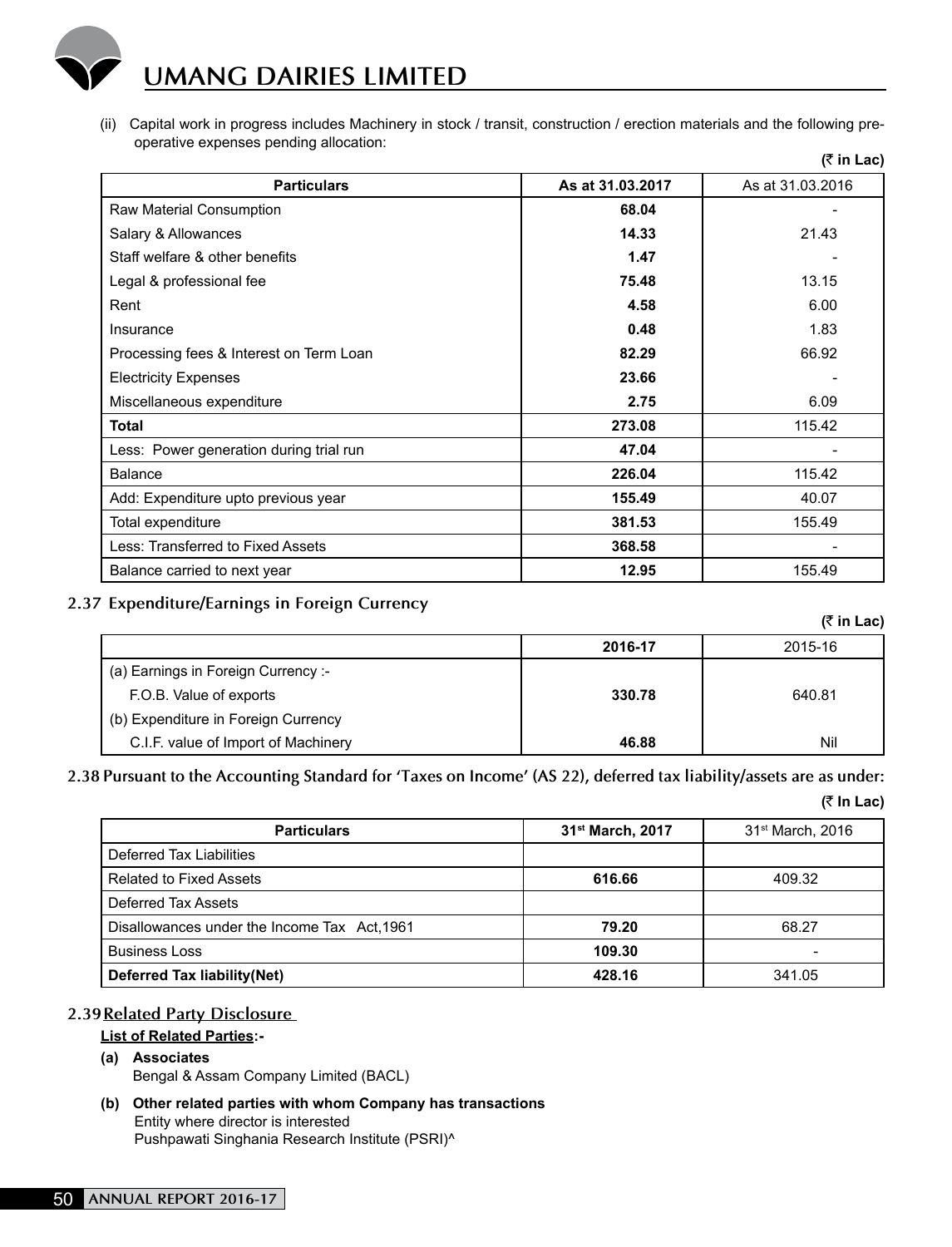

 $(\bar{z}$  in Lac)

#### **(c) Key Management Personnel (KMP)**

| Shri C.Venugopal                                  | <b>Chief Executive Officer</b> |
|---------------------------------------------------|--------------------------------|
| Shri N.C. Baheti                                  | Manager                        |
| Shri Gauray Jain^ (Till 27.03.2017)               | <b>Chief Financial Officer</b> |
| Shri Diwan Singh <sup>^</sup> (w.e.f.-28.03.2017) | <b>Chief Financial Officer</b> |
| Shri Pankaj Kamra^                                | <b>Company Secretary</b>       |

*^ In view of Companies Act, 2013*

The following transactions were carried out with related parties in the ordinary course of business:

|                               |         | 11 III Lavi |
|-------------------------------|---------|-------------|
|                               | 2016-17 | 2015-16     |
| Loan Repaid to BACL           | Nil     | 100         |
| Medical Expenses paid to PSRI | 0.41    | 0.04        |

Details of Remuneration to KMP: Chief Executive Officer ₹ 78.63 Lac (previous year- ₹ 15.56 Lac for the period 18.01.2016 to 31.03.2016 and to another Chief Executive Officer  $\bar{\tau}$  30.43 Lac for the period 01.04.2015 to 07.08.2015), Manager ` 34.93 Lac (previous year- ` 29.92 lac), Chief Financial Officer ` 18.61 Lac for the period 01.04.2016 to 27.03.2017 (Previous year ₹16.22 Lac), Chief Financial Officer ₹0.31 Lac for the period 28.03.2017 to 31.03.2017 (Previous year ` Nil), Company Secretary ` 7.43 Lac (Previous year ` 0.96 Lac for the period 11.02.2016 to 31.03.2016 and to another Company Secretary  $\bar{\tau}$  5.74 Lac for the period 01.04.2015 to 30.01.2016). The above said remuneration is excluding provision for Gratuity and Leave Encashment, where the actuarial valuation is done on overall Company basis.

#### **2.40Amount paid to Auditors (Including Service Tax) :-**

i) Statutory Auditors:

| <b>Particulars</b>               | 31 <sup>st</sup> March, 2017 | 31 <sup>st</sup> March, 2016 |
|----------------------------------|------------------------------|------------------------------|
| a. Audit Fees                    | 3.11                         | 3.09                         |
| b. Tax Audit Fees                | 0.46                         | 0.46                         |
| c. For Other Services            | 1.15                         | 1.15                         |
| d. For Reimbursement of Expenses | 0.09                         | 0.14                         |
| <b>Total</b>                     | 4.81                         | 4.84                         |

ii) Cost Auditors:

| <b>Particulars</b>               | 31 <sup>st</sup> March, 2017 | 31 <sup>st</sup> March, 2016 |
|----------------------------------|------------------------------|------------------------------|
| I a. Audit Fees                  | 0.40                         |                              |
| b. For Reimbursement of Expenses |                              |                              |
| Total                            | 0.40                         |                              |

**2.41**Previous year figures have been regrouped/rearranged/recasted wherever considered necessary.

| C. Venugopal<br>(Chief Executive Officer) |                                          |                                       |
|-------------------------------------------|------------------------------------------|---------------------------------------|
| Diwan Singh<br>(Chief Financial Officer)  | Desh Bandhu Doda<br>(Director)           | <b>Ratan Chand Jain</b><br>(Director) |
| Pankaj Kamra<br>(Company Secretary)       | <b>Ram Chandra Periwal</b><br>(Director) | Sharda Devi Singhania<br>(Director)   |
|                                           |                                          |                                       |

**(**` **In Lac)**

 $(7 \ln \ln \sec)$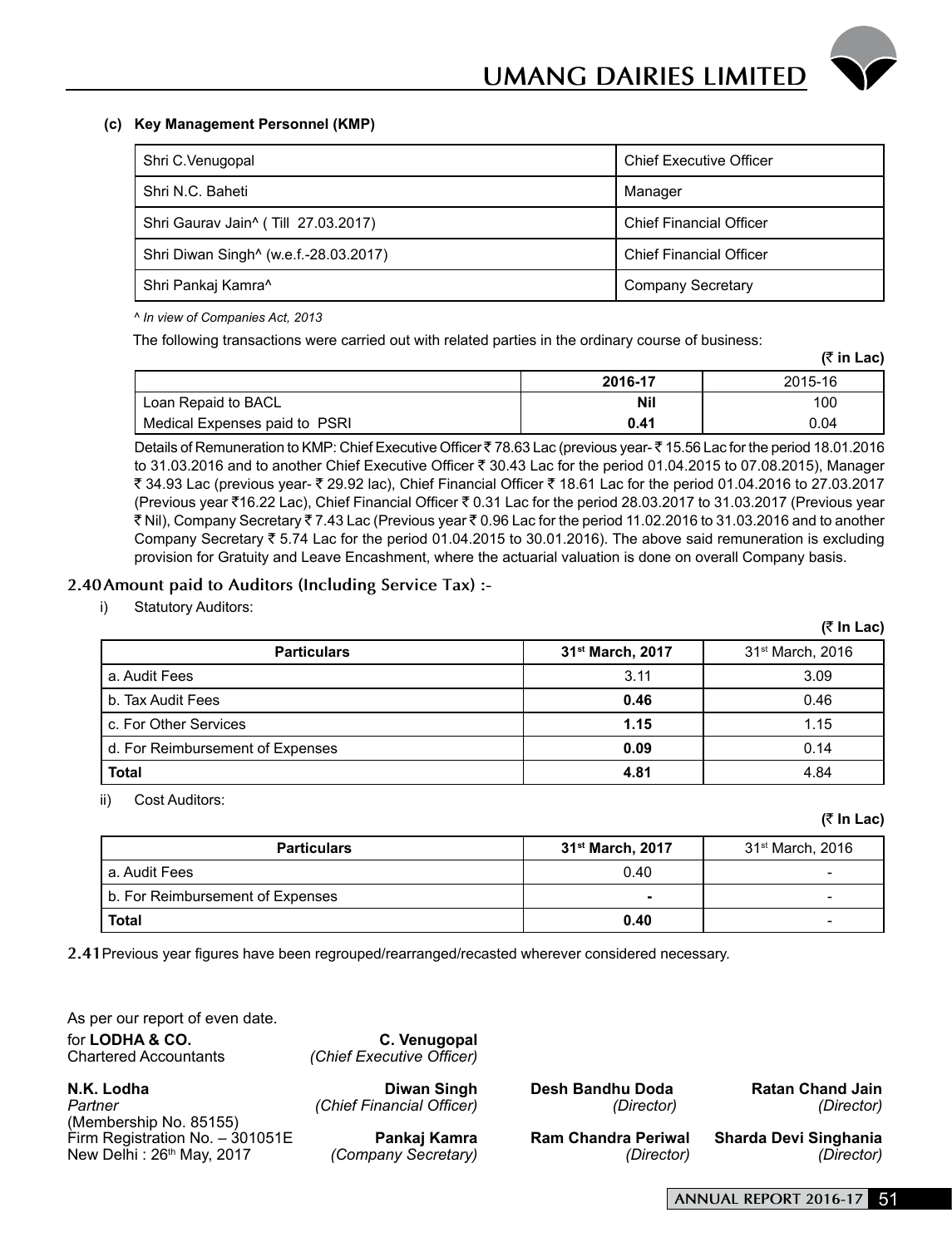

## **CASH FLOW STATEMENt**

#### **For the Year Ended 31st March,2017**

**(**` **in Lac)**

|    |                                                                | 2016-17  | 2015-16    |
|----|----------------------------------------------------------------|----------|------------|
| А. | <b>Cash Flow from Operating Activities</b>                     |          |            |
|    | Net Profit (+)/Loss(-) before taxation and extraordinary items | 255.66   | 1152.43    |
|    | Adjustments for:                                               |          |            |
|    | Depreciation                                                   | 315.62   | 301.28     |
|    | Interest income                                                | (5.26)   | (14.37)    |
|    | Dividend received                                              | (1.18)   | (16.20)    |
|    | Excess Provision of earlier years no longer required (net)     | (15.18)  | (8.98)     |
|    | Balances Written back/Written off (Net)                        | (24.73)  | (3.94)     |
|    | Interest & Finance Charges                                     | 116.02   | 62.37      |
|    | (Profit)/loss on sale of Fixed Assets (net)                    | (11.95)  | (7.05)     |
|    | Operating Profit before working capital changes                | 629.00   | 1465.54    |
|    | (Increase)/ Decrease in Inventories                            | (444.57) | 823.94     |
|    | (Increase) / Decrease in Trade and other Receivables           | (264.32) | 156.53     |
|    | Increase/ (Decrease) in Trade and Other Payables               | 1032.15  | (389.92)   |
|    | Cash Generated from Operations                                 | 952.26   | 2,056.09   |
|    | Direct Tax paid                                                | (228.82) | (555.18)   |
|    | Net Cash from operating activities                             | 723.44   | 1,500.91   |
| В. | <b>Cash Flow from Investing Activities</b>                     |          |            |
|    | Purchase of Fixed Assets including CWIP                        | (742.01) | (1,714.31) |
|    | Capital Advances                                               | (27.18)  | 118.96     |
|    | Proceeds from sale of Fixed Assets                             | 37.26    | 38.87      |
|    | Dividend received                                              | 1.18     | 16.20      |
|    | Interest Received                                              | 4.93     | 14.22      |
|    | Net Cash from Investing activities                             | (725.82) | (1,526.06) |
| C. | <b>Cash Flow from Financing Activities</b>                     |          |            |
|    | Redemption of Pref. Share                                      | (208.00) |            |
|    | Dividend Paid (Including Dividend Tax)                         | (255.36) | (254.89)   |
|    | Repayment of Borrowings                                        | (514.12) | (372.60)   |
|    | Proceeds/(Repayment) of Short term borrowings                  | 960.35   | (279.12)   |
|    | Long term borrowings                                           | 232.71   | 1,052.68   |
|    | Interest paid                                                  | (194.62) | (124.22)   |
|    | Net Cash used in financing activities                          | 20.96    | 21.85      |
|    | Net Increase/(Decrease) in cash and cash equivalents (A+B+C)   | 18.58    | (3.29)     |
|    | Cash and Cash equivalents being Cash and Bank balances as      | 65.92    | 69.21      |
|    | at the beginning of the year                                   |          |            |
|    | Cash and Cash equivalents being Cash and Bank balances as      | 84.50    | 65.92      |
|    | at the end of the year                                         |          |            |

Note: Previous year's figures have been regrouped / rearranged / recasted wherever necessary.

As per our report of even date.

for **LODHA & CO. C. Venugopal**

*(Chief Executive Officer)* 

N.K. Lodha **N.K. Lodha Diwan Singh Desh Bandhu Doda Ratan Chand Jain**<br>Partner **Director** (Chief Financial Officer) **Director** (Director) *(Director*) *(Director*) (Membership No. 85155)<br>Firm Registration No. – 301051E **Pankaj Kamra** Firm Registration No. – 301051E **Pankaj Kamra Ram Chandra Periwal Sharda Devi Singhania** New Delhi : 26th May, 2017 *(Company Secretary) (Director) (Director)*

*(Chief Financial Officer)*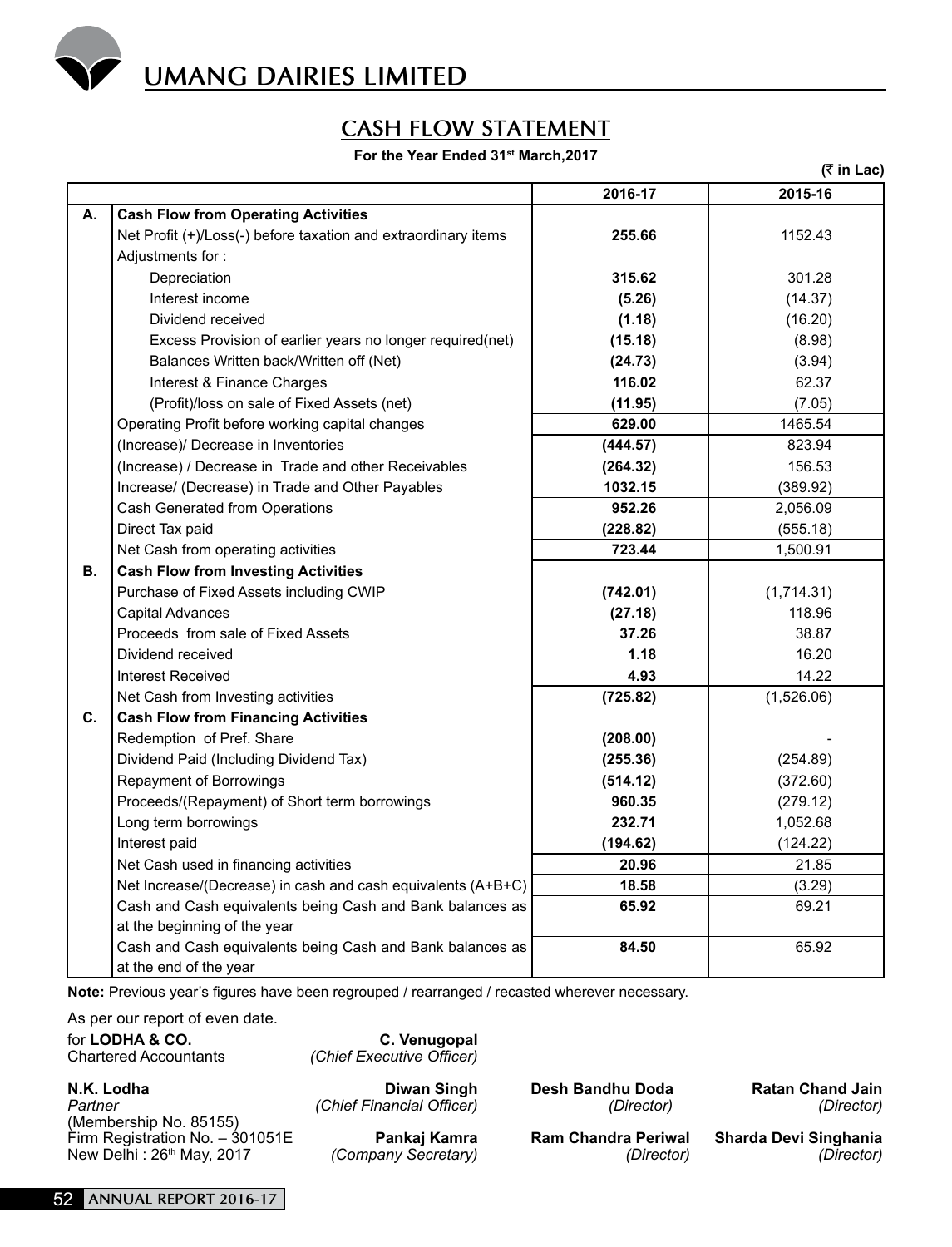# **Corporate Social Responsibility**





Conference of 2000+ Self Help Group (SHG)<br>Members on International Women's Day

Awards from Mother Dairy

# **Milk Procurement**



Milk Collection Hygiens and Quality Assurance Training at VLOs